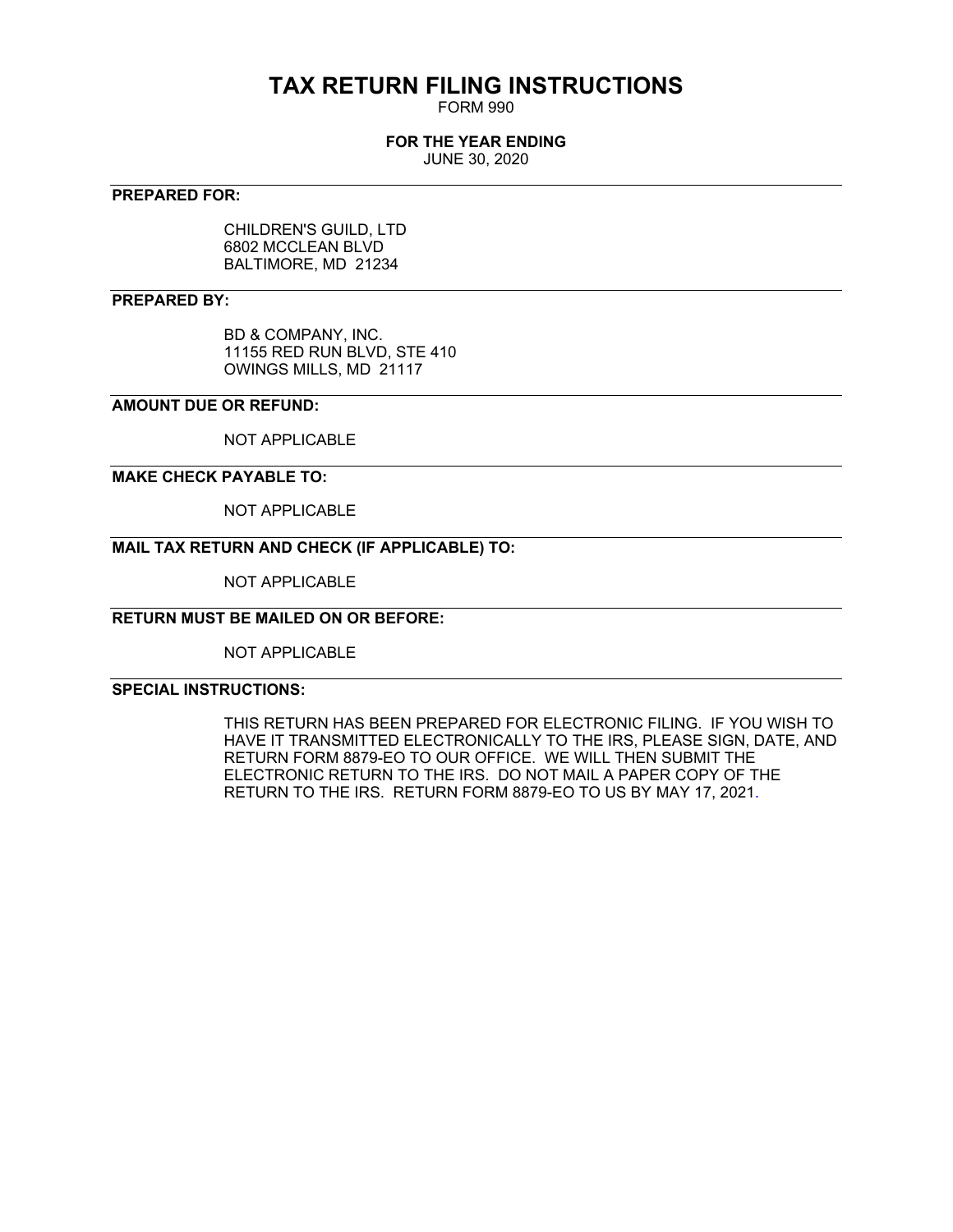|      | 8879-EO |  |
|------|---------|--|
| Form |         |  |

# **IRS e-file Signature Authorization for an Exempt Organization**

For calendar year 2019, or fiscal year beginning  $\rm\,JUL~$   $1$   $\rm\,$  , 2019, and ending  $\rm\,JUN~$   $30$   $\rm\,$  , 20  $20$ 

**| Do not send to the IRS. Keep for your records. | Go to www.irs.gov/Form8879EO for the latest information.**

| Department of the Treasury |
|----------------------------|
| Internal Revenue Service   |

Name of exempt organization

**2019**

**Employer identification number**

| 47-1095684 |  |  |  |  |  |
|------------|--|--|--|--|--|
|------------|--|--|--|--|--|

## CHILDREN'S GUILD, LTD

Name and title of officer

|  | CHARLES T GORDON |                         |
|--|------------------|-------------------------|
|  |                  | CHIEF FINANCIAL OFFICER |

**Part I** | Type of Return and Return Information (Whole Dollars Only)

on line **1a, 2a, 3a, 4a,** or **5a,** below, and the amount on that line for the return being filed with this form was blank, then leave line **1b, 2b, 3b, 4b,** or **5b,** whichever is applicable, blank (do not enter -0-). But, if you entered -0- on the return, then enter -0- on the applicable line below. **Do not** complete more Check the box for the return for which you are using this Form 8879-EO and enter the applicable amount, if any, from the return. If you check the box than one line in Part I.

| <b>1a</b> Form 990 check here $\blacktriangleright \begin{bmatrix} X \end{bmatrix}$                                          |     | 13,144,037. |
|------------------------------------------------------------------------------------------------------------------------------|-----|-------------|
| 2a Form 990-EZ check here $\blacktriangleright$<br><b>b</b> Total revenue, if any (Form 990-EZ, line 9) <i></i>              | 2b  |             |
| 3a Form 1120-POL check here $\blacktriangleright$                                                                            | 3b. |             |
| 4a Form 990-PF check here $\blacktriangleright$<br><b>b</b> Tax based on investment income (Form 990-PF, Part VI, line 5) 4b |     |             |
| 5a Form 8868 check here $\blacktriangleright$                                                                                | .5b |             |
|                                                                                                                              |     |             |

#### **Part II Declaration and Signature Authorization of Officer**

**(a)** an acknowledgement of receipt or reason for rejection of the transmission, (b) the reason for any delay in processing the return or refund, and (c) Under penalties of perjury, I declare that I am an officer of the above organization and that I have examined a copy of the organization's 2019 electronic return and accompanying schedules and statements and to the best of my knowledge and belief, they are true, correct, and complete. I further declare that the amount in Part I above is the amount shown on the copy of the organization's electronic return. I consent to allow my intermediate service provider, transmitter, or electronic return originator (ERO) to send the organization's return to the IRS and to receive from the IRS the date of any refund. If applicable, I authorize the U.S. Treasury and its designated Financial Agent to initiate an electronic funds withdrawal (direct debit) entry to the financial institution account indicated in the tax preparation software for payment of the organization's federal taxes owed on this return, and the financial institution to debit the entry to this account. To revoke a payment, I must contact the U.S. Treasury Financial Agent at 1-888-353-4537 no later than 2 business days prior to the payment (settlement) date. I also authorize the financial institutions involved in the processing of the electronic payment of taxes to receive confidential information necessary to answer inquiries and resolve issues related to the payment. I have selected a personal identification number (PIN) as my signature for the organization's electronic return and, if applicable, the organization's consent to electronic funds withdrawal.

#### **Officer's PIN: check one box only**

| lauthorize BD & COMPANY, INC.<br>X.                                                                                                                                                                                                                                                                                                                                              | to enter my PIN | 21117                                             |
|----------------------------------------------------------------------------------------------------------------------------------------------------------------------------------------------------------------------------------------------------------------------------------------------------------------------------------------------------------------------------------|-----------------|---------------------------------------------------|
| <b>ERO</b> firm name                                                                                                                                                                                                                                                                                                                                                             |                 | Enter five numbers, but<br>do not enter all zeros |
| as my signature on the organization's tax year 2019 electronically filed return. If I have indicated within this return that a copy of the return<br>is being filed with a state agency(ies) regulating charities as part of the IRS Fed/State program, I also authorize the aforementioned ERO to<br>enter my PIN on the return's disclosure consent screen.                    |                 |                                                   |
| As an officer of the organization, I will enter my PIN as my signature on the organization's tax year 2019 electronically filed return. If I have<br>indicated within this return that a copy of the return is being filed with a state agency(ies) regulating charities as part of the IRS Fed/State<br>program, I will enter my PIN on the return's disclosure consent screen. |                 |                                                   |
| Officer's signature $\blacktriangleright$<br>Date $\blacktriangleright$                                                                                                                                                                                                                                                                                                          |                 |                                                   |
| <b>Certification and Authentication</b><br>Part III                                                                                                                                                                                                                                                                                                                              |                 |                                                   |
| <b>ERO's EFIN/PIN.</b> Enter your six-digit electronic filing identification                                                                                                                                                                                                                                                                                                     |                 |                                                   |
| 27274811712<br>number (EFIN) followed by your five-digit self-selected PIN.<br>Do not enter all zeros                                                                                                                                                                                                                                                                            |                 |                                                   |
| I certify that the above numeric entry is my PIN, which is my signature on the 2019 electronically filed return for the organization indicated above. I<br>confirm that I am submitting this return in accordance with the requirements of Pub. 4163, Modernized e-File (MeF) Information for Authorized IRS<br>e-file Providers for Business Returns.                           |                 |                                                   |
| Date $\triangleright$ 05/14/21<br>ERO's signature BRIAN HAINES                                                                                                                                                                                                                                                                                                                   |                 |                                                   |
| <b>ERO Must Retain This Form - See Instructions</b><br>Do Not Submit This Form to the IRS Unless Requested To Do So                                                                                                                                                                                                                                                              |                 |                                                   |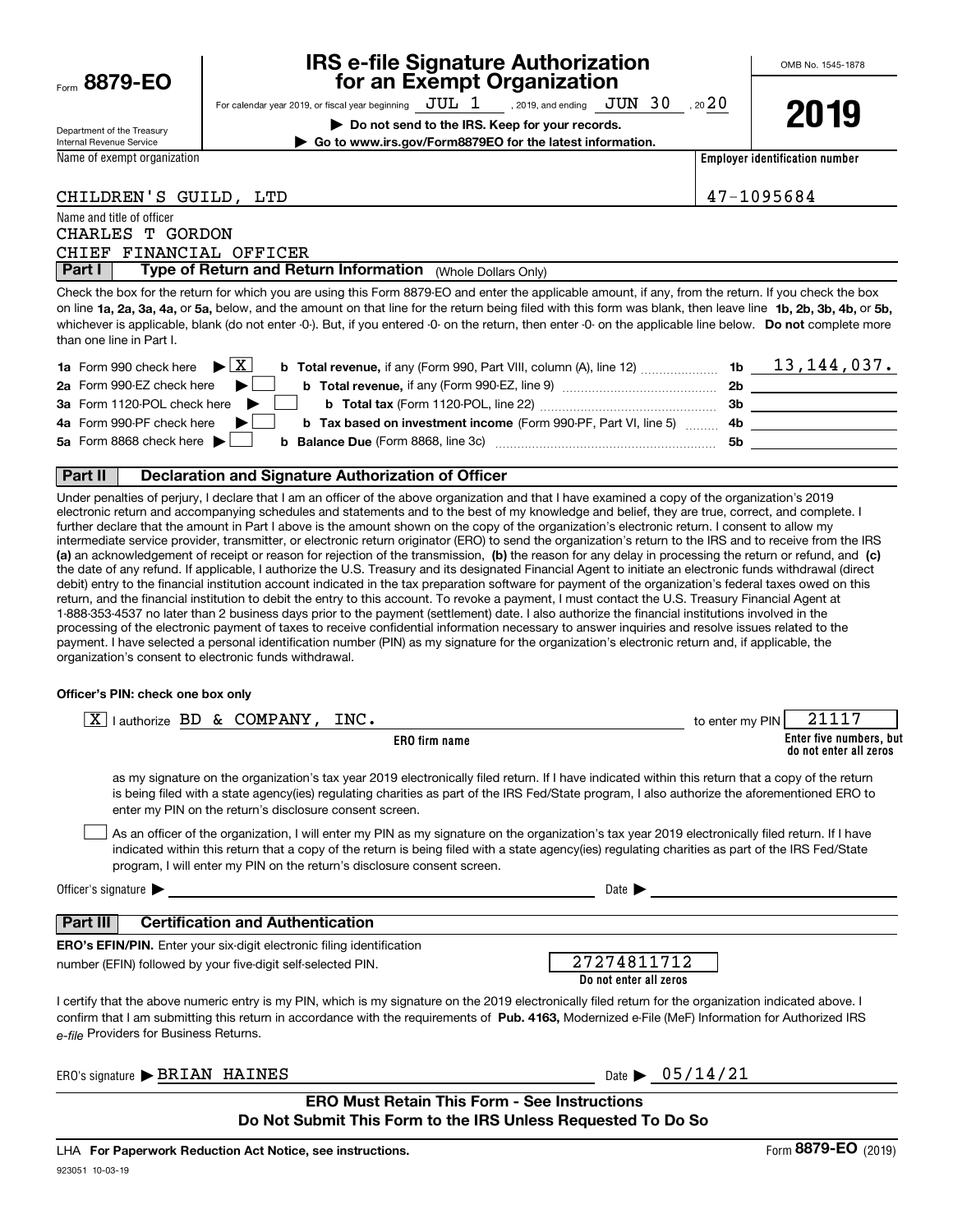|                                                        | EXTENDED TO MAY 17, 2021<br><b>Return of Organization Exempt From Income Tax</b>                                                          |                        |                                                           | OMB No. 1545-0047                                |
|--------------------------------------------------------|-------------------------------------------------------------------------------------------------------------------------------------------|------------------------|-----------------------------------------------------------|--------------------------------------------------|
| Form <b>M</b>                                          | Under section 501(c), 527, or 4947(a)(1) of the Internal Revenue Code (except private foundations)                                        |                        |                                                           |                                                  |
| (Rev. January 2020)                                    | Do not enter social security numbers on this form as it may be made public.                                                               |                        |                                                           | <b>Open to Public</b>                            |
| Department of the Treasury<br>Internal Revenue Service | Go to www.irs.gov/Form990 for instructions and the latest information.                                                                    |                        |                                                           | <b>Inspection</b>                                |
|                                                        | 2019<br>JUL 1,<br>A For the 2019 calendar year, or tax year beginning                                                                     |                        | 2020<br>and ending $JUN$ $30$ ,                           |                                                  |
| <b>B</b> Check if<br>applicable:                       | <b>C</b> Name of organization                                                                                                             |                        | D Employer identification number                          |                                                  |
| Address                                                |                                                                                                                                           |                        |                                                           |                                                  |
| change<br>Name                                         | CHILDREN'S GUILD, LTD<br>THE CHILDREN'S GUILD PUBLIC CHAR                                                                                 |                        | 47-1095684                                                |                                                  |
| change<br>Initial                                      | Doing business as<br>Number and street (or P.O. box if mail is not delivered to street address)                                           | Room/suite             |                                                           |                                                  |
| return<br>Final                                        | 6802 MCCLEAN BLVD                                                                                                                         |                        | E Telephone number<br>$410 - 444 - 3800$                  |                                                  |
| return/<br>termin-<br>ated                             | City or town, state or province, country, and ZIP or foreign postal code                                                                  |                        | G Gross receipts \$                                       | 13, 144, 037.                                    |
| Amended<br>return]                                     | BALTIMORE, MD<br>21234                                                                                                                    |                        | H(a) Is this a group return                               |                                                  |
| Applica-<br>tion                                       | F Name and address of principal officer: CHARLES T GORDON                                                                                 |                        | for subordinates?                                         | $\sqrt{}$ Yes $\sqrt{}$ $\overline{\text{X}}$ No |
| pending                                                | 6802 MCCLEAN BLVD, BALTIMORE, MD                                                                                                          | 21234                  | $H(b)$ Are all subordinates included? $\Box$ Yes          | l No                                             |
|                                                        | Tax-exempt status: $\boxed{\mathbf{X}}$ 501(c)(3)<br>$501(c)$ (<br>$\leq$ (insert no.)                                                    | $4947(a)(1)$ or<br>527 |                                                           | If "No," attach a list. (see instructions)       |
|                                                        | J Website: WWW.TCGDC.ORG                                                                                                                  |                        | $H(c)$ Group exemption number $\blacktriangleright$       |                                                  |
|                                                        | K Form of organization: $\boxed{\mathbf{X}}$ Corporation<br>Other $\blacktriangleright$<br>Trust<br>Association                           |                        | L Year of formation: $2014$ M State of legal domicile: DC |                                                  |
| Part I                                                 | Summary                                                                                                                                   |                        |                                                           |                                                  |
| 1.                                                     | Briefly describe the organization's mission or most significant activities: TO USE THE PHILOSOPHY OF                                      |                        |                                                           |                                                  |
|                                                        | TRANSFORMATION EDUCATION TO PREPARE SPECIAL NEEDS AND GENERAL                                                                             |                        |                                                           |                                                  |
| 2                                                      | Check this box $\blacktriangleright \Box$ if the organization discontinued its operations or disposed of more than 25% of its net assets. |                        |                                                           |                                                  |
| З                                                      | Number of voting members of the governing body (Part VI, line 1a)                                                                         |                        | 3                                                         | 11                                               |
| Governance<br>4                                        |                                                                                                                                           |                        | $\overline{\mathbf{4}}$                                   | 11                                               |
| <b>Activities &amp;</b><br>5                           |                                                                                                                                           |                        | $5\phantom{a}$                                            |                                                  |
|                                                        |                                                                                                                                           |                        | 6                                                         | $\overline{26}$                                  |
|                                                        |                                                                                                                                           |                        | 7a                                                        | 0.                                               |
|                                                        |                                                                                                                                           |                        | 7b                                                        | 0.                                               |
|                                                        |                                                                                                                                           |                        | <b>Prior Year</b>                                         | <b>Current Year</b>                              |
| 8                                                      | Contributions and grants (Part VIII, line 1h)                                                                                             |                        | 879,660.                                                  | 711,387.                                         |
| Revenue<br>9                                           | Program service revenue (Part VIII, line 2g)                                                                                              |                        | 12,548,319.                                               | 12,092,033.                                      |
| 10                                                     |                                                                                                                                           |                        | 8,379.                                                    | 33,675.                                          |
| 11                                                     | Other revenue (Part VIII, column (A), lines 5, 6d, 8c, 9c, 10c, and 11e)                                                                  |                        | 121, 361.                                                 | 306,942.                                         |
| 12                                                     | Total revenue - add lines 8 through 11 (must equal Part VIII, column (A), line 12)                                                        |                        | 13,557,719.                                               | 13, 144, 037.                                    |
| 13                                                     | Grants and similar amounts paid (Part IX, column (A), lines 1-3)                                                                          |                        | 0.                                                        | 0.                                               |
| 14                                                     |                                                                                                                                           |                        | 0.                                                        | 0.                                               |
|                                                        | 15 Salaries, other compensation, employee benefits (Part IX, column (A), lines 5-10)                                                      |                        | $\overline{0}$ .                                          | $\overline{\mathbf{0}}$ .                        |
| Expenses                                               |                                                                                                                                           |                        | 0.                                                        | 0.                                               |
|                                                        | <b>b</b> Total fundraising expenses (Part IX, column (D), line 25)                                                                        | $0 \cdot$              |                                                           |                                                  |
| 17                                                     |                                                                                                                                           |                        | 13, 217, 357.                                             | 12,691,452.                                      |
| 18                                                     | Total expenses. Add lines 13-17 (must equal Part IX, column (A), line 25)                                                                 |                        | 13, 217, 357.                                             | 12,691,452.                                      |
| 19                                                     |                                                                                                                                           |                        | 340,362.                                                  | 452,585.                                         |
|                                                        |                                                                                                                                           |                        | <b>Beginning of Current Year</b>                          | <b>End of Year</b>                               |
|                                                        | Total assets (Part X, line 16)                                                                                                            |                        | 6, 236, 510.                                              | 6,456,285.                                       |
| 20                                                     |                                                                                                                                           |                        |                                                           | 4,922,185.                                       |
| 21                                                     | Total liabilities (Part X, line 26)                                                                                                       |                        | 5, 154, 995.                                              |                                                  |
| t Assets or<br>d Balances<br>鲳<br>22                   |                                                                                                                                           |                        | 1,081,515.                                                | 1,534,100.                                       |

true, correct, and complete. Declaration of preparer (other than officer) is based on all information of which preparer has any knowledge.

| Sign            | Signature of officer                                                                                 |                         | Date     |                                             |  |  |  |  |
|-----------------|------------------------------------------------------------------------------------------------------|-------------------------|----------|---------------------------------------------|--|--|--|--|
| Here            | CHARLES T GORDON.                                                                                    | CHIEF FINANCIAL OFFICER |          |                                             |  |  |  |  |
|                 | Type or print name and title                                                                         |                         |          |                                             |  |  |  |  |
|                 | Print/Type preparer's name                                                                           | Preparer's signature    | Date     | <b>PTIN</b><br>Check                        |  |  |  |  |
| Paid            | <b>BRIAN HAINES</b>                                                                                  |                         | 05/14/21 | P00347662<br>self-emploved                  |  |  |  |  |
| Preparer        | & COMPANY, INC.<br>Firm's name $\blacktriangleright$ BD                                              |                         |          | Firm's EIN $\blacktriangleright$ 45-1135289 |  |  |  |  |
| Use Only        | Firm's address 11155 RED RUN BLVD, STE 410                                                           |                         |          |                                             |  |  |  |  |
|                 | Phone no. $(410)415 - 9700$<br>OWINGS MILLS, MD 21117                                                |                         |          |                                             |  |  |  |  |
|                 | X.<br>No<br>Yes<br>May the IRS discuss this return with the preparer shown above? (see instructions) |                         |          |                                             |  |  |  |  |
| 932001 01-20-20 | LHA For Paperwork Reduction Act Notice, see the separate instructions.                               |                         |          | Form 990 (2019)                             |  |  |  |  |

SEE SCHEDULE O FOR ORGANIZATION MISSION STATEMENT CONTINUATION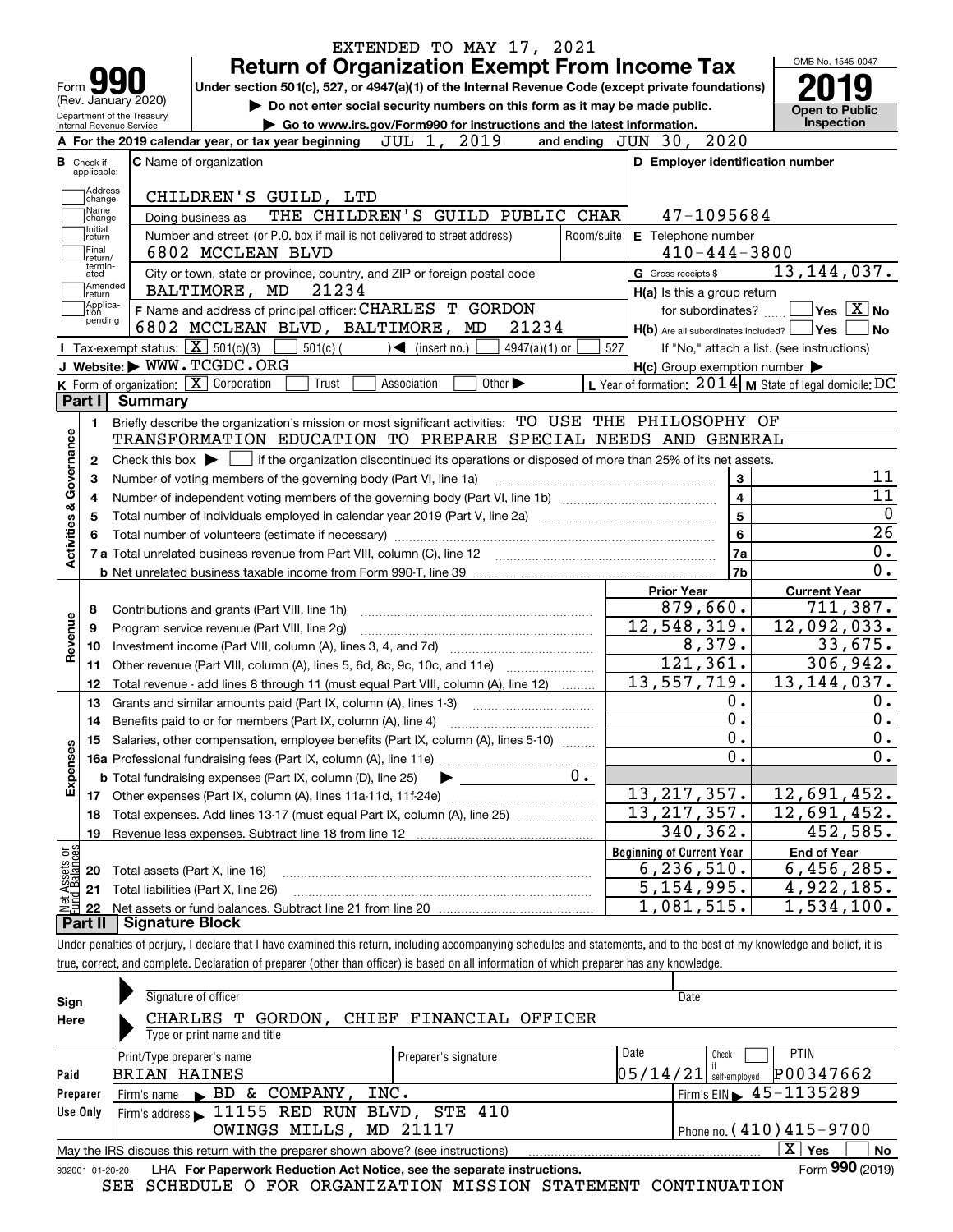|              | Form 990 (2019)                                                                                              | CHILDREN'S GUILD, LTD                 | 47-1095684                                                                                                                                   | Page 2                  |
|--------------|--------------------------------------------------------------------------------------------------------------|---------------------------------------|----------------------------------------------------------------------------------------------------------------------------------------------|-------------------------|
|              | Part III   Statement of Program Service Accomplishments                                                      |                                       |                                                                                                                                              |                         |
|              |                                                                                                              |                                       |                                                                                                                                              | $\overline{\mathbf{x}}$ |
| 1            | Briefly describe the organization's mission:                                                                 |                                       |                                                                                                                                              |                         |
|              |                                                                                                              |                                       | THE CHILDREN'S GUILD DISTRICT OF COLUMBIA PUBLIC CHARTER SCHOOL'S                                                                            |                         |
|              | MISSION IS TO USE THE PHILOSOPHY OF TRANSFORMATION EDUCATION TO                                              |                                       |                                                                                                                                              |                         |
|              |                                                                                                              |                                       | PREPARE SPECIAL NEEDS AND GENERAL EDUCATION STUDENTS FOR COLLEGE,                                                                            |                         |
|              |                                                                                                              |                                       | CAREER READINESS, AND CITIZENSHIP IN THEIR COMMUNITY BY DEVELOPING IN                                                                        |                         |
| $\mathbf{2}$ | Did the organization undertake any significant program services during the year which were not listed on the |                                       |                                                                                                                                              |                         |
|              | prior Form 990 or 990-EZ?                                                                                    |                                       |                                                                                                                                              | $Yes \ \boxed{X}$ No    |
|              | If "Yes," describe these new services on Schedule O.                                                         |                                       |                                                                                                                                              |                         |
| 3            | Did the organization cease conducting, or make significant changes in how it conducts, any program services? |                                       |                                                                                                                                              | $Yes \ \boxed{X}$ No    |
|              | If "Yes," describe these changes on Schedule O.                                                              |                                       |                                                                                                                                              |                         |
| 4            |                                                                                                              |                                       | Describe the organization's program service accomplishments for each of its three largest program services, as measured by expenses.         |                         |
|              |                                                                                                              |                                       | Section 501(c)(3) and 501(c)(4) organizations are required to report the amount of grants and allocations to others, the total expenses, and |                         |
|              | revenue, if any, for each program service reported.                                                          | $10,966,055$ . including grants of \$ |                                                                                                                                              | 12,398,975.             |
| 4a l         | (Expenses \$<br>(Code:<br>THE CHILDREN'S GUILD PUBLIC CHARTER SCHOOL OPENED ITS DOORS IN                     |                                       | ) (Revenue \$                                                                                                                                |                         |
|              |                                                                                                              |                                       | WASHINGTON, DC IN SEPTEMBER 2015 OUR SCHOOL VALUES THE UNIQUE TALENTS                                                                        |                         |
|              | OF YOUR CHILD WE OFFER A PERSONALIZED LEARNING ENVIRONMENT THE                                               |                                       |                                                                                                                                              |                         |
|              |                                                                                                              |                                       | CHILDREN'S GUILD'S PHILOSOPHY OF TRANZED DEVELOPS CARING, COMMITTED AND                                                                      |                         |
|              |                                                                                                              |                                       | CONTRIBUTING YOUNG PEOPLE FOR A CAUSE BIGGER THAN THEMSELVES THE                                                                             |                         |
|              |                                                                                                              |                                       | CULTURE OF OUR SCHOOL IS REINFORCED THROUGHOUT OUR SCHOOL GOALS,                                                                             |                         |
|              |                                                                                                              |                                       | CURRICULUM, ENVIRONMENT AND SYSTEMS AT THE HEART IS OUR STUDENT                                                                              |                         |
|              |                                                                                                              |                                       | CENTERED APPROACH TO TEACHING AND LEARNING WHERE OUR PRINCIPLES ARE                                                                          |                         |
|              | GUIDED BY THE WAY WE THINK, ACT, CARE AND REFLECT.                                                           |                                       |                                                                                                                                              |                         |
|              |                                                                                                              |                                       |                                                                                                                                              |                         |
|              |                                                                                                              |                                       |                                                                                                                                              |                         |
|              |                                                                                                              |                                       |                                                                                                                                              |                         |
| 4b           | (Code:                                                                                                       |                                       | ) (Revenue \$                                                                                                                                |                         |
|              |                                                                                                              |                                       |                                                                                                                                              |                         |
|              |                                                                                                              |                                       |                                                                                                                                              |                         |
|              |                                                                                                              |                                       |                                                                                                                                              |                         |
|              |                                                                                                              |                                       |                                                                                                                                              |                         |
|              |                                                                                                              |                                       |                                                                                                                                              |                         |
|              |                                                                                                              |                                       |                                                                                                                                              |                         |
|              |                                                                                                              |                                       |                                                                                                                                              |                         |
|              |                                                                                                              |                                       |                                                                                                                                              |                         |
|              |                                                                                                              |                                       |                                                                                                                                              |                         |
|              |                                                                                                              |                                       |                                                                                                                                              |                         |
|              |                                                                                                              |                                       |                                                                                                                                              |                         |
|              |                                                                                                              |                                       |                                                                                                                                              |                         |
| 4c           |                                                                                                              |                                       | $($ Revenue \$                                                                                                                               |                         |
|              |                                                                                                              |                                       |                                                                                                                                              |                         |
|              |                                                                                                              |                                       |                                                                                                                                              |                         |
|              |                                                                                                              |                                       |                                                                                                                                              |                         |
|              |                                                                                                              |                                       |                                                                                                                                              |                         |
|              |                                                                                                              |                                       |                                                                                                                                              |                         |
|              |                                                                                                              |                                       |                                                                                                                                              |                         |
|              |                                                                                                              |                                       |                                                                                                                                              |                         |
|              |                                                                                                              |                                       |                                                                                                                                              |                         |
|              |                                                                                                              |                                       |                                                                                                                                              |                         |
|              |                                                                                                              |                                       |                                                                                                                                              |                         |
|              |                                                                                                              |                                       |                                                                                                                                              |                         |
| 4d           | Other program services (Describe on Schedule O.)                                                             |                                       |                                                                                                                                              |                         |
|              | (Expenses \$                                                                                                 | including grants of \$                | (Revenue \$                                                                                                                                  |                         |
| 4е           | Total program service expenses                                                                               | 10,966,055.                           |                                                                                                                                              | $QQQ \sim 0.01$         |
|              |                                                                                                              |                                       |                                                                                                                                              |                         |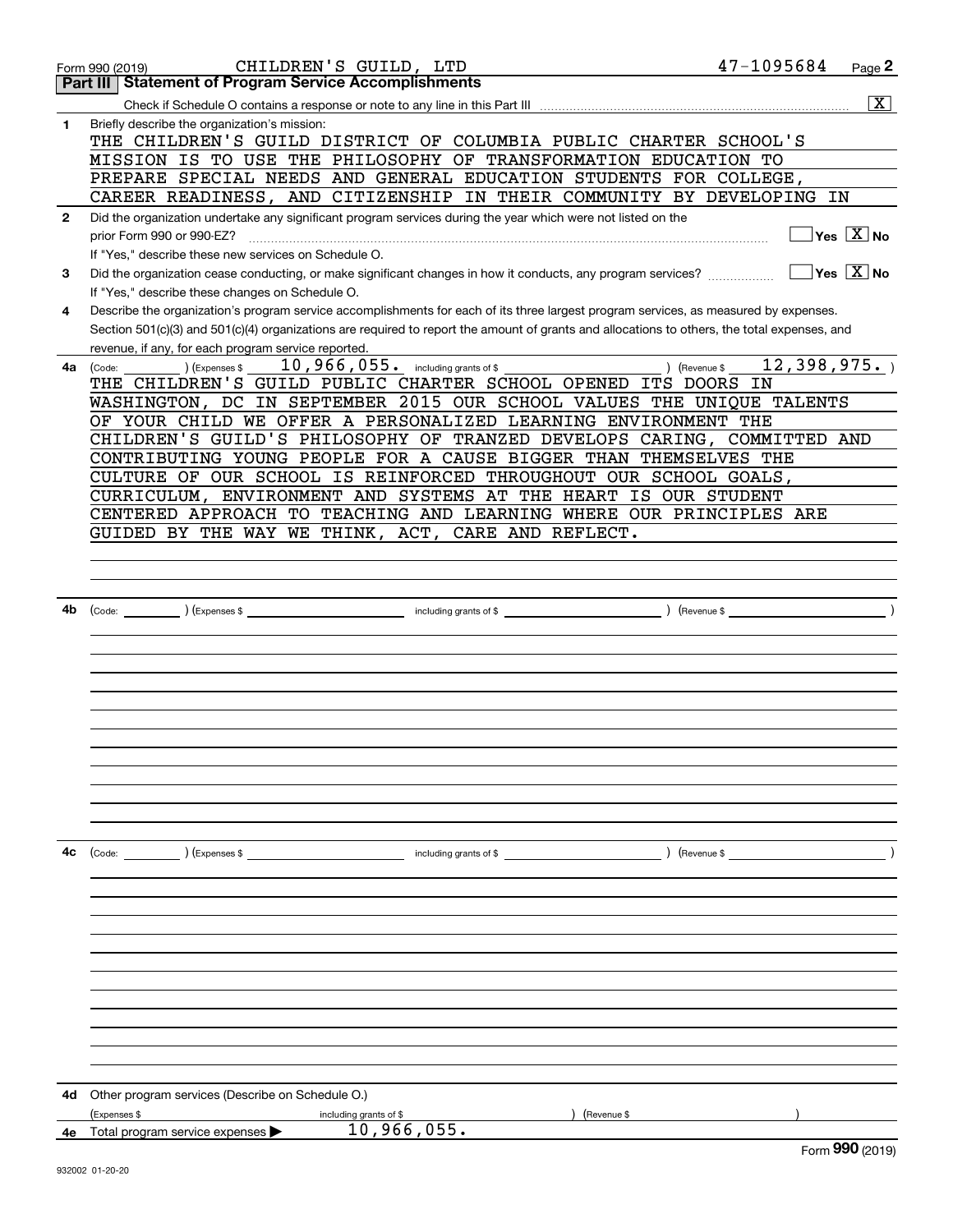|  | Form 990 (2019) |
|--|-----------------|

| Form 990 (2019) |                                                  | CHILDREN'S GUILD, LTD | 47-1095684 | Page $3$ |
|-----------------|--------------------------------------------------|-----------------------|------------|----------|
|                 | <b>Part IV   Checklist of Required Schedules</b> |                       |            |          |

|     |                                                                                                                                                                                                                                |                 | Yes                     | No |
|-----|--------------------------------------------------------------------------------------------------------------------------------------------------------------------------------------------------------------------------------|-----------------|-------------------------|----|
| 1.  | Is the organization described in section $501(c)(3)$ or $4947(a)(1)$ (other than a private foundation)?                                                                                                                        |                 |                         |    |
|     | If "Yes," complete Schedule A measure and a control of the state of the state of the state of the state of the state of the state of the state of the state of the state of the state of the state of the state of the state o | 1               | X                       |    |
| 2   |                                                                                                                                                                                                                                | $\overline{2}$  | $\overline{\mathbf{x}}$ |    |
| 3   | Did the organization engage in direct or indirect political campaign activities on behalf of or in opposition to candidates for                                                                                                |                 |                         |    |
|     |                                                                                                                                                                                                                                | 3               |                         | x  |
| 4   | Section 501(c)(3) organizations. Did the organization engage in lobbying activities, or have a section 501(h) election in effect                                                                                               |                 |                         |    |
|     |                                                                                                                                                                                                                                | 4               |                         | x  |
| 5   | Is the organization a section 501(c)(4), 501(c)(5), or 501(c)(6) organization that receives membership dues, assessments, or                                                                                                   |                 |                         |    |
|     |                                                                                                                                                                                                                                | 5               |                         | x  |
| 6   | Did the organization maintain any donor advised funds or any similar funds or accounts for which donors have the right to                                                                                                      |                 |                         |    |
|     | provide advice on the distribution or investment of amounts in such funds or accounts? If "Yes," complete Schedule D. Part I                                                                                                   | 6               |                         | x  |
| 7   | Did the organization receive or hold a conservation easement, including easements to preserve open space,                                                                                                                      |                 |                         |    |
|     |                                                                                                                                                                                                                                | $\overline{7}$  |                         | x  |
| 8   | Did the organization maintain collections of works of art, historical treasures, or other similar assets? If "Yes," complete                                                                                                   |                 |                         |    |
|     |                                                                                                                                                                                                                                | 8               |                         | x  |
| 9   | Did the organization report an amount in Part X, line 21, for escrow or custodial account liability, serve as a custodian for                                                                                                  |                 |                         |    |
|     | amounts not listed in Part X; or provide credit counseling, debt management, credit repair, or debt negotiation services?                                                                                                      |                 |                         |    |
|     |                                                                                                                                                                                                                                | 9               |                         | x  |
| 10  | Did the organization, directly or through a related organization, hold assets in donor-restricted endowments                                                                                                                   |                 |                         |    |
|     |                                                                                                                                                                                                                                | 10              |                         | x  |
| 11  | If the organization's answer to any of the following questions is "Yes," then complete Schedule D, Parts VI, VII, VIII, IX, or X                                                                                               |                 |                         |    |
|     | as applicable.                                                                                                                                                                                                                 |                 |                         |    |
|     | a Did the organization report an amount for land, buildings, and equipment in Part X, line 10? If "Yes," complete Schedule D,                                                                                                  |                 |                         |    |
|     |                                                                                                                                                                                                                                | 11a             | X                       |    |
|     | <b>b</b> Did the organization report an amount for investments - other securities in Part X, line 12, that is 5% or more of its total                                                                                          |                 |                         |    |
|     |                                                                                                                                                                                                                                | 11b             |                         | х  |
|     | c Did the organization report an amount for investments - program related in Part X, line 13, that is 5% or more of its total                                                                                                  |                 |                         |    |
|     |                                                                                                                                                                                                                                | 11c             |                         | x  |
|     | d Did the organization report an amount for other assets in Part X, line 15, that is 5% or more of its total assets reported in                                                                                                |                 |                         |    |
|     |                                                                                                                                                                                                                                | 11d             |                         | x  |
|     | e Did the organization report an amount for other liabilities in Part X, line 25? If "Yes," complete Schedule D, Part X                                                                                                        | 11e             | X                       |    |
|     | f Did the organization's separate or consolidated financial statements for the tax year include a footnote that addresses                                                                                                      |                 |                         |    |
|     | the organization's liability for uncertain tax positions under FIN 48 (ASC 740)? If "Yes," complete Schedule D, Part X                                                                                                         | 11f             |                         | x  |
|     | 12a Did the organization obtain separate, independent audited financial statements for the tax year? If "Yes," complete                                                                                                        |                 |                         |    |
|     |                                                                                                                                                                                                                                | 12a             | Х                       |    |
|     | <b>b</b> Was the organization included in consolidated, independent audited financial statements for the tax year?                                                                                                             |                 |                         |    |
|     | If "Yes," and if the organization answered "No" to line 12a, then completing Schedule D, Parts XI and XII is optional                                                                                                          | 12b             | X                       | ▵  |
| 13  | Is the organization a school described in section 170(b)(1)(A)(ii)? If "Yes," complete Schedule E                                                                                                                              | 13              |                         | X  |
| 14a | Did the organization maintain an office, employees, or agents outside of the United States?                                                                                                                                    | 14a             |                         |    |
| b   | Did the organization have aggregate revenues or expenses of more than \$10,000 from grantmaking, fundraising, business,                                                                                                        |                 |                         |    |
|     | investment, and program service activities outside the United States, or aggregate foreign investments valued at \$100,000                                                                                                     | 14b             |                         | х  |
| 15  | Did the organization report on Part IX, column (A), line 3, more than \$5,000 of grants or other assistance to or for any                                                                                                      |                 |                         |    |
|     |                                                                                                                                                                                                                                | 15              |                         | x  |
| 16  | Did the organization report on Part IX, column (A), line 3, more than \$5,000 of aggregate grants or other assistance to                                                                                                       |                 |                         |    |
|     |                                                                                                                                                                                                                                | 16              |                         | x  |
| 17  | Did the organization report a total of more than \$15,000 of expenses for professional fundraising services on Part IX,                                                                                                        |                 |                         |    |
|     |                                                                                                                                                                                                                                | 17              |                         | x  |
| 18  | Did the organization report more than \$15,000 total of fundraising event gross income and contributions on Part VIII, lines                                                                                                   |                 |                         |    |
|     |                                                                                                                                                                                                                                | 18              |                         | x  |
| 19  | Did the organization report more than \$15,000 of gross income from gaming activities on Part VIII, line 9a? If "Yes."                                                                                                         |                 |                         |    |
|     |                                                                                                                                                                                                                                | 19              |                         | х  |
| 20a |                                                                                                                                                                                                                                | 20a             |                         | X  |
|     | b If "Yes" to line 20a, did the organization attach a copy of its audited financial statements to this return?                                                                                                                 | 20 <sub>b</sub> |                         |    |
| 21  | Did the organization report more than \$5,000 of grants or other assistance to any domestic organization or                                                                                                                    |                 |                         |    |
|     |                                                                                                                                                                                                                                | 21              |                         | x  |
|     |                                                                                                                                                                                                                                |                 |                         |    |

Form (2019) **990**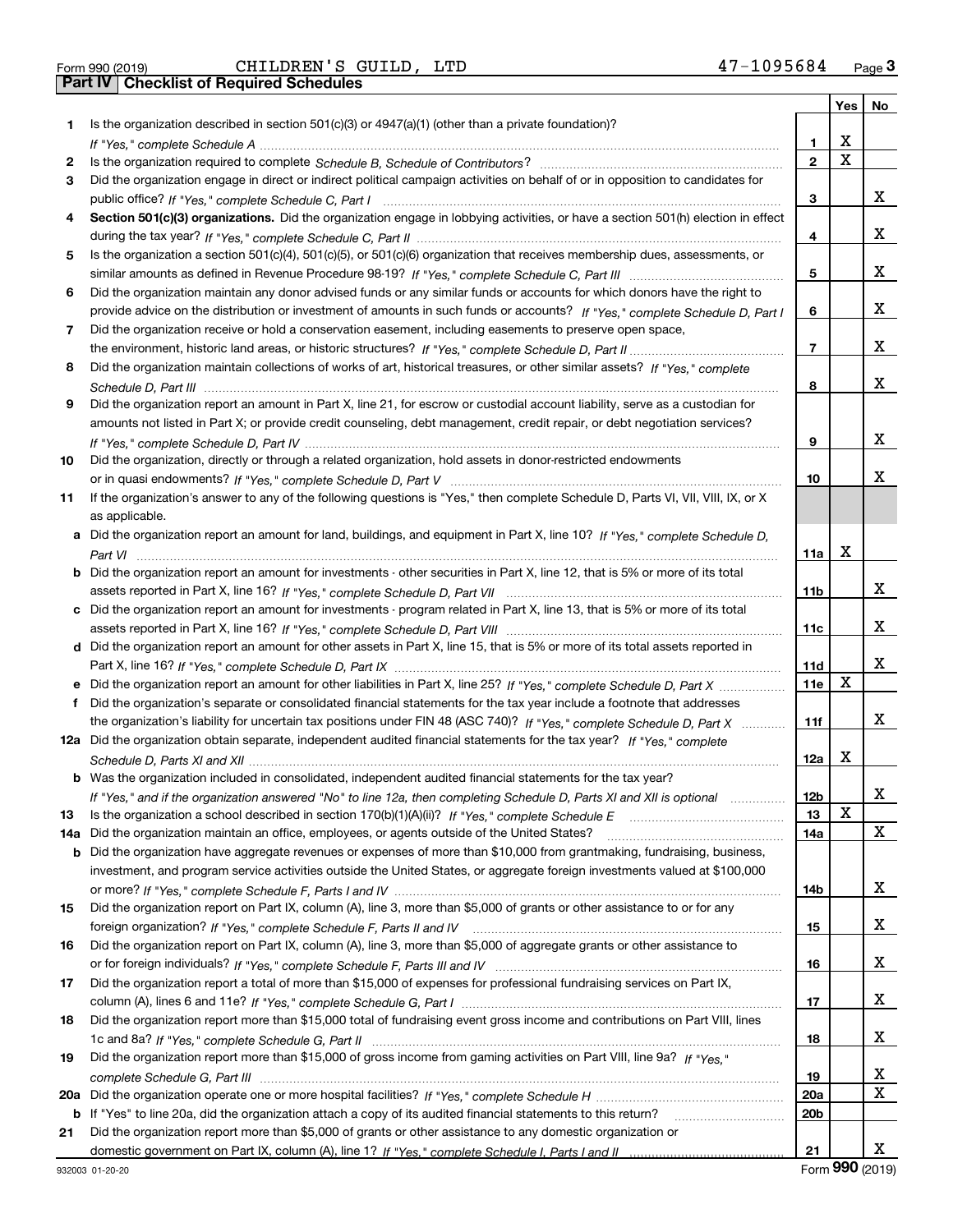|  | Form 990 (2019) |  |
|--|-----------------|--|

Form 990 (2019) CHILDREN'S GUILD, LTD 47-1095684 <sub>Page</sub> 4<br>**Part IV | Checklist of Required Schedules** <sub>(continued)</sub>

*(continued)*

|          |                                                                                                                                    |                 | Yes | No          |
|----------|------------------------------------------------------------------------------------------------------------------------------------|-----------------|-----|-------------|
| 22       | Did the organization report more than \$5,000 of grants or other assistance to or for domestic individuals on                      |                 |     |             |
|          |                                                                                                                                    | 22              |     | х           |
| 23       | Did the organization answer "Yes" to Part VII, Section A, line 3, 4, or 5 about compensation of the organization's current         |                 |     |             |
|          | and former officers, directors, trustees, key employees, and highest compensated employees? If "Yes," complete                     |                 |     | x           |
|          |                                                                                                                                    | 23              |     |             |
|          | 24a Did the organization have a tax-exempt bond issue with an outstanding principal amount of more than \$100,000 as of the        |                 |     |             |
|          | last day of the year, that was issued after December 31, 2002? If "Yes," answer lines 24b through 24d and complete                 | 24a             |     | х           |
|          | <b>b</b> Did the organization invest any proceeds of tax-exempt bonds beyond a temporary period exception?                         | 24b             |     |             |
|          | c Did the organization maintain an escrow account other than a refunding escrow at any time during the year to defease             |                 |     |             |
|          |                                                                                                                                    | 24c             |     |             |
|          |                                                                                                                                    | 24d             |     |             |
|          | 25a Section 501(c)(3), 501(c)(4), and 501(c)(29) organizations. Did the organization engage in an excess benefit                   |                 |     |             |
|          |                                                                                                                                    | 25a             |     | х           |
|          | b Is the organization aware that it engaged in an excess benefit transaction with a disqualified person in a prior year, and       |                 |     |             |
|          | that the transaction has not been reported on any of the organization's prior Forms 990 or 990-EZ? If "Yes," complete              |                 |     |             |
|          | Schedule L, Part I                                                                                                                 | 25b             |     | x           |
| 26       | Did the organization report any amount on Part X, line 5 or 22, for receivables from or payables to any current                    |                 |     |             |
|          | or former officer, director, trustee, key employee, creator or founder, substantial contributor, or 35%                            |                 |     |             |
|          |                                                                                                                                    | 26              |     | х           |
| 27       | Did the organization provide a grant or other assistance to any current or former officer, director, trustee, key employee,        |                 |     |             |
|          | creator or founder, substantial contributor or employee thereof, a grant selection committee member, or to a 35% controlled        |                 |     |             |
|          | entity (including an employee thereof) or family member of any of these persons? If "Yes," complete Schedule L, Part III           | 27              |     | x           |
| 28       | Was the organization a party to a business transaction with one of the following parties (see Schedule L, Part IV                  |                 |     |             |
|          | instructions, for applicable filing thresholds, conditions, and exceptions):                                                       |                 |     |             |
|          | a A current or former officer, director, trustee, key employee, creator or founder, or substantial contributor? If                 |                 |     |             |
|          |                                                                                                                                    | 28a             |     | x           |
|          |                                                                                                                                    | 28 <sub>b</sub> |     | X           |
|          | c A 35% controlled entity of one or more individuals and/or organizations described in lines 28a or 28b? If                        |                 |     |             |
|          |                                                                                                                                    | 28c             | х   | x           |
| 29       |                                                                                                                                    | 29              |     |             |
| 30       | Did the organization receive contributions of art, historical treasures, or other similar assets, or qualified conservation        | 30              |     | х           |
| 31       | Did the organization liquidate, terminate, or dissolve and cease operations? If "Yes," complete Schedule N, Part I                 | 31              |     | $\mathbf X$ |
| 32       | Did the organization sell, exchange, dispose of, or transfer more than 25% of its net assets? If "Yes," complete                   |                 |     |             |
|          |                                                                                                                                    | 32              |     | х           |
| 33       | Did the organization own 100% of an entity disregarded as separate from the organization under Regulations                         |                 |     |             |
|          |                                                                                                                                    | 33              |     | х           |
| 34       | Was the organization related to any tax-exempt or taxable entity? If "Yes," complete Schedule R, Part II, III, or IV, and          |                 |     |             |
|          |                                                                                                                                    | 34              |     | x           |
|          | 35a Did the organization have a controlled entity within the meaning of section 512(b)(13)?                                        | 35a             |     | х           |
|          | <b>b</b> If "Yes" to line 35a, did the organization receive any payment from or engage in any transaction with a controlled entity |                 |     |             |
|          |                                                                                                                                    | 35b             |     |             |
| 36       | Section 501(c)(3) organizations. Did the organization make any transfers to an exempt non-charitable related organization?         |                 |     |             |
|          |                                                                                                                                    | 36              |     | x           |
| 37       | Did the organization conduct more than 5% of its activities through an entity that is not a related organization                   |                 |     |             |
|          | and that is treated as a partnership for federal income tax purposes? If "Yes," complete Schedule R, Part VI                       | 37              |     | x           |
| 38       | Did the organization complete Schedule O and provide explanations in Schedule O for Part VI, lines 11b and 19?                     |                 |     |             |
|          | Note: All Form 990 filers are required to complete Schedule O                                                                      | 38              | х   |             |
| ∣ Part V | <b>Statements Regarding Other IRS Filings and Tax Compliance</b>                                                                   |                 |     |             |
|          | Check if Schedule O contains a response or note to any line in this Part V                                                         |                 |     |             |
|          |                                                                                                                                    |                 | Yes | No          |
|          | 1a<br>$\Omega$<br><b>b</b> Enter the number of Forms W-2G included in line 1a. Enter -0- if not applicable<br>1b                   |                 |     |             |
|          | c Did the organization comply with backup withholding rules for reportable payments to vendors and reportable gaming               |                 |     |             |
|          | (gambling) winnings to prize winners?                                                                                              | 1c              | X   |             |
|          |                                                                                                                                    |                 |     |             |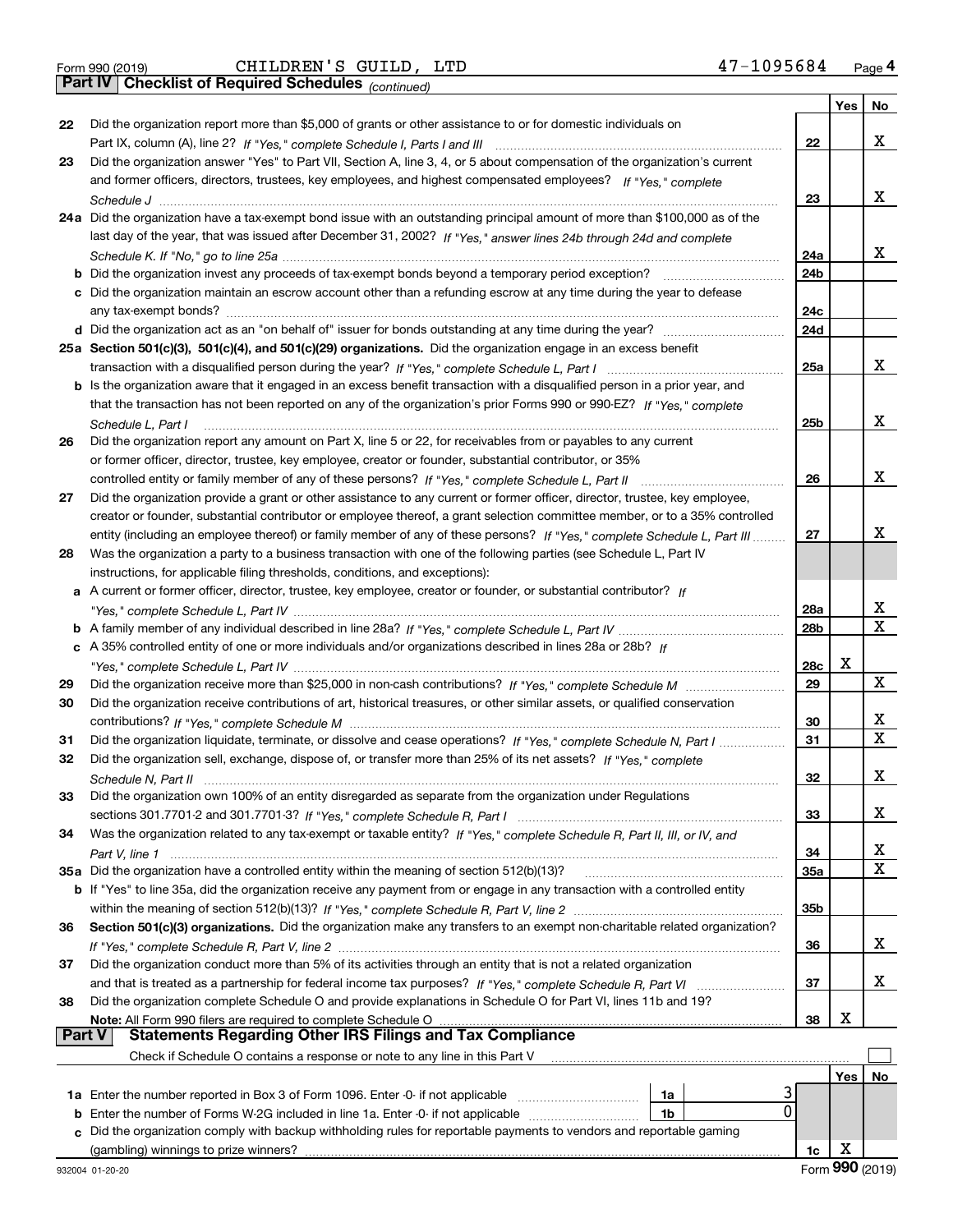|               | 47-1095684<br>CHILDREN'S GUILD, LTD<br>Form 990 (2019)                                                                                            |                |     | Page $5$    |
|---------------|---------------------------------------------------------------------------------------------------------------------------------------------------|----------------|-----|-------------|
| <b>Part V</b> | Statements Regarding Other IRS Filings and Tax Compliance (continued)                                                                             |                |     |             |
|               |                                                                                                                                                   |                | Yes | No          |
|               | 2a Enter the number of employees reported on Form W-3, Transmittal of Wage and Tax Statements,                                                    |                |     |             |
|               | 0<br>filed for the calendar year ending with or within the year covered by this return<br>2a                                                      |                |     |             |
|               | <b>b</b> If at least one is reported on line 2a, did the organization file all required federal employment tax returns?                           | 2 <sub>b</sub> |     |             |
|               | Note: If the sum of lines 1a and 2a is greater than 250, you may be required to $e$ -file (see instructions) <i>marrourching</i>                  |                |     |             |
|               | 3a Did the organization have unrelated business gross income of \$1,000 or more during the year?                                                  | 3a             |     | х           |
|               |                                                                                                                                                   | 3 <sub>b</sub> |     |             |
|               | 4a At any time during the calendar year, did the organization have an interest in, or a signature or other authority over, a                      |                |     |             |
|               | financial account in a foreign country (such as a bank account, securities account, or other financial account)?                                  | 4a             |     | х           |
|               | <b>b</b> If "Yes," enter the name of the foreign country $\triangleright$                                                                         |                |     |             |
|               | See instructions for filing requirements for FinCEN Form 114, Report of Foreign Bank and Financial Accounts (FBAR).                               |                |     |             |
|               |                                                                                                                                                   | 5a             |     | х           |
| b             |                                                                                                                                                   | 5 <sub>b</sub> |     | х           |
| c             |                                                                                                                                                   | 5 <sub>c</sub> |     |             |
|               | 6a Does the organization have annual gross receipts that are normally greater than \$100,000, and did the organization solicit                    |                |     |             |
|               | any contributions that were not tax deductible as charitable contributions?                                                                       | 6a             |     | х           |
|               | <b>b</b> If "Yes," did the organization include with every solicitation an express statement that such contributions or gifts                     |                |     |             |
|               | were not tax deductible?                                                                                                                          | 6b             |     |             |
| 7             | Organizations that may receive deductible contributions under section 170(c).                                                                     |                |     |             |
|               | a Did the organization receive a payment in excess of \$75 made partly as a contribution and partly for goods and services provided to the payor? | 7a             |     | х           |
| b             | If "Yes," did the organization notify the donor of the value of the goods or services provided?                                                   | 7b             |     |             |
|               | c Did the organization sell, exchange, or otherwise dispose of tangible personal property for which it was required                               |                |     |             |
|               | to file Form 8282?                                                                                                                                | 7c             |     | X           |
|               | 7d                                                                                                                                                |                |     |             |
| е             | Did the organization receive any funds, directly or indirectly, to pay premiums on a personal benefit contract?                                   | 7e             |     | х           |
| Ť             | Did the organization, during the year, pay premiums, directly or indirectly, on a personal benefit contract?                                      | 7f             |     | $\mathbf X$ |
| g             | If the organization received a contribution of qualified intellectual property, did the organization file Form 8899 as required?                  | 7g             |     |             |
| h.            | If the organization received a contribution of cars, boats, airplanes, or other vehicles, did the organization file a Form 1098-C?                | 7h             |     |             |
| 8             | Sponsoring organizations maintaining donor advised funds. Did a donor advised fund maintained by the                                              |                |     |             |
|               | sponsoring organization have excess business holdings at any time during the year?                                                                | 8              |     |             |
| 9             | Sponsoring organizations maintaining donor advised funds.                                                                                         |                |     |             |
| а             | Did the sponsoring organization make any taxable distributions under section 4966?                                                                | 9a             |     |             |
| b             | Did the sponsoring organization make a distribution to a donor, donor advisor, or related person?                                                 | 9b             |     |             |
| 10            | Section 501(c)(7) organizations. Enter:                                                                                                           |                |     |             |
|               | 10a                                                                                                                                               |                |     |             |
| b             | Gross receipts, included on Form 990, Part VIII, line 12, for public use of club facilities<br>10b                                                |                |     |             |
| 11            | Section 501(c)(12) organizations. Enter:                                                                                                          |                |     |             |
| а             | 11a<br>Gross income from members or shareholders [11] continuum material contracts income from members or shareholders                            |                |     |             |
| b             | Gross income from other sources (Do not net amounts due or paid to other sources against                                                          |                |     |             |
|               | 11b                                                                                                                                               |                |     |             |
|               | 12a Section 4947(a)(1) non-exempt charitable trusts. Is the organization filing Form 990 in lieu of Form 1041?                                    | 12a            |     |             |
| b             | If "Yes," enter the amount of tax-exempt interest received or accrued during the year<br>12b                                                      |                |     |             |
| 13            | Section 501(c)(29) qualified nonprofit health insurance issuers.                                                                                  |                |     |             |
|               |                                                                                                                                                   | 1За            |     |             |
|               | <b>Note:</b> See the instructions for additional information the organization must report on Schedule O.                                          |                |     |             |
|               | <b>b</b> Enter the amount of reserves the organization is required to maintain by the states in which the                                         |                |     |             |
|               | 13 <sub>b</sub>                                                                                                                                   |                |     |             |
| c             | 13с                                                                                                                                               |                |     |             |
| 14a           | Did the organization receive any payments for indoor tanning services during the tax year?                                                        | 14a            |     | x           |
| b             |                                                                                                                                                   | 14b            |     |             |
| 15            | Is the organization subject to the section 4960 tax on payment(s) of more than \$1,000,000 in remuneration or                                     |                |     |             |
|               |                                                                                                                                                   | 15             |     | х           |
|               | If "Yes," see instructions and file Form 4720, Schedule N.                                                                                        |                |     |             |
| 16            | Is the organization an educational institution subject to the section 4968 excise tax on net investment income?<br>.                              | 16             |     | х           |
|               | If "Yes," complete Form 4720, Schedule O.                                                                                                         |                |     |             |

Form (2019) **990**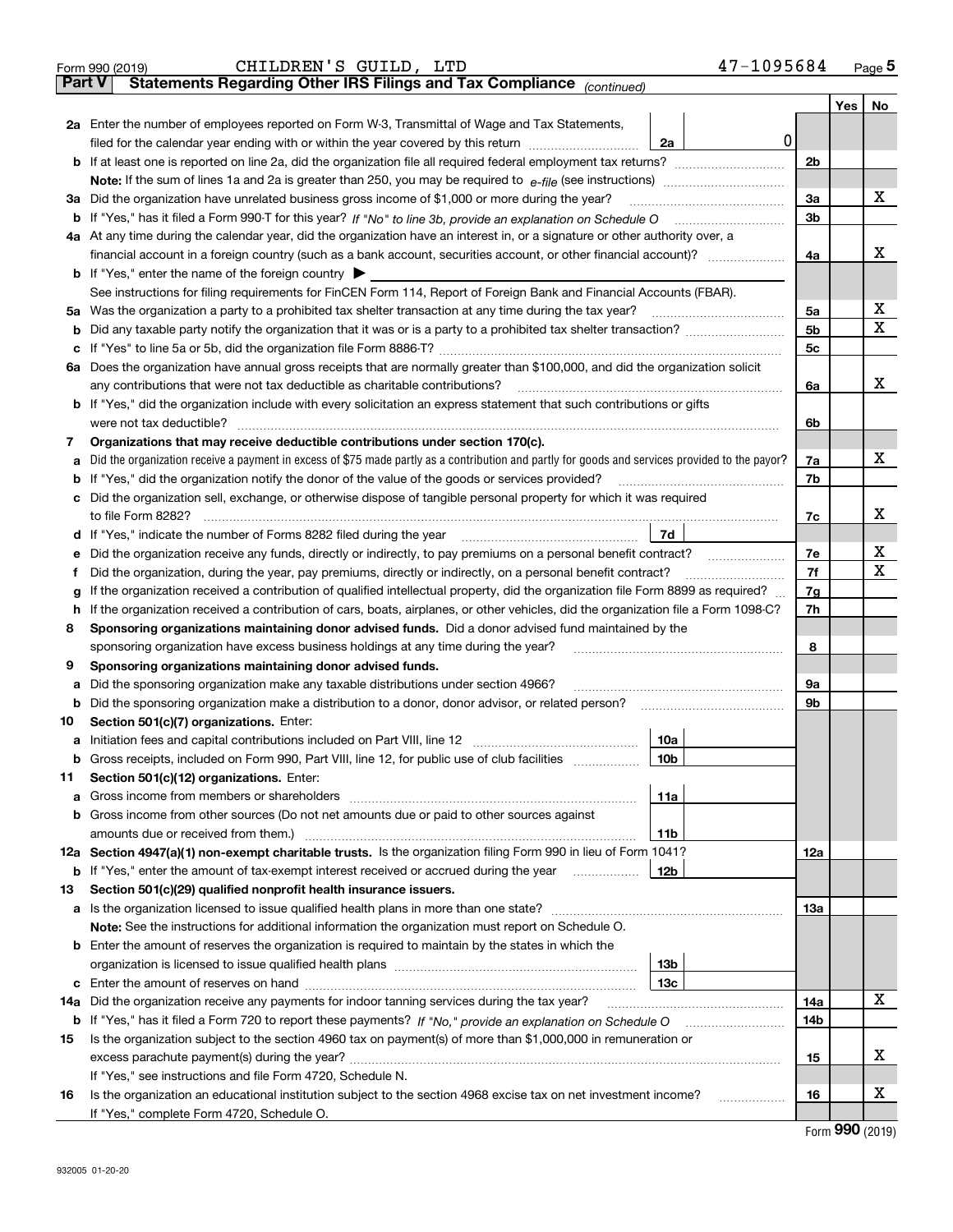| Form 990 (2019) |  |  |
|-----------------|--|--|
|                 |  |  |

| CHILDREN'S GUILD, |  |  | LTD |
|-------------------|--|--|-----|
|-------------------|--|--|-----|

| Form 990 (2019) | CHILDREN'S GUILD, LTD                                                                                            | 47-1095684                                                                                                                  | $P$ <sub>age</sub> 6 |
|-----------------|------------------------------------------------------------------------------------------------------------------|-----------------------------------------------------------------------------------------------------------------------------|----------------------|
|                 |                                                                                                                  | Part VI Governance, Management, and Disclosure For each "Yes" response to lines 2 through 7b below, and for a "No" response |                      |
|                 | to line 8a, 8b, or 10b below, describe the circumstances, processes, or changes on Schedule O. See instructions. |                                                                                                                             |                      |

|          | Check if Schedule O contains a response or note to any line in this Part VI                                                                                           |                 |            | $\overline{\text{X}}$ |
|----------|-----------------------------------------------------------------------------------------------------------------------------------------------------------------------|-----------------|------------|-----------------------|
|          | Section A. Governing Body and Management                                                                                                                              |                 |            |                       |
|          |                                                                                                                                                                       |                 | Yes        | No                    |
|          | 11<br>1a<br><b>1a</b> Enter the number of voting members of the governing body at the end of the tax year                                                             |                 |            |                       |
|          | If there are material differences in voting rights among members of the governing body, or if the governing                                                           |                 |            |                       |
|          | body delegated broad authority to an executive committee or similar committee, explain on Schedule O.                                                                 |                 |            |                       |
| b        | 11<br>Enter the number of voting members included on line 1a, above, who are independent<br>1b                                                                        |                 |            |                       |
| 2        | Did any officer, director, trustee, or key employee have a family relationship or a business relationship with any other                                              |                 |            |                       |
|          | officer, director, trustee, or key employee?                                                                                                                          | $\mathbf{2}$    |            | X                     |
| 3        | Did the organization delegate control over management duties customarily performed by or under the direct supervision                                                 |                 |            |                       |
|          | of officers, directors, trustees, or key employees to a management company or other person?                                                                           | 3               | х          |                       |
| 4        | Did the organization make any significant changes to its governing documents since the prior Form 990 was filed?                                                      | 4               |            | X                     |
| 5        | Did the organization become aware during the year of a significant diversion of the organization's assets?                                                            | 5               |            | $\mathbf X$           |
| 6        | Did the organization have members or stockholders?                                                                                                                    | 6               |            | $\mathbf X$           |
| 7a       | Did the organization have members, stockholders, or other persons who had the power to elect or appoint one or                                                        |                 |            |                       |
|          | more members of the governing body?                                                                                                                                   | 7a              | x          |                       |
|          | <b>b</b> Are any governance decisions of the organization reserved to (or subject to approval by) members, stockholders, or                                           |                 |            |                       |
|          | persons other than the governing body?                                                                                                                                | 7b              |            | х                     |
| 8        | Did the organization contemporaneously document the meetings held or written actions undertaken during the year by the following:                                     |                 |            |                       |
| a        | The governing body?                                                                                                                                                   | 8a              | х          |                       |
| b        |                                                                                                                                                                       | 8b              | X          |                       |
| 9        | Is there any officer, director, trustee, or key employee listed in Part VII, Section A, who cannot be reached at the                                                  |                 |            |                       |
|          |                                                                                                                                                                       | 9               |            | x                     |
|          | Section B. Policies <sub>(This Section B requests information about policies not required by the Internal Revenue Code.)</sub>                                        |                 |            |                       |
|          |                                                                                                                                                                       |                 | <b>Yes</b> | No                    |
|          |                                                                                                                                                                       | <b>10a</b>      |            | х                     |
|          | b If "Yes," did the organization have written policies and procedures governing the activities of such chapters, affiliates,                                          |                 |            |                       |
|          | and branches to ensure their operations are consistent with the organization's exempt purposes?                                                                       | 10 <sub>b</sub> |            |                       |
|          | 11a Has the organization provided a complete copy of this Form 990 to all members of its governing body before filing the form?                                       | 11a             | X          |                       |
| b        | Describe in Schedule O the process, if any, used by the organization to review this Form 990.                                                                         |                 |            |                       |
| 12a      |                                                                                                                                                                       | 12a             | X          |                       |
| b        | Were officers, directors, or trustees, and key employees required to disclose annually interests that could give rise to conflicts?                                   | 12 <sub>b</sub> | X          |                       |
| с        | Did the organization regularly and consistently monitor and enforce compliance with the policy? If "Yes," describe                                                    |                 |            |                       |
|          |                                                                                                                                                                       | 12c             | X          |                       |
| 13       | Did the organization have a written whistleblower policy?                                                                                                             | 13              |            | X                     |
| 14       | Did the organization have a written document retention and destruction policy?                                                                                        | 14              | X          |                       |
| 15       | Did the process for determining compensation of the following persons include a review and approval by independent                                                    |                 |            |                       |
|          | persons, comparability data, and contemporaneous substantiation of the deliberation and decision?                                                                     |                 |            |                       |
| a        | The organization's CEO, Executive Director, or top management official manufactured content of the organization's CEO, Executive Director, or top management official | 15a             |            | x                     |
|          | <b>b</b> Other officers or key employees of the organization                                                                                                          | 15b             |            | $\mathbf X$           |
|          | If "Yes" to line 15a or 15b, describe the process in Schedule O (see instructions).                                                                                   |                 |            |                       |
|          | 16a Did the organization invest in, contribute assets to, or participate in a joint venture or similar arrangement with a                                             |                 |            |                       |
|          | taxable entity during the year?                                                                                                                                       | 16a             |            | х                     |
|          | b If "Yes," did the organization follow a written policy or procedure requiring the organization to evaluate its participation                                        |                 |            |                       |
|          | in joint venture arrangements under applicable federal tax law, and take steps to safeguard the organization's                                                        |                 |            |                       |
|          | exempt status with respect to such arrangements?<br>Section C. Disclosure                                                                                             | 16b             |            |                       |
|          | <b>NONE</b><br>List the states with which a copy of this Form 990 is required to be filed >                                                                           |                 |            |                       |
| 17<br>18 | Section 6104 requires an organization to make its Forms 1023 (1024 or 1024-A, if applicable), 990, and 990-T (Section 501(c)(3)s only) available                      |                 |            |                       |
|          | for public inspection. Indicate how you made these available. Check all that apply.                                                                                   |                 |            |                       |
|          | $X$ Another's website<br>$ \mathbf{X} $ Upon request<br>Own website<br>Other (explain on Schedule O)                                                                  |                 |            |                       |
| 19       | Describe on Schedule O whether (and if so, how) the organization made its governing documents, conflict of interest policy, and financial                             |                 |            |                       |
|          | statements available to the public during the tax year.                                                                                                               |                 |            |                       |
| 20       | State the name, address, and telephone number of the person who possesses the organization's books and records                                                        |                 |            |                       |
|          | CHARLES T GORDON $-410-444-3800$                                                                                                                                      |                 |            |                       |
|          | 21234<br>6802 MCCLEAN BLVD, BALTIMORE, MD                                                                                                                             |                 |            |                       |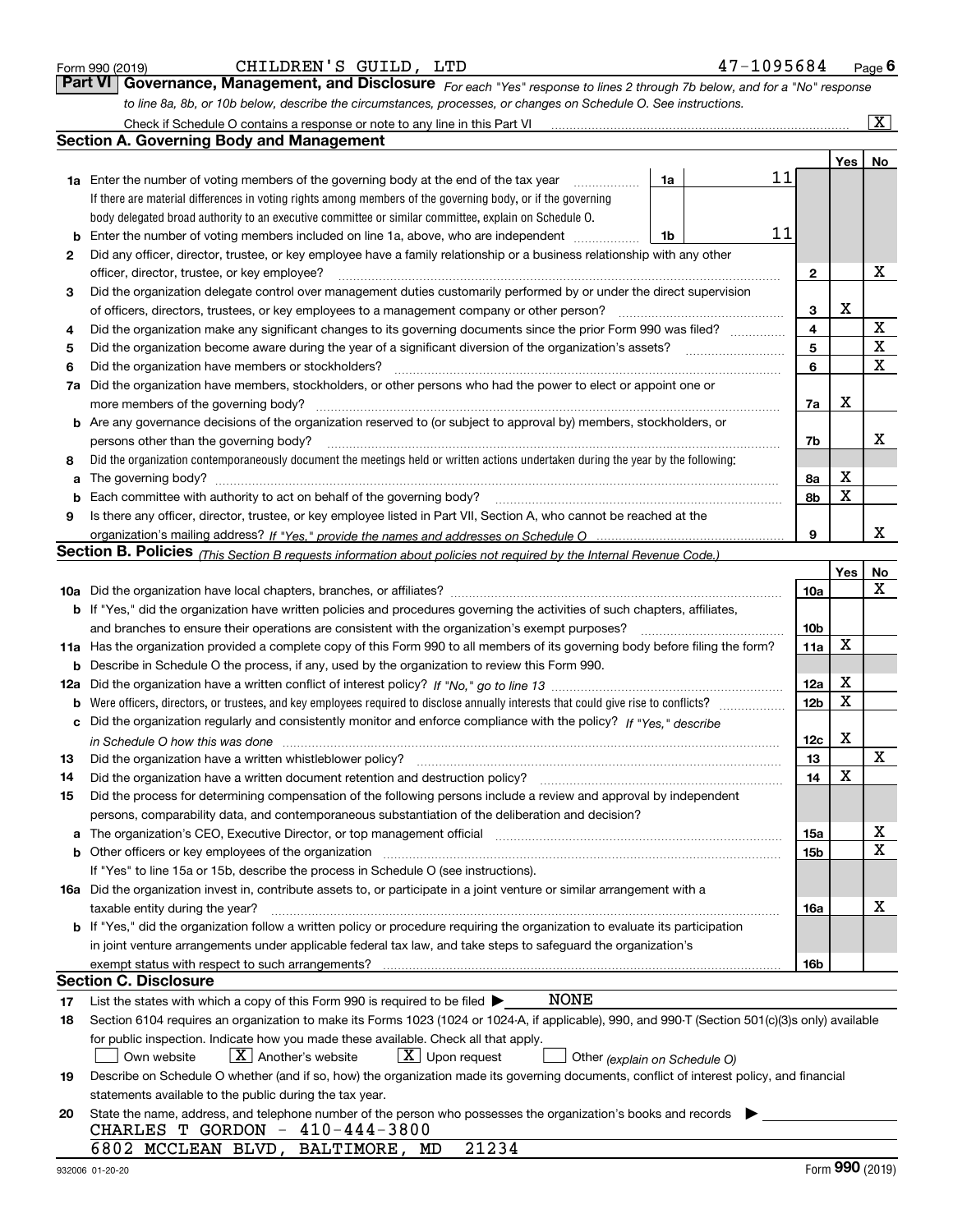932007 01-20-20

#### Form 990 (2019) CHILDREN'S GUILD, LTD 47-1095684 <sub>Page</sub> **7Part VII Compensation of Officers, Directors, Trustees, Key Employees, Highest Compensated Employees, and Independent Contractors**

# Check if Schedule O contains a response or note to any line in this Part VII

## **Section A. Officers, Directors, Trustees, Key Employees, and Highest Compensated Employees**

**1a**  Complete this table for all persons required to be listed. Report compensation for the calendar year ending with or within the organization's tax year. **•** List all of the organization's current officers, directors, trustees (whether individuals or organizations), regardless of amount of compensation.

Enter -0- in columns (D), (E), and (F) if no compensation was paid.

 $\bullet$  List all of the organization's  $\,$ current key employees, if any. See instructions for definition of "key employee."

**•** List the organization's five current highest compensated employees (other than an officer, director, trustee, or key employee) who received reportable compensation (Box 5 of Form W-2 and/or Box 7 of Form 1099-MISC) of more than \$100,000 from the organization and any related organizations.

**•** List all of the organization's former officers, key employees, and highest compensated employees who received more than \$100,000 of reportable compensation from the organization and any related organizations.

**former directors or trustees**  ¥ List all of the organization's that received, in the capacity as a former director or trustee of the organization, more than \$10,000 of reportable compensation from the organization and any related organizations.

See instructions for the order in which to list the persons above.

X

| (A)                                             | (B)               |                                                                  |                       |                         | (C)          |                                           | (D)             | (E)                           | (F)                   |
|-------------------------------------------------|-------------------|------------------------------------------------------------------|-----------------------|-------------------------|--------------|-------------------------------------------|-----------------|-------------------------------|-----------------------|
| Name and title                                  | Average           |                                                                  |                       | Position                |              | (do not check more than one               | Reportable      | Reportable                    | Estimated             |
|                                                 | hours per         | box, unless person is both an<br>officer and a director/trustee) |                       |                         |              |                                           | compensation    | compensation                  | amount of             |
|                                                 | week<br>(list any |                                                                  |                       |                         |              |                                           | from<br>the     | from related<br>organizations | other<br>compensation |
|                                                 | hours for         |                                                                  |                       |                         |              |                                           | organization    | (W-2/1099-MISC)               | from the              |
|                                                 | related           |                                                                  |                       |                         |              |                                           | (W-2/1099-MISC) |                               | organization          |
|                                                 | organizations     |                                                                  |                       |                         |              |                                           |                 |                               | and related           |
|                                                 | below             | Individual trustee or director                                   | Institutional trustee |                         | Key employee | Highest compensated<br>employee<br>Former |                 |                               | organizations         |
|                                                 | line)             |                                                                  |                       | Officer                 |              |                                           |                 |                               |                       |
| IMANI SAMUELS<br>(1)                            | 1.00              |                                                                  |                       |                         |              |                                           |                 |                               |                       |
| <b>BOARD CHAIR</b>                              |                   | X                                                                |                       | $\overline{\mathbf{X}}$ |              |                                           | $0$ .           | $\mathbf 0$ .                 | 0.                    |
| (2)<br>CHRIS ZIMMERMAN                          | 1.00              |                                                                  |                       |                         |              |                                           |                 |                               |                       |
| <b>DIRECTOR</b>                                 |                   | X                                                                |                       |                         |              |                                           | $0$ .           | $\mathbf 0$ .                 | $0_{.}$               |
| (3) LATONIA COKELY                              | 1.00              |                                                                  |                       |                         |              |                                           |                 |                               |                       |
| <b>DIRECTOR</b>                                 |                   | X                                                                |                       |                         |              |                                           | $0$ .           | $\mathbf 0$ .                 | $0_{.}$               |
| DANA BAUGHNS<br>(4)                             | 1.00              |                                                                  |                       |                         |              |                                           |                 |                               |                       |
| <b>DIRECTOR</b>                                 |                   | X                                                                |                       |                         |              |                                           | $0$ .           | $\mathbf 0$ .                 | $0_{.}$               |
| (5)<br><b>JOHN FERGUSON</b>                     | 1.00              |                                                                  |                       |                         |              |                                           |                 |                               |                       |
| <b>DIRECTOR</b>                                 |                   | X                                                                |                       |                         |              |                                           | $0$ .           | $\mathbf 0$ .                 | $0_{.}$               |
| (6)<br>MELODY GILES                             | 1.00              |                                                                  |                       |                         |              |                                           |                 |                               |                       |
| <b>DIRECTOR</b>                                 |                   | X                                                                |                       |                         |              |                                           | $0$ .           | $\mathbf 0$ .                 | $0_{.}$               |
| CLEOPATRA GREEN-CLARK<br>(7)<br><b>DIRECTOR</b> | 1.00              | X                                                                |                       |                         |              |                                           | 0.              | $\mathbf 0$ .                 |                       |
| (8) LESLEY NESMITH                              | 1.00              |                                                                  |                       |                         |              |                                           |                 |                               | $0_{.}$               |
| <b>DIRECTOR</b>                                 |                   | X                                                                |                       |                         |              |                                           | 0.              | $\mathbf 0$ .                 | $0_{.}$               |
| <b>JOAN PAYNE</b><br>(9)                        | 1.00              |                                                                  |                       |                         |              |                                           |                 |                               |                       |
| <b>DIRECTOR</b>                                 |                   | X                                                                |                       |                         |              |                                           | $0$ .           | $\mathbf 0$ .                 | $0_{.}$               |
| (10) DR. JASON HENDERSON                        | 1.00              |                                                                  |                       |                         |              |                                           |                 |                               |                       |
| <b>DIRECTOR</b>                                 |                   | X                                                                |                       |                         |              |                                           | $0$ .           | $\mathbf 0$ .                 | $0_{.}$               |
| (11) REV. CHARLES W. MCNEILL, JR.               | 1.00              |                                                                  |                       |                         |              |                                           |                 |                               |                       |
| <b>DIRECTOR</b>                                 |                   | X                                                                |                       |                         |              |                                           | $0$ .           | $\mathbf 0$ .                 | 0.                    |
| (12) ANDREW L ROSS                              | 1.00              |                                                                  |                       |                         |              |                                           |                 |                               |                       |
| PRESIDENT & CEO                                 |                   |                                                                  |                       | $\overline{\textbf{X}}$ |              |                                           | $0$ .           | $\mathbf 0$ .                 | 0.                    |
|                                                 |                   |                                                                  |                       |                         |              |                                           |                 |                               |                       |
|                                                 |                   |                                                                  |                       |                         |              |                                           |                 |                               |                       |
|                                                 |                   |                                                                  |                       |                         |              |                                           |                 |                               |                       |
|                                                 |                   |                                                                  |                       |                         |              |                                           |                 |                               |                       |
|                                                 |                   |                                                                  |                       |                         |              |                                           |                 |                               |                       |
|                                                 |                   |                                                                  |                       |                         |              |                                           |                 |                               |                       |
|                                                 |                   |                                                                  |                       |                         |              |                                           |                 |                               |                       |
|                                                 |                   |                                                                  |                       |                         |              |                                           |                 |                               |                       |
|                                                 |                   |                                                                  |                       |                         |              |                                           |                 |                               |                       |
|                                                 |                   |                                                                  |                       |                         |              |                                           |                 |                               |                       |

 $\mathcal{L}^{\text{max}}$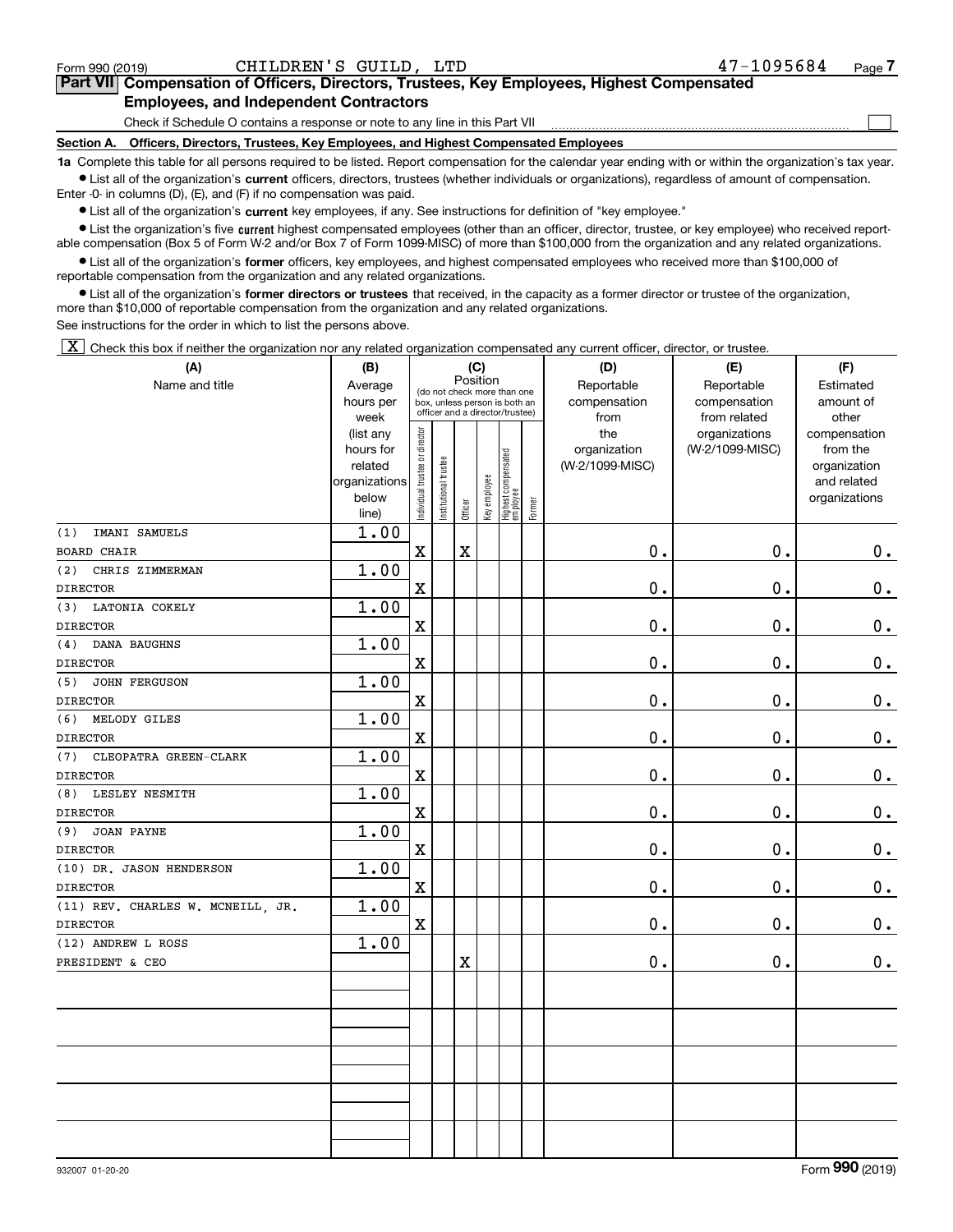| 47-1095684<br>CHILDREN'S GUILD, LTD<br>Form 990 (2019) |                                                                                                                                                                                                                                                                     |                                                                      |                                |                       |                 |              |                                                                                                 |        | Page 8                                    |                                                   |          |        |                                                                          |                        |
|--------------------------------------------------------|---------------------------------------------------------------------------------------------------------------------------------------------------------------------------------------------------------------------------------------------------------------------|----------------------------------------------------------------------|--------------------------------|-----------------------|-----------------|--------------|-------------------------------------------------------------------------------------------------|--------|-------------------------------------------|---------------------------------------------------|----------|--------|--------------------------------------------------------------------------|------------------------|
|                                                        | <b>Part VII</b><br>Section A. Officers, Directors, Trustees, Key Employees, and Highest Compensated Employees (continued)                                                                                                                                           |                                                                      |                                |                       |                 |              |                                                                                                 |        |                                           |                                                   |          |        |                                                                          |                        |
|                                                        | (A)<br>Name and title                                                                                                                                                                                                                                               | (B)<br>Average<br>hours per<br>week                                  |                                |                       | (C)<br>Position |              | (do not check more than one<br>box, unless person is both an<br>officer and a director/trustee) |        | (D)<br>Reportable<br>compensation<br>from | (E)<br>Reportable<br>compensation<br>from related |          |        | (F)<br>Estimated<br>amount of<br>other                                   |                        |
|                                                        |                                                                                                                                                                                                                                                                     | (list any<br>hours for<br>related<br>organizations<br>below<br>line) | Individual trustee or director | Institutional trustee | Officer         | key employee | Highest compensated<br>employee                                                                 | Former | the<br>organization<br>(W-2/1099-MISC)    | organizations<br>(W-2/1099-MISC)                  |          |        | compensation<br>from the<br>organization<br>and related<br>organizations |                        |
|                                                        |                                                                                                                                                                                                                                                                     |                                                                      |                                |                       |                 |              |                                                                                                 |        |                                           |                                                   |          |        |                                                                          |                        |
|                                                        |                                                                                                                                                                                                                                                                     |                                                                      |                                |                       |                 |              |                                                                                                 |        |                                           |                                                   |          |        |                                                                          |                        |
|                                                        |                                                                                                                                                                                                                                                                     |                                                                      |                                |                       |                 |              |                                                                                                 |        |                                           |                                                   |          |        |                                                                          |                        |
|                                                        |                                                                                                                                                                                                                                                                     |                                                                      |                                |                       |                 |              |                                                                                                 |        |                                           |                                                   |          |        |                                                                          |                        |
|                                                        |                                                                                                                                                                                                                                                                     |                                                                      |                                |                       |                 |              |                                                                                                 |        |                                           |                                                   |          |        |                                                                          |                        |
|                                                        |                                                                                                                                                                                                                                                                     |                                                                      |                                |                       |                 |              |                                                                                                 |        |                                           |                                                   |          |        |                                                                          |                        |
|                                                        |                                                                                                                                                                                                                                                                     |                                                                      |                                |                       |                 |              |                                                                                                 |        |                                           |                                                   |          |        |                                                                          |                        |
|                                                        | 1b Subtotal                                                                                                                                                                                                                                                         |                                                                      |                                |                       |                 |              |                                                                                                 |        | 0.                                        |                                                   | 0.       |        |                                                                          | $0$ .                  |
| c<br>d                                                 | Total from continuation sheets to Part VII, Section A                                                                                                                                                                                                               |                                                                      |                                |                       |                 |              |                                                                                                 |        | 0.<br>$\mathbf 0$ .                       |                                                   | 0.<br>0. |        |                                                                          | 0.<br>$\overline{0}$ . |
| 2                                                      | Total number of individuals (including but not limited to those listed above) who received more than \$100,000 of reportable<br>compensation from the organization $\blacktriangleright$                                                                            |                                                                      |                                |                       |                 |              |                                                                                                 |        |                                           |                                                   |          |        |                                                                          | 0                      |
| з                                                      | Did the organization list any former officer, director, trustee, key employee, or highest compensated employee on                                                                                                                                                   |                                                                      |                                |                       |                 |              |                                                                                                 |        |                                           |                                                   |          |        | Yes                                                                      | No<br>x                |
| 4                                                      | line 1a? If "Yes," complete Schedule J for such individual manufactured contained and the Ves," complete Schedule J for such individual<br>For any individual listed on line 1a, is the sum of reportable compensation and other compensation from the organization |                                                                      |                                |                       |                 |              |                                                                                                 |        |                                           |                                                   |          | 3<br>4 |                                                                          | x                      |
| 5                                                      | Did any person listed on line 1a receive or accrue compensation from any unrelated organization or individual for services                                                                                                                                          |                                                                      |                                |                       |                 |              |                                                                                                 |        |                                           |                                                   |          | 5      |                                                                          | x                      |
|                                                        | <b>Section B. Independent Contractors</b>                                                                                                                                                                                                                           |                                                                      |                                |                       |                 |              |                                                                                                 |        |                                           |                                                   |          |        |                                                                          |                        |
| 1                                                      | Complete this table for your five highest compensated independent contractors that received more than \$100,000 of compensation from<br>the organization. Report compensation for the calendar year ending with or within the organization's tax year.              |                                                                      |                                |                       |                 |              |                                                                                                 |        |                                           |                                                   |          |        |                                                                          |                        |
|                                                        | (A)<br>(B)<br>Description of services<br>Name and business address<br><b>NONE</b>                                                                                                                                                                                   |                                                                      |                                |                       |                 |              |                                                                                                 |        | (C)                                       | Compensation                                      |          |        |                                                                          |                        |
|                                                        |                                                                                                                                                                                                                                                                     |                                                                      |                                |                       |                 |              |                                                                                                 |        |                                           |                                                   |          |        |                                                                          |                        |
|                                                        |                                                                                                                                                                                                                                                                     |                                                                      |                                |                       |                 |              |                                                                                                 |        |                                           |                                                   |          |        |                                                                          |                        |
|                                                        |                                                                                                                                                                                                                                                                     |                                                                      |                                |                       |                 |              |                                                                                                 |        |                                           |                                                   |          |        |                                                                          |                        |
|                                                        |                                                                                                                                                                                                                                                                     |                                                                      |                                |                       |                 |              |                                                                                                 |        |                                           |                                                   |          |        |                                                                          |                        |
| 2                                                      | Total number of independent contractors (including but not limited to those listed above) who received more than<br>\$100,000 of compensation from the organization                                                                                                 |                                                                      |                                |                       |                 | 0            |                                                                                                 |        |                                           |                                                   |          |        |                                                                          |                        |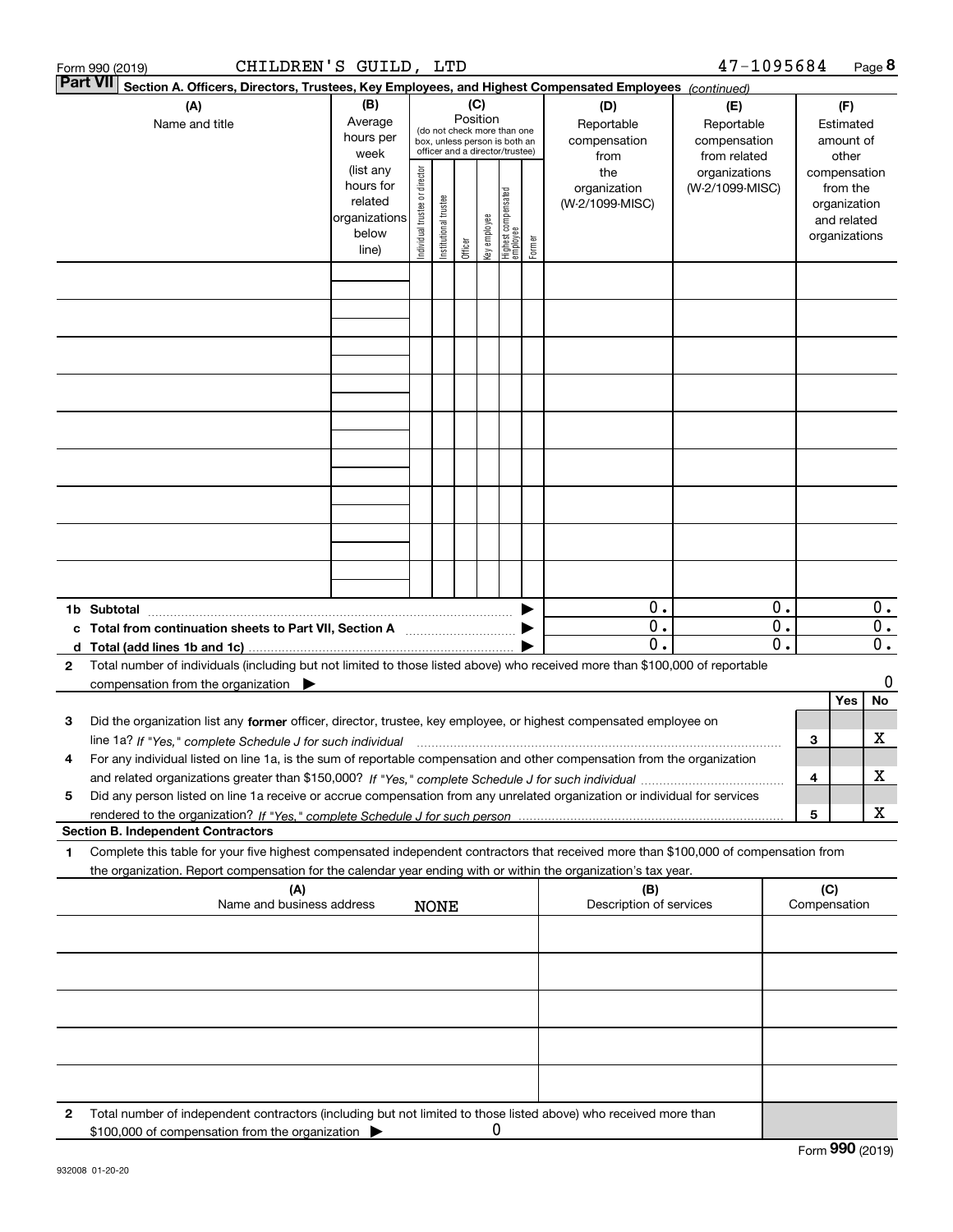|                                                           | <b>Part VIII</b> | <b>Statement of Revenue</b>                                                                                                                                                                                                                    |                                |                      |                                                           |                                                   |                                                                 |
|-----------------------------------------------------------|------------------|------------------------------------------------------------------------------------------------------------------------------------------------------------------------------------------------------------------------------------------------|--------------------------------|----------------------|-----------------------------------------------------------|---------------------------------------------------|-----------------------------------------------------------------|
|                                                           |                  | Check if Schedule O contains a response or note to any line in this Part VIII                                                                                                                                                                  |                                |                      |                                                           |                                                   |                                                                 |
|                                                           |                  |                                                                                                                                                                                                                                                |                                | (A)<br>Total revenue | $\overline{(B)}$<br>Related or exempt<br>function revenue | $\overline{(C)}$<br>Unrelated<br>business revenue | (D)<br>Revenue excluded<br>from tax under<br>sections 512 - 514 |
| Contributions, Gifts, Grants<br>and Other Similar Amounts | b<br>с           | 1a<br>1 a Federated campaigns<br>1 <sub>b</sub><br>Membership dues<br>1c<br>Fundraising events                                                                                                                                                 |                                |                      |                                                           |                                                   |                                                                 |
|                                                           | d                | 1 <sub>d</sub><br>Related organizations<br>Government grants (contributions)<br>1e                                                                                                                                                             | 697,118.                       |                      |                                                           |                                                   |                                                                 |
|                                                           |                  | All other contributions, gifts, grants, and                                                                                                                                                                                                    |                                |                      |                                                           |                                                   |                                                                 |
|                                                           |                  | similar amounts not included above<br>1f                                                                                                                                                                                                       | 14,269.                        |                      |                                                           |                                                   |                                                                 |
|                                                           | g                | $1g$ $\frac{1}{3}$<br>Noncash contributions included in lines 1a-1f                                                                                                                                                                            |                                | 711,387.             |                                                           |                                                   |                                                                 |
|                                                           |                  |                                                                                                                                                                                                                                                | <b>Business Code</b>           |                      |                                                           |                                                   |                                                                 |
|                                                           | 2a               | PER PUPIL REVENUE                                                                                                                                                                                                                              | 611110                         | 12,092,033.          | 12,092,033.                                               |                                                   |                                                                 |
| Program Service<br>Bevenue                                | b                | <u> 1989 - Johann Stoff, Amerikaansk politiker (</u>                                                                                                                                                                                           |                                |                      |                                                           |                                                   |                                                                 |
| evenue                                                    | c<br>d           | <u> 1999 - Johann Harry Harry Harry Harry Harry Harry Harry Harry Harry Harry Harry Harry Harry Harry Harry Harry</u><br><u> 1989 - Johann Barbara, martin amerikan basar dan berasal dalam basar dalam basar dalam basar dalam basar dala</u> |                                |                      |                                                           |                                                   |                                                                 |
|                                                           | е                |                                                                                                                                                                                                                                                |                                |                      |                                                           |                                                   |                                                                 |
|                                                           | f                |                                                                                                                                                                                                                                                |                                |                      |                                                           |                                                   |                                                                 |
|                                                           | a                |                                                                                                                                                                                                                                                |                                | 12,092,033.          |                                                           |                                                   |                                                                 |
|                                                           | 3                | Investment income (including dividends, interest, and                                                                                                                                                                                          |                                |                      |                                                           |                                                   |                                                                 |
|                                                           |                  |                                                                                                                                                                                                                                                |                                | 33,675.              |                                                           |                                                   | 33,675.                                                         |
|                                                           | 4<br>5           | Income from investment of tax-exempt bond proceeds                                                                                                                                                                                             |                                |                      |                                                           |                                                   |                                                                 |
|                                                           |                  | (i) Real                                                                                                                                                                                                                                       | (ii) Personal                  |                      |                                                           |                                                   |                                                                 |
|                                                           | 6а               | Gross rents<br>6a                                                                                                                                                                                                                              |                                |                      |                                                           |                                                   |                                                                 |
|                                                           | b                | 6b<br>Less: rental expenses                                                                                                                                                                                                                    |                                |                      |                                                           |                                                   |                                                                 |
|                                                           | c                | Rental income or (loss)<br>6c                                                                                                                                                                                                                  |                                |                      |                                                           |                                                   |                                                                 |
|                                                           | d                | Net rental income or (loss)<br>(i) Securities<br>7 a Gross amount from sales of                                                                                                                                                                | (ii) Other                     |                      |                                                           |                                                   |                                                                 |
|                                                           |                  | assets other than inventory<br>7a                                                                                                                                                                                                              |                                |                      |                                                           |                                                   |                                                                 |
|                                                           |                  | <b>b</b> Less: cost or other basis                                                                                                                                                                                                             |                                |                      |                                                           |                                                   |                                                                 |
|                                                           |                  | 7b<br>and sales expenses                                                                                                                                                                                                                       |                                |                      |                                                           |                                                   |                                                                 |
| Revenue                                                   |                  | 7c<br>Gain or (loss)                                                                                                                                                                                                                           |                                |                      |                                                           |                                                   |                                                                 |
|                                                           |                  | 8 a Gross income from fundraising events (not                                                                                                                                                                                                  |                                |                      |                                                           |                                                   |                                                                 |
| Other                                                     |                  | including \$<br><u> 1980 - John Barn Barn, mars a</u><br>оf                                                                                                                                                                                    |                                |                      |                                                           |                                                   |                                                                 |
|                                                           |                  | contributions reported on line 1c). See<br>  8a                                                                                                                                                                                                |                                |                      |                                                           |                                                   |                                                                 |
|                                                           | b                | 8b                                                                                                                                                                                                                                             |                                |                      |                                                           |                                                   |                                                                 |
|                                                           | c                | Net income or (loss) from fundraising events                                                                                                                                                                                                   |                                |                      |                                                           |                                                   |                                                                 |
|                                                           |                  | 9 a Gross income from gaming activities. See                                                                                                                                                                                                   |                                |                      |                                                           |                                                   |                                                                 |
|                                                           |                  | 9a                                                                                                                                                                                                                                             |                                |                      |                                                           |                                                   |                                                                 |
|                                                           |                  | 9 <sub>b</sub><br><b>b</b> Less: direct expenses <b>manually</b><br>c Net income or (loss) from gaming activities                                                                                                                              |                                |                      |                                                           |                                                   |                                                                 |
|                                                           |                  | 10 a Gross sales of inventory, less returns                                                                                                                                                                                                    |                                |                      |                                                           |                                                   |                                                                 |
|                                                           |                  | 10a                                                                                                                                                                                                                                            |                                |                      |                                                           |                                                   |                                                                 |
|                                                           |                  | 10ь<br><b>b</b> Less: cost of goods sold                                                                                                                                                                                                       |                                |                      |                                                           |                                                   |                                                                 |
|                                                           |                  | c Net income or (loss) from sales of inventory                                                                                                                                                                                                 |                                |                      |                                                           |                                                   |                                                                 |
|                                                           |                  | MISCELLANEOUS REVENUE                                                                                                                                                                                                                          | <b>Business Code</b><br>900099 | 306,942.             | 306,942.                                                  |                                                   |                                                                 |
| Miscellaneous                                             | 11 a<br>b        |                                                                                                                                                                                                                                                |                                |                      |                                                           |                                                   |                                                                 |
| suenue                                                    | c                |                                                                                                                                                                                                                                                |                                |                      |                                                           |                                                   |                                                                 |
|                                                           |                  |                                                                                                                                                                                                                                                |                                |                      |                                                           |                                                   |                                                                 |
|                                                           |                  |                                                                                                                                                                                                                                                |                                | 306,942.             |                                                           |                                                   |                                                                 |
|                                                           | 12               |                                                                                                                                                                                                                                                |                                | 13, 144, 037.        | 12,398,975.                                               | $\mathsf{0}$ .                                    | 33,675.                                                         |

Form 990 (2019) CHILDREN'S GUILD, LTD 47-1095684 Page

**9** 47-1095684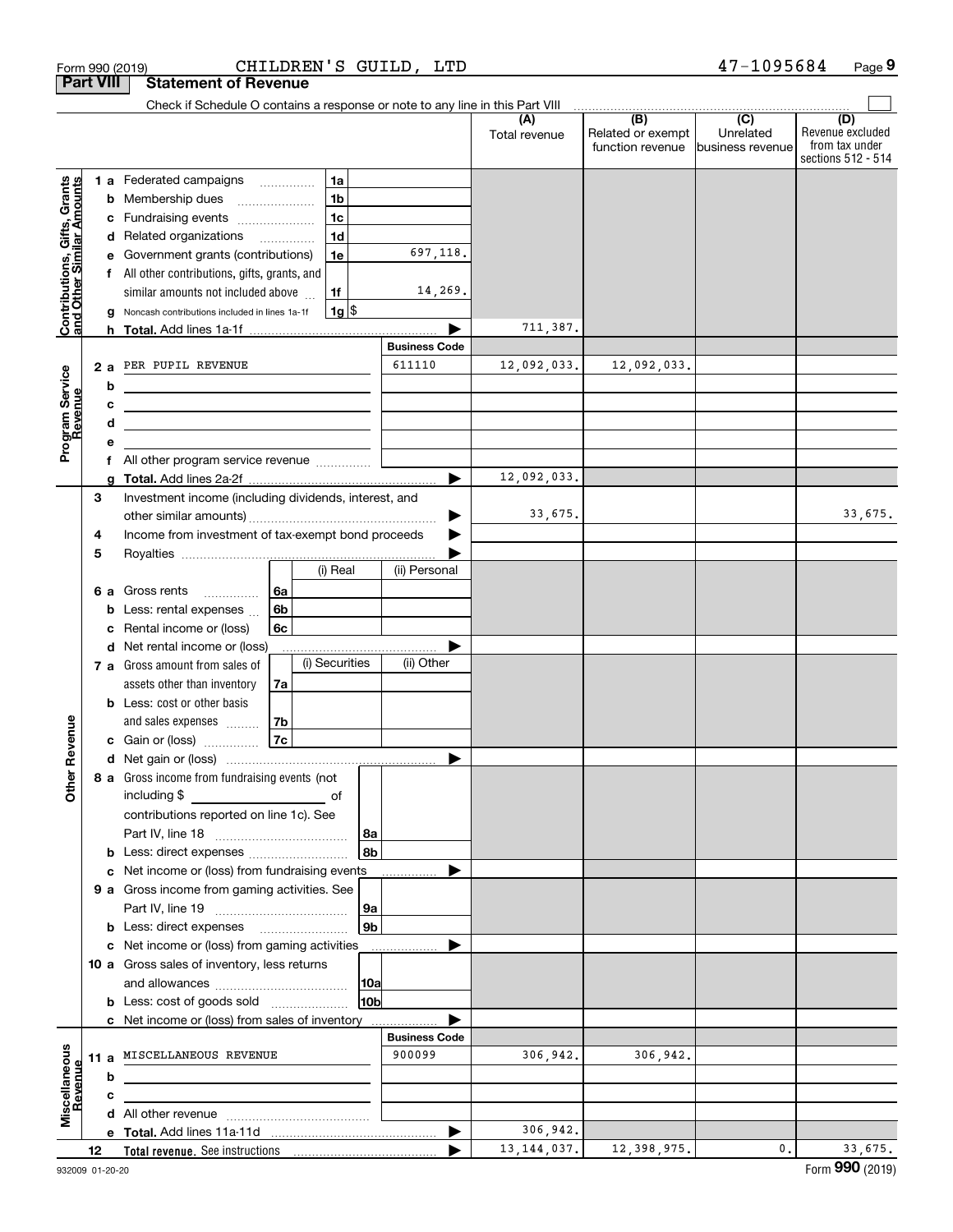**10**

## *Section 501(c)(3) and 501(c)(4) organizations must complete all columns. All other organizations must complete column (A).*

|              | Do not include amounts reported on lines 6b,<br>7b, 8b, 9b, and 10b of Part VIII.                                                                          | (A)<br>Total expenses  | $\overline{(B)}$<br>Program service<br>expenses | $\overline{C}$<br>Management and<br>general expenses | (D)<br>Fundraising<br>expenses |  |
|--------------|------------------------------------------------------------------------------------------------------------------------------------------------------------|------------------------|-------------------------------------------------|------------------------------------------------------|--------------------------------|--|
| 1.           | Grants and other assistance to domestic organizations                                                                                                      |                        |                                                 |                                                      |                                |  |
|              | and domestic governments. See Part IV, line 21                                                                                                             |                        |                                                 |                                                      |                                |  |
| 2            | Grants and other assistance to domestic                                                                                                                    |                        |                                                 |                                                      |                                |  |
|              | individuals. See Part IV, line 22                                                                                                                          |                        |                                                 |                                                      |                                |  |
| 3            | Grants and other assistance to foreign                                                                                                                     |                        |                                                 |                                                      |                                |  |
|              | organizations, foreign governments, and foreign                                                                                                            |                        |                                                 |                                                      |                                |  |
|              | individuals. See Part IV, lines 15 and 16                                                                                                                  |                        |                                                 |                                                      |                                |  |
| 4            | Benefits paid to or for members                                                                                                                            |                        |                                                 |                                                      |                                |  |
| 5            | Compensation of current officers, directors,                                                                                                               |                        |                                                 |                                                      |                                |  |
|              |                                                                                                                                                            |                        |                                                 |                                                      |                                |  |
| 6            | Compensation not included above to disqualified                                                                                                            |                        |                                                 |                                                      |                                |  |
|              | persons (as defined under section $4958(f)(1)$ ) and                                                                                                       |                        |                                                 |                                                      |                                |  |
|              | persons described in section 4958(c)(3)(B)                                                                                                                 |                        |                                                 |                                                      |                                |  |
| 7            |                                                                                                                                                            |                        |                                                 |                                                      |                                |  |
| 8            | Pension plan accruals and contributions (include                                                                                                           |                        |                                                 |                                                      |                                |  |
|              | section 401(k) and 403(b) employer contributions)                                                                                                          |                        |                                                 |                                                      |                                |  |
| 9            |                                                                                                                                                            |                        |                                                 |                                                      |                                |  |
| 10           |                                                                                                                                                            |                        |                                                 |                                                      |                                |  |
| 11           | Fees for services (nonemployees):                                                                                                                          |                        |                                                 |                                                      |                                |  |
| a            |                                                                                                                                                            | 1,589,212.             |                                                 | 1,589,212.                                           |                                |  |
| b            |                                                                                                                                                            | 81,970.                | 81,970.                                         |                                                      |                                |  |
|              |                                                                                                                                                            | 92,182.                |                                                 | 92,182.                                              |                                |  |
| d            |                                                                                                                                                            |                        |                                                 |                                                      |                                |  |
| е            | Professional fundraising services. See Part IV, line 17                                                                                                    |                        |                                                 |                                                      |                                |  |
| f            | Investment management fees                                                                                                                                 |                        |                                                 |                                                      |                                |  |
| $\mathbf{q}$ | Other. (If line 11g amount exceeds 10% of line 25,                                                                                                         |                        |                                                 |                                                      |                                |  |
|              | column (A) amount, list line 11g expenses on Sch 0.)                                                                                                       | 117,798.               | 117,798.                                        |                                                      |                                |  |
| 12           |                                                                                                                                                            | 7,320.                 | 7,320.                                          |                                                      |                                |  |
| 13           |                                                                                                                                                            | $\overline{258,674}$ . | 258,674.                                        |                                                      |                                |  |
| 14           |                                                                                                                                                            | 14,158.                | 14,158.                                         |                                                      |                                |  |
| 15           |                                                                                                                                                            |                        |                                                 |                                                      |                                |  |
| 16           |                                                                                                                                                            | 1,430,186.<br>17,482.  | 1,430,186.<br>17,482.                           |                                                      |                                |  |
| 17           | Travel                                                                                                                                                     |                        |                                                 |                                                      |                                |  |
| 18           | Payments of travel or entertainment expenses                                                                                                               |                        |                                                 |                                                      |                                |  |
|              | for any federal, state, or local public officials                                                                                                          |                        |                                                 |                                                      |                                |  |
| 19           | Conferences, conventions, and meetings                                                                                                                     | 16,612.                |                                                 | 16,612.                                              |                                |  |
| 20           | Interest                                                                                                                                                   |                        |                                                 |                                                      |                                |  |
| 21<br>22     | Depreciation, depletion, and amortization                                                                                                                  | 433,567.               | 433,567.                                        |                                                      |                                |  |
| 23           | Insurance                                                                                                                                                  | 27,391.                |                                                 | $\overline{27,391}$ .                                |                                |  |
| 24           | Other expenses. Itemize expenses not covered                                                                                                               |                        |                                                 |                                                      |                                |  |
|              | above (List miscellaneous expenses on line 24e. If<br>line 24e amount exceeds 10% of line 25, column (A)<br>amount, list line 24e expenses on Schedule 0.) |                        |                                                 |                                                      |                                |  |
|              | a CONTRACTED SERVICES                                                                                                                                      | 6,509,360.             | 6,509,360.                                      |                                                      |                                |  |
| b            | CONTRACTORS                                                                                                                                                | 966, 579.              | 966,579.                                        |                                                      |                                |  |
| c.           | TRANSPORTATION AND FIEL                                                                                                                                    | 749,623.               | 749,623.                                        |                                                      |                                |  |
| d            | <b>EDUCATION</b>                                                                                                                                           | 379,338.               | 379,338.                                        |                                                      |                                |  |
|              | e All other expenses                                                                                                                                       |                        |                                                 |                                                      |                                |  |
| 25           | Total functional expenses. Add lines 1 through 24e                                                                                                         | 12,691,452.            | 10,966,055.                                     | 1,725,397.                                           | 0.                             |  |
| 26           | Joint costs. Complete this line only if the organization                                                                                                   |                        |                                                 |                                                      |                                |  |
|              | reported in column (B) joint costs from a combined                                                                                                         |                        |                                                 |                                                      |                                |  |
|              | educational campaign and fundraising solicitation.                                                                                                         |                        |                                                 |                                                      |                                |  |
|              | Check here $\blacktriangleright$<br>if following SOP 98-2 (ASC 958-720)                                                                                    |                        |                                                 |                                                      |                                |  |
|              | 932010 01-20-20                                                                                                                                            |                        |                                                 |                                                      | Form 990 (2019)                |  |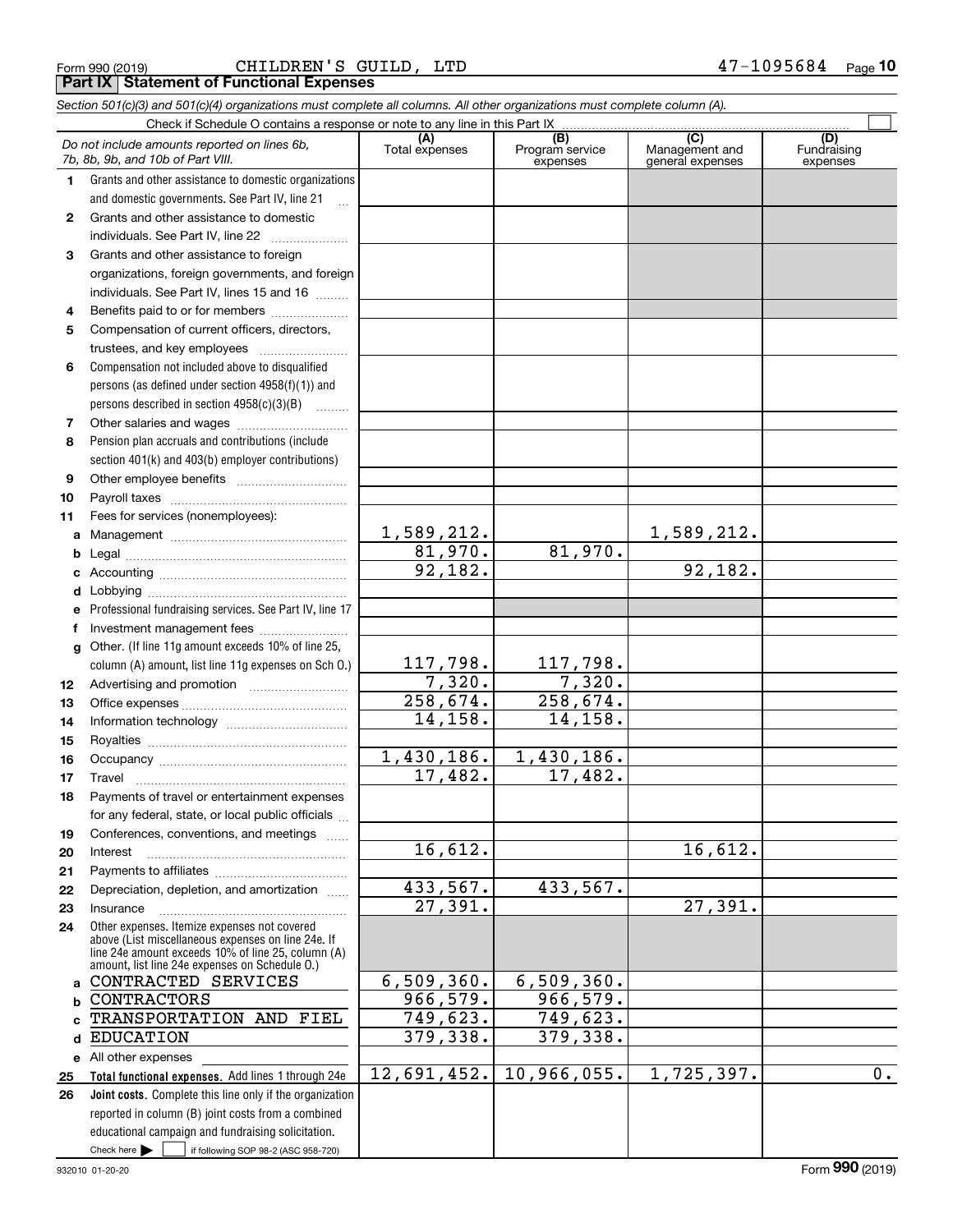| Form 990 (2019) | $\sim$<br>CHILDREN'<br><b>GUILD</b><br>LTD<br>っ | ີ 15684<br>Page<br>. . |
|-----------------|-------------------------------------------------|------------------------|
|                 |                                                 |                        |

|                             |    |                                                                                                                                                                                                                                |            | (A)<br>Beginning of year |                         | (B)<br>End of year |
|-----------------------------|----|--------------------------------------------------------------------------------------------------------------------------------------------------------------------------------------------------------------------------------|------------|--------------------------|-------------------------|--------------------|
|                             | 1  |                                                                                                                                                                                                                                |            | 1,198,123.               | $\mathbf{1}$            | 1,768,421.         |
|                             | 2  |                                                                                                                                                                                                                                |            |                          | $\mathbf{2}$            |                    |
|                             | 3  |                                                                                                                                                                                                                                |            | 3                        |                         |                    |
|                             | 4  |                                                                                                                                                                                                                                |            | 722,322.                 | $\overline{\mathbf{4}}$ | 551,218.           |
|                             | 5  | Loans and other receivables from any current or former officer, director,                                                                                                                                                      |            |                          |                         |                    |
|                             |    | trustee, key employee, creator or founder, substantial contributor, or 35%                                                                                                                                                     |            |                          |                         |                    |
|                             |    | controlled entity or family member of any of these persons                                                                                                                                                                     |            |                          | 5                       |                    |
|                             | 6  | Loans and other receivables from other disqualified persons (as defined                                                                                                                                                        |            |                          |                         |                    |
|                             |    | under section $4958(f)(1)$ , and persons described in section $4958(c)(3)(B)$                                                                                                                                                  | .          |                          | 6                       |                    |
|                             | 7  |                                                                                                                                                                                                                                |            |                          | $\overline{7}$          |                    |
| Assets                      | 8  |                                                                                                                                                                                                                                |            |                          | 8                       |                    |
|                             | 9  | Prepaid expenses and deferred charges                                                                                                                                                                                          |            | 117,555.                 | $\boldsymbol{9}$        | 48,613.            |
|                             |    | <b>10a</b> Land, buildings, and equipment: cost or other                                                                                                                                                                       |            |                          |                         |                    |
|                             |    | basis. Complete Part VI of Schedule D  10a 6, 056, 248.                                                                                                                                                                        |            |                          |                         |                    |
|                             |    | $\frac{10b}{2,153,215}$<br><b>b</b> Less: accumulated depreciation                                                                                                                                                             | 4,013,510. | 10 <sub>c</sub>          | 3,903,033.              |                    |
|                             | 11 |                                                                                                                                                                                                                                |            | 11                       |                         |                    |
|                             | 12 |                                                                                                                                                                                                                                |            |                          | 12                      |                    |
|                             | 13 |                                                                                                                                                                                                                                |            | 13                       |                         |                    |
|                             | 14 |                                                                                                                                                                                                                                |            | 14                       |                         |                    |
|                             | 15 |                                                                                                                                                                                                                                | 185,000.   | 15                       | 185,000.                |                    |
|                             | 16 |                                                                                                                                                                                                                                |            | 6, 236, 510.             | 16                      | 6,456,285.         |
|                             | 17 |                                                                                                                                                                                                                                | 905,520.   | 17                       | 572,186.                |                    |
|                             | 18 |                                                                                                                                                                                                                                |            | 18                       |                         |                    |
|                             | 19 | Deferred revenue manual contracts and contracts are all the manual contracts and contracts are contracted and contracts are contracted and contract are contracted and contract are contracted and contract are contracted and | 0.         | 19                       | 197,450.                |                    |
|                             | 20 |                                                                                                                                                                                                                                |            |                          | 20                      |                    |
|                             | 21 | Escrow or custodial account liability. Complete Part IV of Schedule D                                                                                                                                                          |            |                          | 21                      |                    |
|                             | 22 | Loans and other payables to any current or former officer, director,                                                                                                                                                           |            |                          |                         |                    |
| Liabilities                 |    | trustee, key employee, creator or founder, substantial contributor, or 35%                                                                                                                                                     |            |                          |                         |                    |
|                             |    | controlled entity or family member of any of these persons                                                                                                                                                                     |            |                          | 22                      |                    |
|                             | 23 |                                                                                                                                                                                                                                |            |                          | 23                      |                    |
|                             | 24 |                                                                                                                                                                                                                                |            | 195,546.                 | 24                      | 327,794.           |
|                             | 25 | Other liabilities (including federal income tax, payables to related third                                                                                                                                                     |            |                          |                         |                    |
|                             |    | parties, and other liabilities not included on lines 17-24). Complete Part X                                                                                                                                                   |            |                          |                         |                    |
|                             |    | of Schedule D                                                                                                                                                                                                                  |            | $4,053,929$ . $25$       |                         | 3,824,755.         |
|                             | 26 |                                                                                                                                                                                                                                |            | 5,154,995.               | 26                      | 4,922,185.         |
|                             |    | Organizations that follow FASB ASC 958, check here $\triangleright \lfloor X \rfloor$                                                                                                                                          |            |                          |                         |                    |
|                             |    | and complete lines 27, 28, 32, and 33.                                                                                                                                                                                         |            |                          |                         |                    |
|                             | 27 |                                                                                                                                                                                                                                |            | 1,081,515.               | 27                      | 1,534,100.         |
|                             | 28 |                                                                                                                                                                                                                                |            |                          | 28                      |                    |
|                             |    | Organizations that do not follow FASB ASC 958, check here $\blacktriangleright$                                                                                                                                                |            |                          |                         |                    |
|                             |    | and complete lines 29 through 33.                                                                                                                                                                                              |            |                          |                         |                    |
|                             | 29 |                                                                                                                                                                                                                                |            |                          | 29                      |                    |
|                             | 30 | Paid-in or capital surplus, or land, building, or equipment fund                                                                                                                                                               |            |                          | 30                      |                    |
|                             | 31 | Retained earnings, endowment, accumulated income, or other funds                                                                                                                                                               |            |                          | 31                      |                    |
| Net Assets or Fund Balances | 32 |                                                                                                                                                                                                                                |            | 1,081,515.               | 32                      | 1,534,100.         |
|                             | 33 |                                                                                                                                                                                                                                |            | 6, 236, 510.             | 33                      | 6,456,285.         |

Form (2019) **990**

# **Part X Balance Sheet**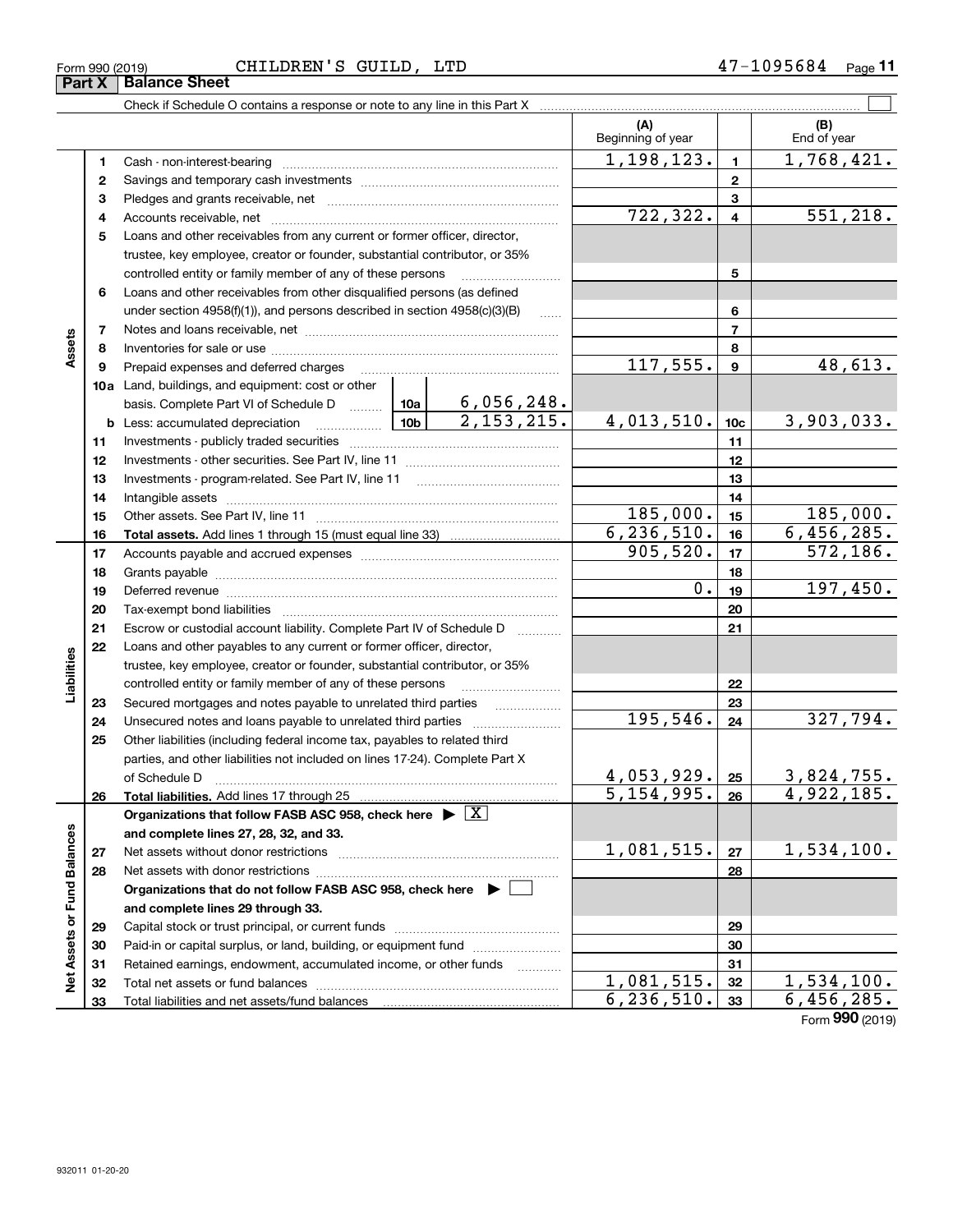|    | CHILDREN'S GUILD, LTD<br>Form 990 (2019)                                                                                        |                         | $47 - 1095684$ Page 12 |     |                         |  |  |
|----|---------------------------------------------------------------------------------------------------------------------------------|-------------------------|------------------------|-----|-------------------------|--|--|
|    | <b>Reconciliation of Net Assets</b><br>Part XI                                                                                  |                         |                        |     |                         |  |  |
|    |                                                                                                                                 |                         |                        |     |                         |  |  |
|    |                                                                                                                                 |                         |                        |     |                         |  |  |
| 1  | Total revenue (must equal Part VIII, column (A), line 12)                                                                       | 1                       | 13, 144, 037.          |     |                         |  |  |
| 2  |                                                                                                                                 | $\mathbf{2}$            | 12,691,452.            |     |                         |  |  |
| 3  | Revenue less expenses. Subtract line 2 from line 1                                                                              | 3                       |                        |     | 452,585.                |  |  |
| 4  |                                                                                                                                 | $\overline{\mathbf{4}}$ | 1,081,515.             |     |                         |  |  |
| 5  | 5                                                                                                                               |                         |                        |     |                         |  |  |
| 6  |                                                                                                                                 | 6                       |                        |     |                         |  |  |
| 7  | Investment expenses www.communication.com/www.communication.com/www.communication.com/www.com                                   | $\overline{7}$          |                        |     |                         |  |  |
| 8  | Prior period adjustments                                                                                                        | 8                       |                        |     |                         |  |  |
| 9  | Other changes in net assets or fund balances (explain on Schedule O)                                                            | 9                       |                        |     | 0.                      |  |  |
| 10 | Net assets or fund balances at end of year. Combine lines 3 through 9 (must equal Part X, line 32,                              |                         |                        |     |                         |  |  |
|    | column $(B)$ )                                                                                                                  | 10                      | 1,534,100.             |     |                         |  |  |
|    | Part XII Financial Statements and Reporting                                                                                     |                         |                        |     |                         |  |  |
|    |                                                                                                                                 |                         |                        |     | $\overline{\mathbf{x}}$ |  |  |
|    |                                                                                                                                 |                         |                        | Yes | No                      |  |  |
| 1  | $\boxed{\mathbf{X}}$ Accrual<br>Accounting method used to prepare the Form 990: <u>[</u> Cash<br>Other                          |                         |                        |     |                         |  |  |
|    | If the organization changed its method of accounting from a prior year or checked "Other," explain in Schedule O.               |                         |                        |     |                         |  |  |
|    | 2a Were the organization's financial statements compiled or reviewed by an independent accountant?                              |                         | 2a                     |     | Х                       |  |  |
|    | If "Yes," check a box below to indicate whether the financial statements for the year were compiled or reviewed on a            |                         |                        |     |                         |  |  |
|    | separate basis, consolidated basis, or both:                                                                                    |                         |                        |     |                         |  |  |
|    | Separate basis<br><b>Consolidated basis</b><br>Both consolidated and separate basis                                             |                         |                        |     |                         |  |  |
|    | <b>b</b> Were the organization's financial statements audited by an independent accountant?                                     |                         | 2 <sub>b</sub>         | х   |                         |  |  |
|    | If "Yes," check a box below to indicate whether the financial statements for the year were audited on a separate basis,         |                         |                        |     |                         |  |  |
|    | consolidated basis, or both:                                                                                                    |                         |                        |     |                         |  |  |
|    | $X$ Separate basis<br>Consolidated basis<br>Both consolidated and separate basis                                                |                         |                        |     |                         |  |  |
|    | c If "Yes" to line 2a or 2b, does the organization have a committee that assumes responsibility for oversight of the audit,     |                         |                        |     |                         |  |  |
|    | review, or compilation of its financial statements and selection of an independent accountant?                                  |                         | 2c                     | х   |                         |  |  |
|    | If the organization changed either its oversight process or selection process during the tax year, explain on Schedule O.       |                         |                        |     |                         |  |  |
|    | 3a As a result of a federal award, was the organization required to undergo an audit or audits as set forth in the Single Audit |                         |                        |     |                         |  |  |
|    |                                                                                                                                 |                         | За                     |     | x                       |  |  |
|    | b If "Yes," did the organization undergo the required audit or audits? If the organization did not undergo the required audit   |                         |                        |     |                         |  |  |
|    |                                                                                                                                 |                         | 3 <sub>b</sub>         |     |                         |  |  |

Form (2019) **990**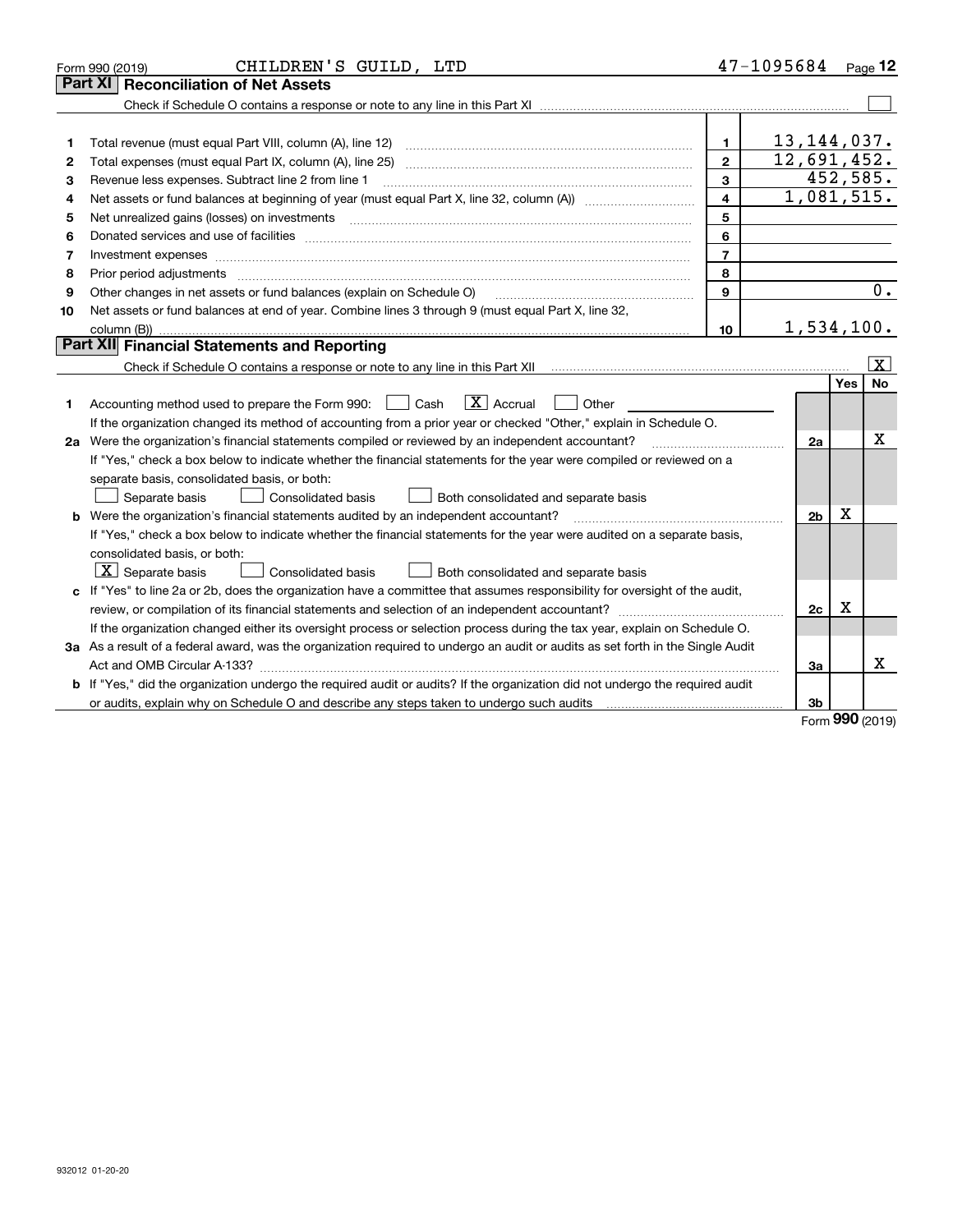|  | <b>SCHEDULE A</b> |
|--|-------------------|
|--|-------------------|

Department of the Treasury Internal Revenue Service

|  |  |  | (Form 990 or 990-EZ) |
|--|--|--|----------------------|
|--|--|--|----------------------|

# **Public Charity Status and Public Support**

**Complete if the organization is a section 501(c)(3) organization or a section 4947(a)(1) nonexempt charitable trust.**

| Attach to Form 990 or Form 990-EZ.                                     |  |
|------------------------------------------------------------------------|--|
| ► Go to www.irs.gov/Form990 for instructions and the latest informatio |  |

| ww.irs.gov/Form990 for instructions and the latest information. |
|-----------------------------------------------------------------|
|-----------------------------------------------------------------|

| OMB No. 1545-0047     |
|-----------------------|
| 2019                  |
| <b>Open to Public</b> |

|  |  | <b>Inspection</b> |  |
|--|--|-------------------|--|
|  |  |                   |  |

## **Name of the organization Employer identification number Employer identification number**

|          |                    |                                                                                                                                                                                                                                                                                  | CHILDREN'S GUILD, LTD                                                                            |                                                       |                                    |                                 |                            |  | 47-1095684                 |  |
|----------|--------------------|----------------------------------------------------------------------------------------------------------------------------------------------------------------------------------------------------------------------------------------------------------------------------------|--------------------------------------------------------------------------------------------------|-------------------------------------------------------|------------------------------------|---------------------------------|----------------------------|--|----------------------------|--|
|          | Part I             | Reason for Public Charity Status (All organizations must complete this part.) See instructions.                                                                                                                                                                                  |                                                                                                  |                                                       |                                    |                                 |                            |  |                            |  |
|          |                    | The organization is not a private foundation because it is: (For lines 1 through 12, check only one box.)                                                                                                                                                                        |                                                                                                  |                                                       |                                    |                                 |                            |  |                            |  |
| 1.       |                    | A church, convention of churches, or association of churches described in section 170(b)(1)(A)(i).                                                                                                                                                                               |                                                                                                  |                                                       |                                    |                                 |                            |  |                            |  |
| 2        | $\boxed{\text{X}}$ | A school described in section 170(b)(1)(A)(ii). (Attach Schedule E (Form 990 or 990-EZ).)                                                                                                                                                                                        |                                                                                                  |                                                       |                                    |                                 |                            |  |                            |  |
| з        |                    | A hospital or a cooperative hospital service organization described in section 170(b)(1)(A)(iii).                                                                                                                                                                                |                                                                                                  |                                                       |                                    |                                 |                            |  |                            |  |
| 4        |                    | A medical research organization operated in conjunction with a hospital described in section 170(b)(1)(A)(iii). Enter the hospital's name,                                                                                                                                       |                                                                                                  |                                                       |                                    |                                 |                            |  |                            |  |
|          |                    | city, and state:                                                                                                                                                                                                                                                                 |                                                                                                  |                                                       |                                    |                                 |                            |  |                            |  |
| 5        |                    | An organization operated for the benefit of a college or university owned or operated by a governmental unit described in                                                                                                                                                        |                                                                                                  |                                                       |                                    |                                 |                            |  |                            |  |
|          |                    | section 170(b)(1)(A)(iv). (Complete Part II.)                                                                                                                                                                                                                                    |                                                                                                  |                                                       |                                    |                                 |                            |  |                            |  |
| 6        |                    |                                                                                                                                                                                                                                                                                  | A federal, state, or local government or governmental unit described in section 170(b)(1)(A)(v). |                                                       |                                    |                                 |                            |  |                            |  |
| 7        |                    | An organization that normally receives a substantial part of its support from a governmental unit or from the general public described in                                                                                                                                        |                                                                                                  |                                                       |                                    |                                 |                            |  |                            |  |
|          |                    | section 170(b)(1)(A)(vi). (Complete Part II.)                                                                                                                                                                                                                                    |                                                                                                  |                                                       |                                    |                                 |                            |  |                            |  |
| 8        |                    | A community trust described in section 170(b)(1)(A)(vi). (Complete Part II.)                                                                                                                                                                                                     |                                                                                                  |                                                       |                                    |                                 |                            |  |                            |  |
| 9        |                    | An agricultural research organization described in section 170(b)(1)(A)(ix) operated in conjunction with a land-grant college                                                                                                                                                    |                                                                                                  |                                                       |                                    |                                 |                            |  |                            |  |
|          |                    | or university or a non-land-grant college of agriculture (see instructions). Enter the name, city, and state of the college or                                                                                                                                                   |                                                                                                  |                                                       |                                    |                                 |                            |  |                            |  |
|          |                    | university:                                                                                                                                                                                                                                                                      |                                                                                                  |                                                       |                                    |                                 |                            |  |                            |  |
| 10       |                    | An organization that normally receives: (1) more than 33 1/3% of its support from contributions, membership fees, and gross receipts from                                                                                                                                        |                                                                                                  |                                                       |                                    |                                 |                            |  |                            |  |
|          |                    | activities related to its exempt functions - subject to certain exceptions, and (2) no more than 33 1/3% of its support from gross investment                                                                                                                                    |                                                                                                  |                                                       |                                    |                                 |                            |  |                            |  |
|          |                    | income and unrelated business taxable income (less section 511 tax) from businesses acquired by the organization after June 30, 1975.                                                                                                                                            |                                                                                                  |                                                       |                                    |                                 |                            |  |                            |  |
|          |                    | See section 509(a)(2). (Complete Part III.)                                                                                                                                                                                                                                      |                                                                                                  |                                                       |                                    |                                 |                            |  |                            |  |
| 11<br>12 |                    | An organization organized and operated exclusively to test for public safety. See section 509(a)(4).                                                                                                                                                                             |                                                                                                  |                                                       |                                    |                                 |                            |  |                            |  |
|          |                    | An organization organized and operated exclusively for the benefit of, to perform the functions of, or to carry out the purposes of one or<br>more publicly supported organizations described in section 509(a)(1) or section 509(a)(2). See section 509(a)(3). Check the box in |                                                                                                  |                                                       |                                    |                                 |                            |  |                            |  |
|          |                    | lines 12a through 12d that describes the type of supporting organization and complete lines 12e, 12f, and 12g.                                                                                                                                                                   |                                                                                                  |                                                       |                                    |                                 |                            |  |                            |  |
| a        |                    | Type I. A supporting organization operated, supervised, or controlled by its supported organization(s), typically by giving                                                                                                                                                      |                                                                                                  |                                                       |                                    |                                 |                            |  |                            |  |
|          |                    | the supported organization(s) the power to regularly appoint or elect a majority of the directors or trustees of the supporting                                                                                                                                                  |                                                                                                  |                                                       |                                    |                                 |                            |  |                            |  |
|          |                    | organization. You must complete Part IV, Sections A and B.                                                                                                                                                                                                                       |                                                                                                  |                                                       |                                    |                                 |                            |  |                            |  |
| b        |                    | Type II. A supporting organization supervised or controlled in connection with its supported organization(s), by having                                                                                                                                                          |                                                                                                  |                                                       |                                    |                                 |                            |  |                            |  |
|          |                    | control or management of the supporting organization vested in the same persons that control or manage the supported                                                                                                                                                             |                                                                                                  |                                                       |                                    |                                 |                            |  |                            |  |
|          |                    | organization(s). You must complete Part IV, Sections A and C.                                                                                                                                                                                                                    |                                                                                                  |                                                       |                                    |                                 |                            |  |                            |  |
| c        |                    | Type III functionally integrated. A supporting organization operated in connection with, and functionally integrated with,                                                                                                                                                       |                                                                                                  |                                                       |                                    |                                 |                            |  |                            |  |
|          |                    | its supported organization(s) (see instructions). You must complete Part IV, Sections A, D, and E.                                                                                                                                                                               |                                                                                                  |                                                       |                                    |                                 |                            |  |                            |  |
| d        |                    | Type III non-functionally integrated. A supporting organization operated in connection with its supported organization(s)                                                                                                                                                        |                                                                                                  |                                                       |                                    |                                 |                            |  |                            |  |
|          |                    | that is not functionally integrated. The organization generally must satisfy a distribution requirement and an attentiveness                                                                                                                                                     |                                                                                                  |                                                       |                                    |                                 |                            |  |                            |  |
|          |                    | requirement (see instructions). You must complete Part IV, Sections A and D, and Part V.                                                                                                                                                                                         |                                                                                                  |                                                       |                                    |                                 |                            |  |                            |  |
| е        |                    | Check this box if the organization received a written determination from the IRS that it is a Type I, Type II, Type III                                                                                                                                                          |                                                                                                  |                                                       |                                    |                                 |                            |  |                            |  |
|          |                    | functionally integrated, or Type III non-functionally integrated supporting organization.                                                                                                                                                                                        |                                                                                                  |                                                       |                                    |                                 |                            |  |                            |  |
|          |                    | Enter the number of supported organizations<br>Provide the following information about the supported organization(s).                                                                                                                                                            |                                                                                                  |                                                       |                                    |                                 |                            |  |                            |  |
| a        |                    | (i) Name of supported                                                                                                                                                                                                                                                            | (ii) EIN                                                                                         | (iii) Type of organization                            |                                    | (iv) Is the organization listed | (v) Amount of monetary     |  | (vi) Amount of other       |  |
|          |                    | organization                                                                                                                                                                                                                                                                     |                                                                                                  | (described on lines 1-10<br>above (see instructions)) | in your governing document?<br>Yes | No                              | support (see instructions) |  | support (see instructions) |  |
|          |                    |                                                                                                                                                                                                                                                                                  |                                                                                                  |                                                       |                                    |                                 |                            |  |                            |  |
|          |                    |                                                                                                                                                                                                                                                                                  |                                                                                                  |                                                       |                                    |                                 |                            |  |                            |  |
|          |                    |                                                                                                                                                                                                                                                                                  |                                                                                                  |                                                       |                                    |                                 |                            |  |                            |  |
|          |                    |                                                                                                                                                                                                                                                                                  |                                                                                                  |                                                       |                                    |                                 |                            |  |                            |  |
|          |                    |                                                                                                                                                                                                                                                                                  |                                                                                                  |                                                       |                                    |                                 |                            |  |                            |  |
|          |                    |                                                                                                                                                                                                                                                                                  |                                                                                                  |                                                       |                                    |                                 |                            |  |                            |  |
|          |                    |                                                                                                                                                                                                                                                                                  |                                                                                                  |                                                       |                                    |                                 |                            |  |                            |  |
|          |                    |                                                                                                                                                                                                                                                                                  |                                                                                                  |                                                       |                                    |                                 |                            |  |                            |  |
|          |                    |                                                                                                                                                                                                                                                                                  |                                                                                                  |                                                       |                                    |                                 |                            |  |                            |  |
| Total    |                    |                                                                                                                                                                                                                                                                                  |                                                                                                  |                                                       |                                    |                                 |                            |  |                            |  |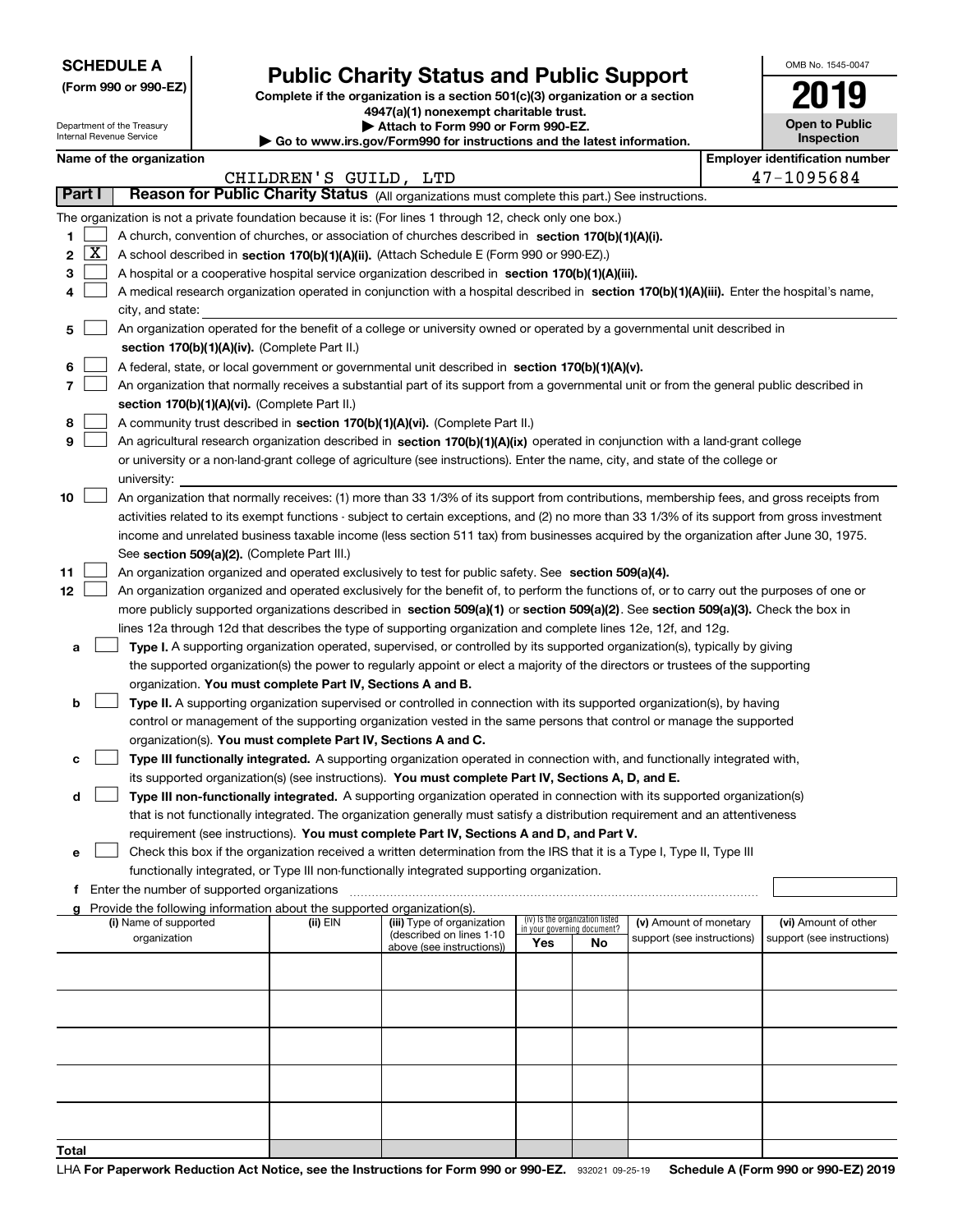#### Schedule A (Form 990 or 990-EZ) 2019 CHILDREN S GUILD, LTD 4 7 - I U 9 5 6 8 4 Page CHILDREN'S GUILD, LTD 47-1095684

**2**

(Complete only if you checked the box on line 5, 7, or 8 of Part I or if the organization failed to qualify under Part III. If the organization fails to qualify under the tests listed below, please complete Part III.) **Part II Support Schedule for Organizations Described in Sections 170(b)(1)(A)(iv) and 170(b)(1)(A)(vi)**

|    | <b>Section A. Public Support</b>                                                                                                           |          |            |            |            |          |           |  |
|----|--------------------------------------------------------------------------------------------------------------------------------------------|----------|------------|------------|------------|----------|-----------|--|
|    | Calendar year (or fiscal year beginning in) $\blacktriangleright$                                                                          | (a) 2015 | $(b)$ 2016 | $(c)$ 2017 | $(d)$ 2018 | (e) 2019 | (f) Total |  |
|    | <b>1</b> Gifts, grants, contributions, and                                                                                                 |          |            |            |            |          |           |  |
|    | membership fees received. (Do not                                                                                                          |          |            |            |            |          |           |  |
|    | include any "unusual grants.")                                                                                                             |          |            |            |            |          |           |  |
|    | 2 Tax revenues levied for the organ-                                                                                                       |          |            |            |            |          |           |  |
|    | ization's benefit and either paid to                                                                                                       |          |            |            |            |          |           |  |
|    | or expended on its behalf                                                                                                                  |          |            |            |            |          |           |  |
|    | 3 The value of services or facilities                                                                                                      |          |            |            |            |          |           |  |
|    | furnished by a governmental unit to                                                                                                        |          |            |            |            |          |           |  |
|    | the organization without charge                                                                                                            |          |            |            |            |          |           |  |
|    | 4 Total. Add lines 1 through 3                                                                                                             |          |            |            |            |          |           |  |
| 5. | The portion of total contributions                                                                                                         |          |            |            |            |          |           |  |
|    | by each person (other than a                                                                                                               |          |            |            |            |          |           |  |
|    | governmental unit or publicly                                                                                                              |          |            |            |            |          |           |  |
|    | supported organization) included                                                                                                           |          |            |            |            |          |           |  |
|    | on line 1 that exceeds 2% of the                                                                                                           |          |            |            |            |          |           |  |
|    | amount shown on line 11,                                                                                                                   |          |            |            |            |          |           |  |
|    | column (f)                                                                                                                                 |          |            |            |            |          |           |  |
|    | 6 Public support. Subtract line 5 from line 4.                                                                                             |          |            |            |            |          |           |  |
|    | <b>Section B. Total Support</b>                                                                                                            |          |            |            |            |          |           |  |
|    | Calendar year (or fiscal year beginning in) $\blacktriangleright$                                                                          | (a) 2015 | $(b)$ 2016 | $(c)$ 2017 | $(d)$ 2018 | (e) 2019 | (f) Total |  |
|    | 7 Amounts from line 4                                                                                                                      |          |            |            |            |          |           |  |
|    | 8 Gross income from interest,                                                                                                              |          |            |            |            |          |           |  |
|    | dividends, payments received on                                                                                                            |          |            |            |            |          |           |  |
|    | securities loans, rents, royalties,                                                                                                        |          |            |            |            |          |           |  |
|    | and income from similar sources                                                                                                            |          |            |            |            |          |           |  |
|    | <b>9</b> Net income from unrelated business                                                                                                |          |            |            |            |          |           |  |
|    | activities, whether or not the                                                                                                             |          |            |            |            |          |           |  |
|    | business is regularly carried on                                                                                                           |          |            |            |            |          |           |  |
|    | <b>10</b> Other income. Do not include gain                                                                                                |          |            |            |            |          |           |  |
|    | or loss from the sale of capital                                                                                                           |          |            |            |            |          |           |  |
|    | assets (Explain in Part VI.)                                                                                                               |          |            |            |            |          |           |  |
|    | <b>11 Total support.</b> Add lines 7 through 10                                                                                            |          |            |            |            |          |           |  |
|    | <b>12</b> Gross receipts from related activities, etc. (see instructions)                                                                  |          |            |            |            | 12       |           |  |
|    | 13 First five years. If the Form 990 is for the organization's first, second, third, fourth, or fifth tax year as a section 501(c)(3)      |          |            |            |            |          |           |  |
|    | organization, check this box and stop here                                                                                                 |          |            |            |            |          |           |  |
|    | Section C. Computation of Public Support Percentage                                                                                        |          |            |            |            |          |           |  |
|    | 14 Public support percentage for 2019 (line 6, column (f) divided by line 11, column (f) <i>mummention</i>                                 |          |            |            |            | 14       | %         |  |
|    |                                                                                                                                            |          |            |            |            | 15       | %         |  |
|    | 16a 33 1/3% support test - 2019. If the organization did not check the box on line 13, and line 14 is 33 1/3% or more, check this box and  |          |            |            |            |          |           |  |
|    | stop here. The organization qualifies as a publicly supported organization                                                                 |          |            |            |            |          |           |  |
|    | b 33 1/3% support test - 2018. If the organization did not check a box on line 13 or 16a, and line 15 is 33 1/3% or more, check this box   |          |            |            |            |          |           |  |
|    | and stop here. The organization qualifies as a publicly supported organization                                                             |          |            |            |            |          |           |  |
|    | 17a 10% -facts-and-circumstances test - 2019. If the organization did not check a box on line 13, 16a, or 16b, and line 14 is 10% or more, |          |            |            |            |          |           |  |
|    | and if the organization meets the "facts-and-circumstances" test, check this box and stop here. Explain in Part VI how the organization    |          |            |            |            |          |           |  |
|    | meets the "facts-and-circumstances" test. The organization qualifies as a publicly supported organization <i>marroummummum</i>             |          |            |            |            |          |           |  |
|    | b 10% -facts-and-circumstances test - 2018. If the organization did not check a box on line 13, 16a, 16b, or 17a, and line 15 is 10% or    |          |            |            |            |          |           |  |
|    | more, and if the organization meets the "facts-and-circumstances" test, check this box and stop here. Explain in Part VI how the           |          |            |            |            |          |           |  |
|    | organization meets the "facts-and-circumstances" test. The organization qualifies as a publicly supported organization                     |          |            |            |            |          |           |  |
|    |                                                                                                                                            |          |            |            |            |          |           |  |
|    | 18 Private foundation. If the organization did not check a box on line 13, 16a, 16b, 17a, or 17b, check this box and see instructions      |          |            |            |            |          |           |  |

**Schedule A (Form 990 or 990-EZ) 2019**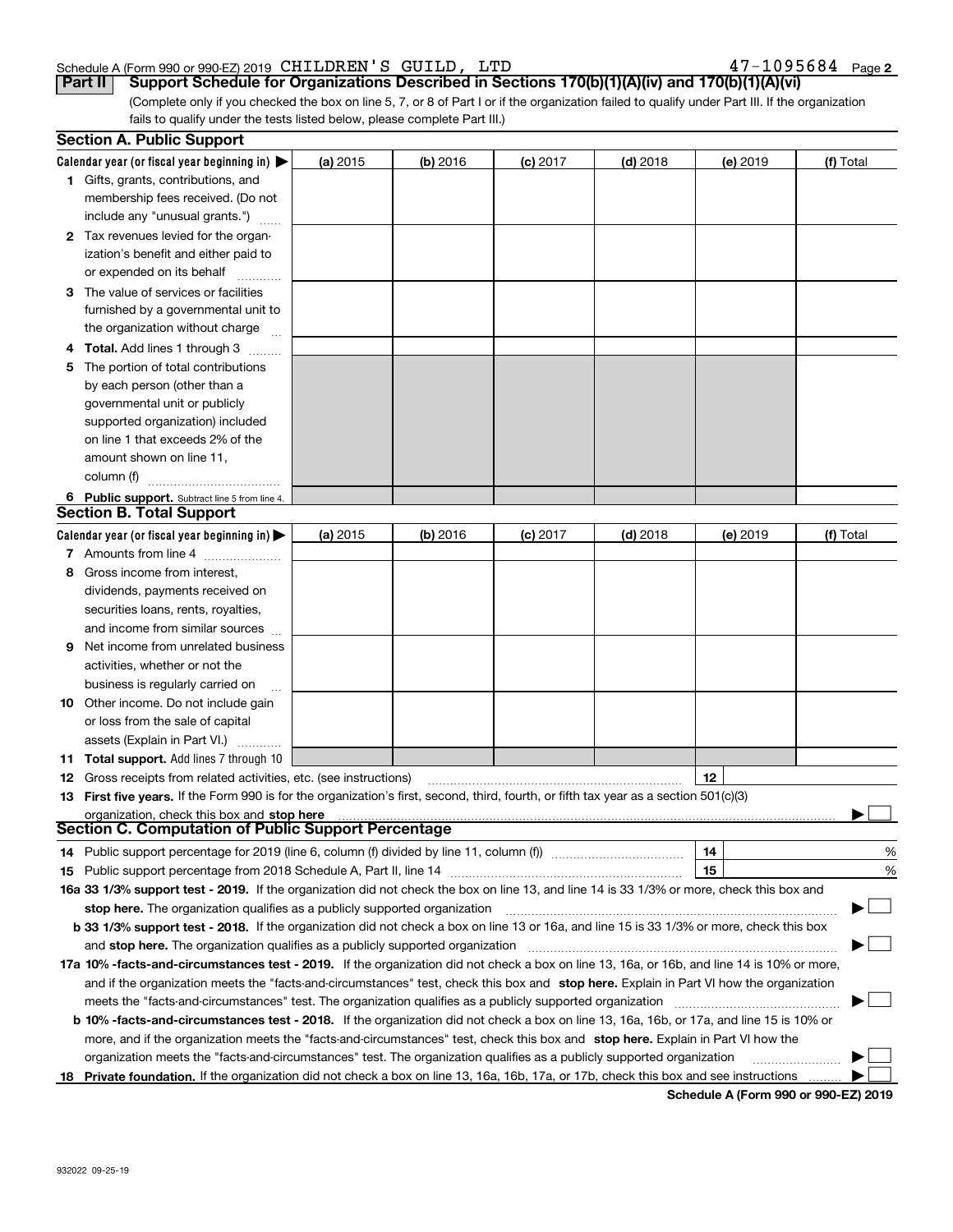### Schedule A (Form 990 or 990-EZ) 2019 Page CHILDREN'S GUILD, LTD 47-1095684

## **Part III Support Schedule for Organizations Described in Section 509(a)(2)**

**3**

(Complete only if you checked the box on line 10 of Part I or if the organization failed to qualify under Part II. If the organization fails to qualify under the tests listed below, please complete Part II.)

|     | <b>Section A. Public Support</b>                                                                                                                                                                                        |            |          |            |            |          |           |
|-----|-------------------------------------------------------------------------------------------------------------------------------------------------------------------------------------------------------------------------|------------|----------|------------|------------|----------|-----------|
|     | Calendar year (or fiscal year beginning in) $\blacktriangleright$                                                                                                                                                       | (a) 2015   | (b) 2016 | $(c)$ 2017 | $(d)$ 2018 | (e) 2019 | (f) Total |
|     | 1 Gifts, grants, contributions, and                                                                                                                                                                                     |            |          |            |            |          |           |
|     | membership fees received. (Do not                                                                                                                                                                                       |            |          |            |            |          |           |
|     | include any "unusual grants.")                                                                                                                                                                                          |            |          |            |            |          |           |
|     | <b>2</b> Gross receipts from admissions,                                                                                                                                                                                |            |          |            |            |          |           |
|     | merchandise sold or services per-                                                                                                                                                                                       |            |          |            |            |          |           |
|     | formed, or facilities furnished in                                                                                                                                                                                      |            |          |            |            |          |           |
|     | any activity that is related to the<br>organization's tax-exempt purpose                                                                                                                                                |            |          |            |            |          |           |
|     | 3 Gross receipts from activities that                                                                                                                                                                                   |            |          |            |            |          |           |
|     | are not an unrelated trade or bus-                                                                                                                                                                                      |            |          |            |            |          |           |
|     | iness under section 513                                                                                                                                                                                                 |            |          |            |            |          |           |
|     |                                                                                                                                                                                                                         |            |          |            |            |          |           |
|     | 4 Tax revenues levied for the organ-                                                                                                                                                                                    |            |          |            |            |          |           |
|     | ization's benefit and either paid to                                                                                                                                                                                    |            |          |            |            |          |           |
|     | or expended on its behalf<br>.                                                                                                                                                                                          |            |          |            |            |          |           |
|     | 5 The value of services or facilities                                                                                                                                                                                   |            |          |            |            |          |           |
|     | furnished by a governmental unit to                                                                                                                                                                                     |            |          |            |            |          |           |
|     | the organization without charge                                                                                                                                                                                         |            |          |            |            |          |           |
|     | <b>6 Total.</b> Add lines 1 through 5                                                                                                                                                                                   |            |          |            |            |          |           |
|     | 7a Amounts included on lines 1, 2, and                                                                                                                                                                                  |            |          |            |            |          |           |
|     | 3 received from disqualified persons                                                                                                                                                                                    |            |          |            |            |          |           |
|     | <b>b</b> Amounts included on lines 2 and 3 received<br>from other than disqualified persons that                                                                                                                        |            |          |            |            |          |           |
|     | exceed the greater of \$5,000 or 1% of the                                                                                                                                                                              |            |          |            |            |          |           |
|     | amount on line 13 for the year                                                                                                                                                                                          |            |          |            |            |          |           |
|     | c Add lines 7a and 7b                                                                                                                                                                                                   |            |          |            |            |          |           |
|     | 8 Public support. (Subtract line 7c from line 6.)                                                                                                                                                                       |            |          |            |            |          |           |
|     | <b>Section B. Total Support</b>                                                                                                                                                                                         |            |          |            |            |          |           |
|     | Calendar year (or fiscal year beginning in) $\blacktriangleright$                                                                                                                                                       | (a) $2015$ | (b) 2016 | $(c)$ 2017 | $(d)$ 2018 | (e) 2019 | (f) Total |
|     | 9 Amounts from line 6                                                                                                                                                                                                   |            |          |            |            |          |           |
|     | <b>10a</b> Gross income from interest,                                                                                                                                                                                  |            |          |            |            |          |           |
|     | dividends, payments received on<br>securities loans, rents, royalties,                                                                                                                                                  |            |          |            |            |          |           |
|     | and income from similar sources                                                                                                                                                                                         |            |          |            |            |          |           |
|     | <b>b</b> Unrelated business taxable income                                                                                                                                                                              |            |          |            |            |          |           |
|     | (less section 511 taxes) from businesses                                                                                                                                                                                |            |          |            |            |          |           |
|     | acquired after June 30, 1975                                                                                                                                                                                            |            |          |            |            |          |           |
|     | c Add lines 10a and 10b                                                                                                                                                                                                 |            |          |            |            |          |           |
|     | 11 Net income from unrelated business                                                                                                                                                                                   |            |          |            |            |          |           |
|     | activities not included in line 10b,                                                                                                                                                                                    |            |          |            |            |          |           |
|     | whether or not the business is<br>regularly carried on                                                                                                                                                                  |            |          |            |            |          |           |
|     | <b>12</b> Other income. Do not include gain                                                                                                                                                                             |            |          |            |            |          |           |
|     | or loss from the sale of capital                                                                                                                                                                                        |            |          |            |            |          |           |
|     | assets (Explain in Part VI.)<br>13 Total support. (Add lines 9, 10c, 11, and 12.)                                                                                                                                       |            |          |            |            |          |           |
|     | 14 First five years. If the Form 990 is for the organization's first, second, third, fourth, or fifth tax year as a section 501(c)(3) organization,                                                                     |            |          |            |            |          |           |
|     |                                                                                                                                                                                                                         |            |          |            |            |          |           |
|     | check this box and stop here <b>with the contract of the contract of the state of the state of state and stop here</b><br><b>Section C. Computation of Public Support Percentage</b>                                    |            |          |            |            |          |           |
|     | 15 Public support percentage for 2019 (line 8, column (f), divided by line 13, column (f))                                                                                                                              |            |          |            |            | 15       | %         |
| 16. | Public support percentage from 2018 Schedule A, Part III, line 15                                                                                                                                                       |            |          |            |            | 16       | %         |
|     | <b>Section D. Computation of Investment Income Percentage</b>                                                                                                                                                           |            |          |            |            |          |           |
|     | 17 Investment income percentage for 2019 (line 10c, column (f), divided by line 13, column (f))                                                                                                                         |            |          |            |            | 17       | %         |
|     |                                                                                                                                                                                                                         |            |          |            |            | 18       | %         |
|     | 18 Investment income percentage from 2018 Schedule A, Part III, line 17<br>19a 33 1/3% support tests - 2019. If the organization did not check the box on line 14, and line 15 is more than 33 1/3%, and line 17 is not |            |          |            |            |          |           |
|     |                                                                                                                                                                                                                         |            |          |            |            |          | $\sim$    |
|     | more than 33 1/3%, check this box and stop here. The organization qualifies as a publicly supported organization                                                                                                        |            |          |            |            |          | ▶         |
|     | b 33 1/3% support tests - 2018. If the organization did not check a box on line 14 or line 19a, and line 16 is more than 33 1/3%, and                                                                                   |            |          |            |            |          |           |
|     | line 18 is not more than 33 1/3%, check this box and stop here. The organization qualifies as a publicly supported organization                                                                                         |            |          |            |            |          |           |
| 20  |                                                                                                                                                                                                                         |            |          |            |            |          |           |

**Schedule A (Form 990 or 990-EZ) 2019**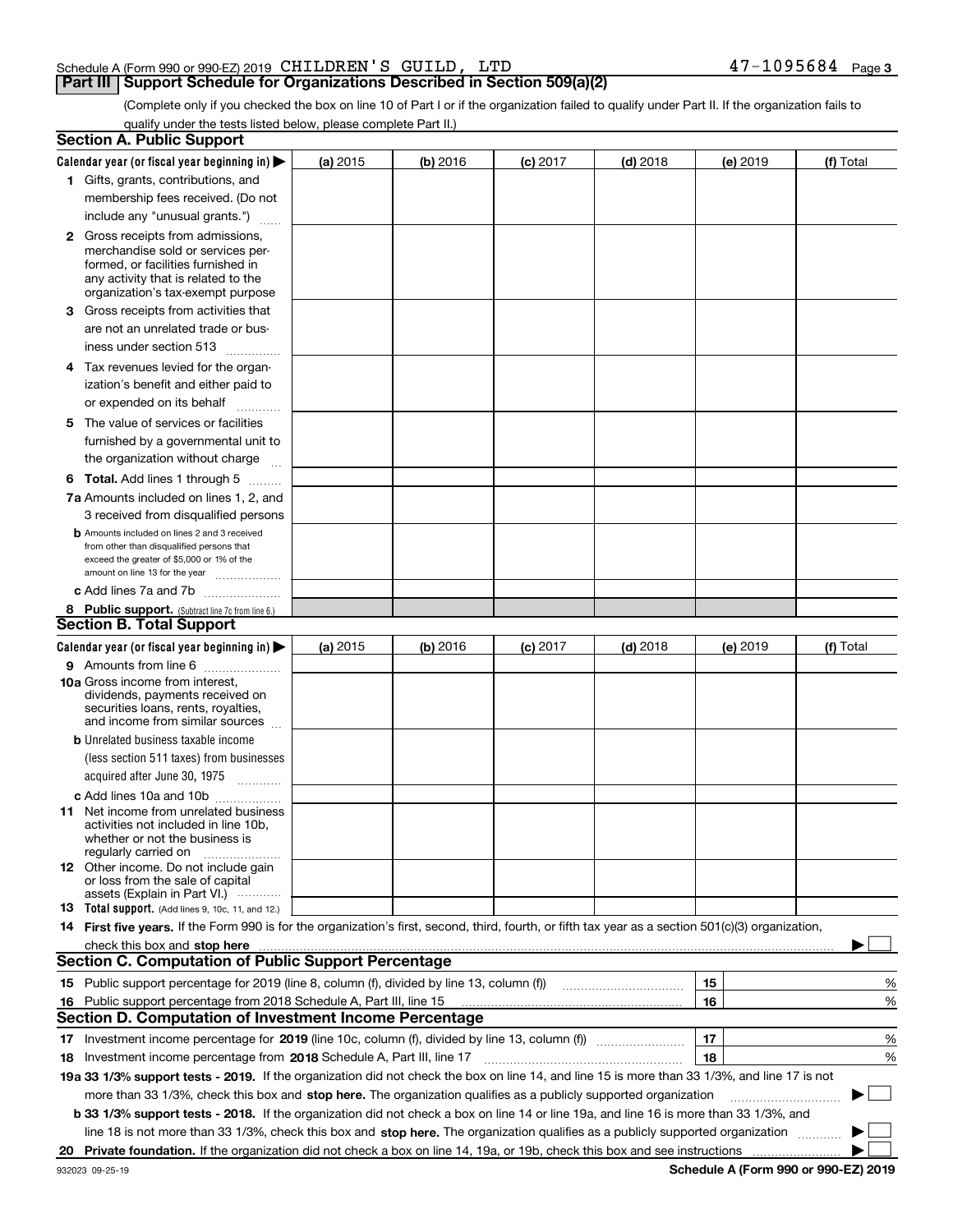**1**

**2**

**3a**

**3b**

**3c**

**4a**

**4b**

**YesNo**

# **Part IV Supporting Organizations**

(Complete only if you checked a box in line 12 on Part I. If you checked 12a of Part I, complete Sections A and B. If you checked 12b of Part I, complete Sections A and C. If you checked 12c of Part I, complete Sections A, D, and E. If you checked 12d of Part I, complete Sections A and D, and complete Part V.)

#### **Section A. All Supporting Organizations**

- **1** Are all of the organization's supported organizations listed by name in the organization's governing documents? If "No," describe in **Part VI** how the supported organizations are designated. If designated by *class or purpose, describe the designation. If historic and continuing relationship, explain.*
- **2** Did the organization have any supported organization that does not have an IRS determination of status under section 509(a)(1) or (2)? If "Yes," explain in Part VI how the organization determined that the supported *organization was described in section 509(a)(1) or (2).*
- **3a** Did the organization have a supported organization described in section 501(c)(4), (5), or (6)? If "Yes," answer *(b) and (c) below.*
- **b** Did the organization confirm that each supported organization qualified under section 501(c)(4), (5), or (6) and satisfied the public support tests under section 509(a)(2)? If "Yes," describe in **Part VI** when and how the *organization made the determination.*
- **c**Did the organization ensure that all support to such organizations was used exclusively for section 170(c)(2)(B) purposes? If "Yes," explain in **Part VI** what controls the organization put in place to ensure such use.
- **4a***If* Was any supported organization not organized in the United States ("foreign supported organization")? *"Yes," and if you checked 12a or 12b in Part I, answer (b) and (c) below.*
- **b** Did the organization have ultimate control and discretion in deciding whether to make grants to the foreign supported organization? If "Yes," describe in **Part VI** how the organization had such control and discretion *despite being controlled or supervised by or in connection with its supported organizations.*
- **c** Did the organization support any foreign supported organization that does not have an IRS determination under sections 501(c)(3) and 509(a)(1) or (2)? If "Yes," explain in **Part VI** what controls the organization used *to ensure that all support to the foreign supported organization was used exclusively for section 170(c)(2)(B) purposes.*
- **5a***If "Yes,"* Did the organization add, substitute, or remove any supported organizations during the tax year? answer (b) and (c) below (if applicable). Also, provide detail in **Part VI,** including (i) the names and EIN *numbers of the supported organizations added, substituted, or removed; (ii) the reasons for each such action; (iii) the authority under the organization's organizing document authorizing such action; and (iv) how the action was accomplished (such as by amendment to the organizing document).*
- **b** Type I or Type II only. Was any added or substituted supported organization part of a class already designated in the organization's organizing document?
- **cSubstitutions only.**  Was the substitution the result of an event beyond the organization's control?
- **6** Did the organization provide support (whether in the form of grants or the provision of services or facilities) to **Part VI.** *If "Yes," provide detail in* support or benefit one or more of the filing organization's supported organizations? anyone other than (i) its supported organizations, (ii) individuals that are part of the charitable class benefited by one or more of its supported organizations, or (iii) other supporting organizations that also
- **7**Did the organization provide a grant, loan, compensation, or other similar payment to a substantial contributor *If "Yes," complete Part I of Schedule L (Form 990 or 990-EZ).* regard to a substantial contributor? (as defined in section 4958(c)(3)(C)), a family member of a substantial contributor, or a 35% controlled entity with
- **8** Did the organization make a loan to a disqualified person (as defined in section 4958) not described in line 7? *If "Yes," complete Part I of Schedule L (Form 990 or 990-EZ).*
- **9a** Was the organization controlled directly or indirectly at any time during the tax year by one or more in section 509(a)(1) or (2))? If "Yes," *provide detail in* <code>Part VI.</code> disqualified persons as defined in section 4946 (other than foundation managers and organizations described
- **b** Did one or more disqualified persons (as defined in line 9a) hold a controlling interest in any entity in which the supporting organization had an interest? If "Yes," provide detail in P**art VI**.
- **c**Did a disqualified person (as defined in line 9a) have an ownership interest in, or derive any personal benefit from, assets in which the supporting organization also had an interest? If "Yes," provide detail in P**art VI.**
- **10a** Was the organization subject to the excess business holdings rules of section 4943 because of section supporting organizations)? If "Yes," answer 10b below. 4943(f) (regarding certain Type II supporting organizations, and all Type III non-functionally integrated
- **b** Did the organization have any excess business holdings in the tax year? (Use Schedule C, Form 4720, to *determine whether the organization had excess business holdings.)*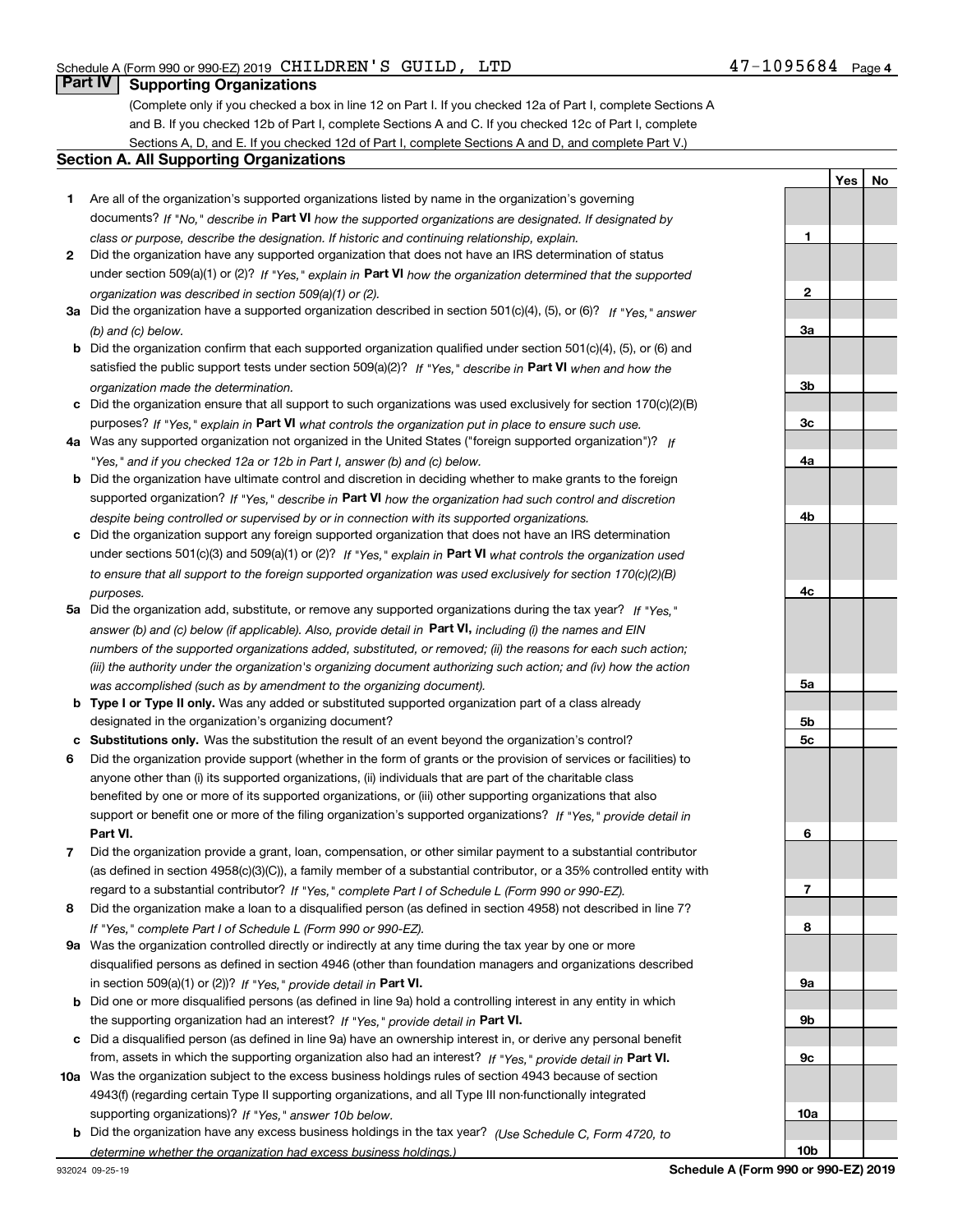T

|    |                                                                                                                                                                                                               |                 | Yes | <b>No</b> |
|----|---------------------------------------------------------------------------------------------------------------------------------------------------------------------------------------------------------------|-----------------|-----|-----------|
| 11 | Has the organization accepted a gift or contribution from any of the following persons?                                                                                                                       |                 |     |           |
|    | a A person who directly or indirectly controls, either alone or together with persons described in (b) and (c)                                                                                                |                 |     |           |
|    | below, the governing body of a supported organization?                                                                                                                                                        | 11a             |     |           |
|    | <b>b</b> A family member of a person described in (a) above?                                                                                                                                                  | 11 <sub>b</sub> |     |           |
|    | c A 35% controlled entity of a person described in (a) or (b) above? If "Yes" to a, b, or c, provide detail in Part VI.                                                                                       | 11c             |     |           |
|    | <b>Section B. Type I Supporting Organizations</b>                                                                                                                                                             |                 |     |           |
|    |                                                                                                                                                                                                               |                 | Yes | No        |
| 1  | Did the directors, trustees, or membership of one or more supported organizations have the power to                                                                                                           |                 |     |           |
|    | regularly appoint or elect at least a majority of the organization's directors or trustees at all times during the                                                                                            |                 |     |           |
|    | tax year? If "No," describe in Part VI how the supported organization(s) effectively operated, supervised, or                                                                                                 |                 |     |           |
|    | controlled the organization's activities. If the organization had more than one supported organization,                                                                                                       |                 |     |           |
|    |                                                                                                                                                                                                               |                 |     |           |
|    | describe how the powers to appoint and/or remove directors or trustees were allocated among the supported                                                                                                     | 1               |     |           |
| 2  | organizations and what conditions or restrictions, if any, applied to such powers during the tax year.<br>Did the organization operate for the benefit of any supported organization other than the supported |                 |     |           |
|    |                                                                                                                                                                                                               |                 |     |           |
|    | organization(s) that operated, supervised, or controlled the supporting organization? If "Yes," explain in                                                                                                    |                 |     |           |
|    | Part VI how providing such benefit carried out the purposes of the supported organization(s) that operated,                                                                                                   |                 |     |           |
|    | supervised, or controlled the supporting organization.                                                                                                                                                        | $\mathbf{2}$    |     |           |
|    | <b>Section C. Type II Supporting Organizations</b>                                                                                                                                                            |                 |     |           |
|    |                                                                                                                                                                                                               |                 | Yes | No        |
| 1  | Were a majority of the organization's directors or trustees during the tax year also a majority of the directors                                                                                              |                 |     |           |
|    | or trustees of each of the organization's supported organization(s)? If "No," describe in Part VI how control                                                                                                 |                 |     |           |
|    | or management of the supporting organization was vested in the same persons that controlled or managed                                                                                                        |                 |     |           |
|    | the supported organization(s).                                                                                                                                                                                | 1               |     |           |
|    | Section D. All Type III Supporting Organizations                                                                                                                                                              |                 |     |           |
|    |                                                                                                                                                                                                               |                 | Yes | No        |
| 1  | Did the organization provide to each of its supported organizations, by the last day of the fifth month of the                                                                                                |                 |     |           |
|    | organization's tax year, (i) a written notice describing the type and amount of support provided during the prior tax                                                                                         |                 |     |           |
|    | year, (ii) a copy of the Form 990 that was most recently filed as of the date of notification, and (iii) copies of the                                                                                        |                 |     |           |
|    | organization's governing documents in effect on the date of notification, to the extent not previously provided?                                                                                              | 1               |     |           |
| 2  | Were any of the organization's officers, directors, or trustees either (i) appointed or elected by the supported                                                                                              |                 |     |           |
|    | organization(s) or (ii) serving on the governing body of a supported organization? If "No," explain in Part VI how                                                                                            |                 |     |           |
|    | the organization maintained a close and continuous working relationship with the supported organization(s).                                                                                                   | $\mathbf{2}$    |     |           |
| 3  | By reason of the relationship described in (2), did the organization's supported organizations have a                                                                                                         |                 |     |           |
|    | significant voice in the organization's investment policies and in directing the use of the organization's                                                                                                    |                 |     |           |
|    | income or assets at all times during the tax year? If "Yes," describe in Part VI the role the organization's                                                                                                  |                 |     |           |
|    | supported organizations played in this regard.                                                                                                                                                                | 3               |     |           |
|    | Section E. Type III Functionally Integrated Supporting Organizations                                                                                                                                          |                 |     |           |
| 1  | Check the box next to the method that the organization used to satisfy the Integral Part Test during the year (see instructions).                                                                             |                 |     |           |
| a  | The organization satisfied the Activities Test. Complete line 2 below.                                                                                                                                        |                 |     |           |
| b  | The organization is the parent of each of its supported organizations. Complete line 3 below.                                                                                                                 |                 |     |           |
| c  | The organization supported a governmental entity. Describe in Part VI how you supported a government entity (see instructions),                                                                               |                 |     |           |
| 2  | Activities Test. Answer (a) and (b) below.                                                                                                                                                                    |                 | Yes | No        |
| а  | Did substantially all of the organization's activities during the tax year directly further the exempt purposes of                                                                                            |                 |     |           |
|    | the supported organization(s) to which the organization was responsive? If "Yes," then in Part VI identify                                                                                                    |                 |     |           |
|    |                                                                                                                                                                                                               |                 |     |           |
|    | those supported organizations and explain how these activities directly furthered their exempt purposes,                                                                                                      |                 |     |           |
|    | how the organization was responsive to those supported organizations, and how the organization determined                                                                                                     |                 |     |           |
|    | that these activities constituted substantially all of its activities.                                                                                                                                        | 2a              |     |           |
|    | <b>b</b> Did the activities described in (a) constitute activities that, but for the organization's involvement, one or more                                                                                  |                 |     |           |
|    | of the organization's supported organization(s) would have been engaged in? If "Yes," explain in Part VI the                                                                                                  |                 |     |           |
|    | reasons for the organization's position that its supported organization(s) would have engaged in these                                                                                                        |                 |     |           |
|    | activities but for the organization's involvement.                                                                                                                                                            | 2b              |     |           |
| з  | Parent of Supported Organizations. Answer (a) and (b) below.                                                                                                                                                  |                 |     |           |
| а  | Did the organization have the power to regularly appoint or elect a majority of the officers, directors, or                                                                                                   |                 |     |           |
|    | trustees of each of the supported organizations? Provide details in Part VI.                                                                                                                                  | За              |     |           |
|    | <b>b</b> Did the organization exercise a substantial degree of direction over the policies, programs, and activities of each                                                                                  |                 |     |           |
|    | of its supported organizations? If "Yes." describe in Part VI the role played by the organization in this regard.                                                                                             | 3b              |     |           |

**Schedule A (Form 990 or 990-EZ) 2019**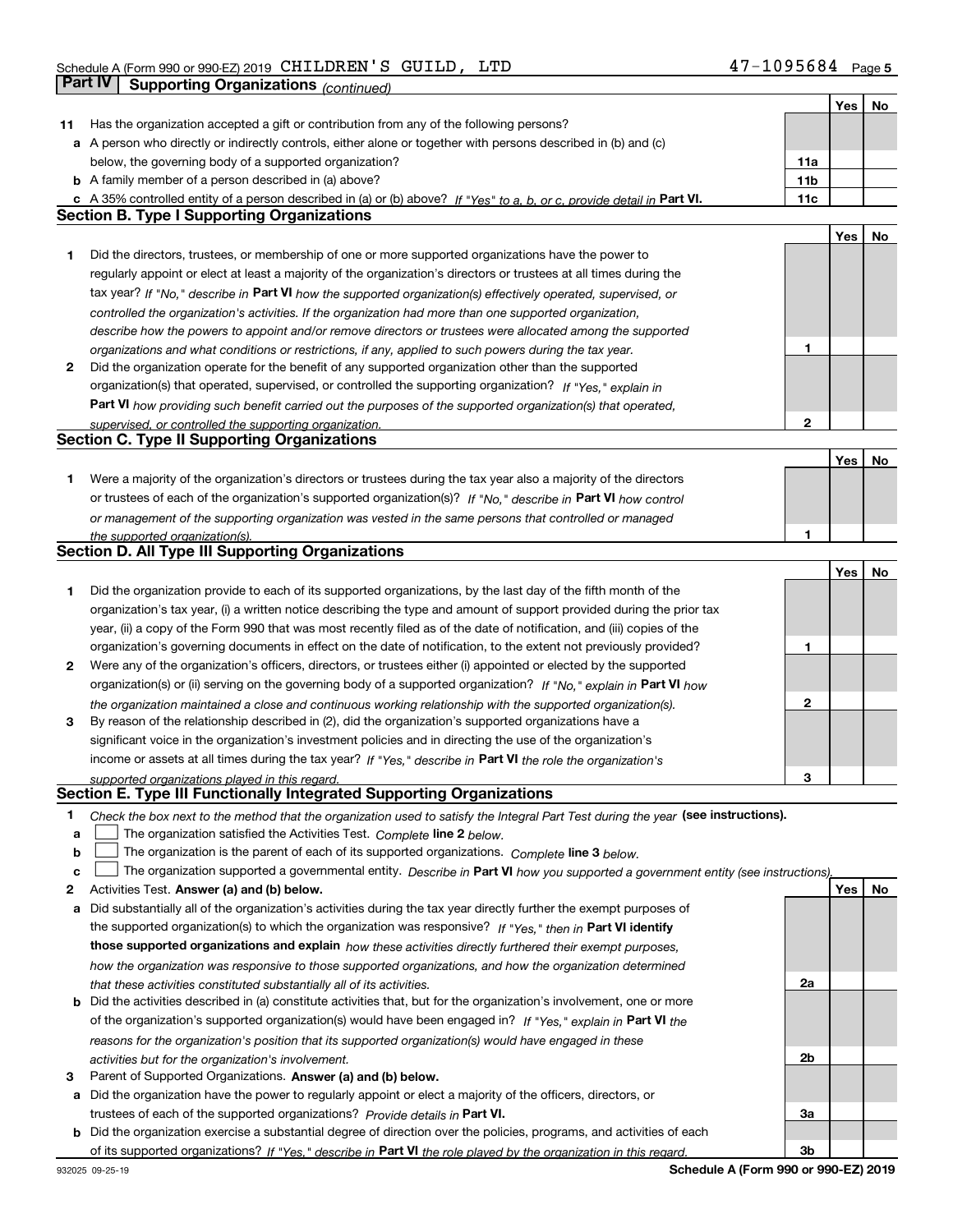#### Schedule A (Form 990 or 990-EZ) 2019 Page CHILDREN'S GUILD, LTD 47-1095684**Part V Type III Non-Functionally Integrated 509(a)(3) Supporting Organizations**

**1**

**SEP 10. See instructions.** All antegral Part Test as a qualifying trust on Nov. 20, 1970 (explain in Part VI). See instructions. All other Type III non-functionally integrated supporting organizations must complete Sections A through E.  $\overline{\phantom{a}}$ 

| Section A - Adjusted Net Income         |                                                                              |                | (A) Prior Year | (B) Current Year<br>(optional) |
|-----------------------------------------|------------------------------------------------------------------------------|----------------|----------------|--------------------------------|
| 1                                       | Net short-term capital gain                                                  | 1              |                |                                |
| 2                                       | Recoveries of prior-year distributions                                       | $\overline{2}$ |                |                                |
| З                                       | Other gross income (see instructions)                                        | 3              |                |                                |
| Add lines 1 through 3.<br>4             |                                                                              | 4              |                |                                |
| 5                                       | Depreciation and depletion                                                   | 5              |                |                                |
| 6                                       | Portion of operating expenses paid or incurred for production or             |                |                |                                |
|                                         | collection of gross income or for management, conservation, or               |                |                |                                |
|                                         | maintenance of property held for production of income (see instructions)     | 6              |                |                                |
| $\overline{7}$                          | Other expenses (see instructions)                                            | $\overline{7}$ |                |                                |
| 8                                       | Adjusted Net Income (subtract lines 5, 6, and 7 from line 4)                 | 8              |                |                                |
|                                         | <b>Section B - Minimum Asset Amount</b>                                      |                | (A) Prior Year | (B) Current Year<br>(optional) |
| 1                                       | Aggregate fair market value of all non-exempt-use assets (see                |                |                |                                |
|                                         | instructions for short tax year or assets held for part of year):            |                |                |                                |
|                                         | a Average monthly value of securities                                        | 1a             |                |                                |
|                                         | <b>b</b> Average monthly cash balances                                       | 1 <sub>b</sub> |                |                                |
|                                         | c Fair market value of other non-exempt-use assets                           | 1c             |                |                                |
|                                         | <b>d</b> Total (add lines 1a, 1b, and 1c)                                    | 1d             |                |                                |
|                                         | e Discount claimed for blockage or other                                     |                |                |                                |
|                                         | factors (explain in detail in Part VI):                                      |                |                |                                |
| 2                                       | Acquisition indebtedness applicable to non-exempt-use assets                 | $\mathbf{2}$   |                |                                |
| 3                                       | Subtract line 2 from line 1d.                                                | 3              |                |                                |
| 4                                       | Cash deemed held for exempt use. Enter 1-1/2% of line 3 (for greater amount, |                |                |                                |
| see instructions).                      |                                                                              | 4              |                |                                |
| 5                                       | Net value of non-exempt-use assets (subtract line 4 from line 3)             | 5              |                |                                |
| Multiply line 5 by .035.<br>6           |                                                                              | 6              |                |                                |
| 7                                       | Recoveries of prior-year distributions                                       | $\overline{7}$ |                |                                |
| 8                                       | Minimum Asset Amount (add line 7 to line 6)                                  | 8              |                |                                |
| <b>Section C - Distributable Amount</b> |                                                                              |                |                | <b>Current Year</b>            |
| $\mathbf 1$                             | Adjusted net income for prior year (from Section A, line 8, Column A)        | 1              |                |                                |
| Enter 85% of line 1.<br>$\mathbf{2}$    |                                                                              | $\mathbf{2}$   |                |                                |
| 3                                       | Minimum asset amount for prior year (from Section B, line 8, Column A)       | 3              |                |                                |
| 4                                       | Enter greater of line 2 or line 3.                                           | 4              |                |                                |
| 5                                       | Income tax imposed in prior year                                             | 5              |                |                                |
| 6                                       | <b>Distributable Amount.</b> Subtract line 5 from line 4, unless subject to  |                |                |                                |
|                                         | emergency temporary reduction (see instructions).                            | 6              |                |                                |

**7**Check here if the current year is the organization's first as a non-functionally integrated Type III supporting organization (see instructions).

**Schedule A (Form 990 or 990-EZ) 2019**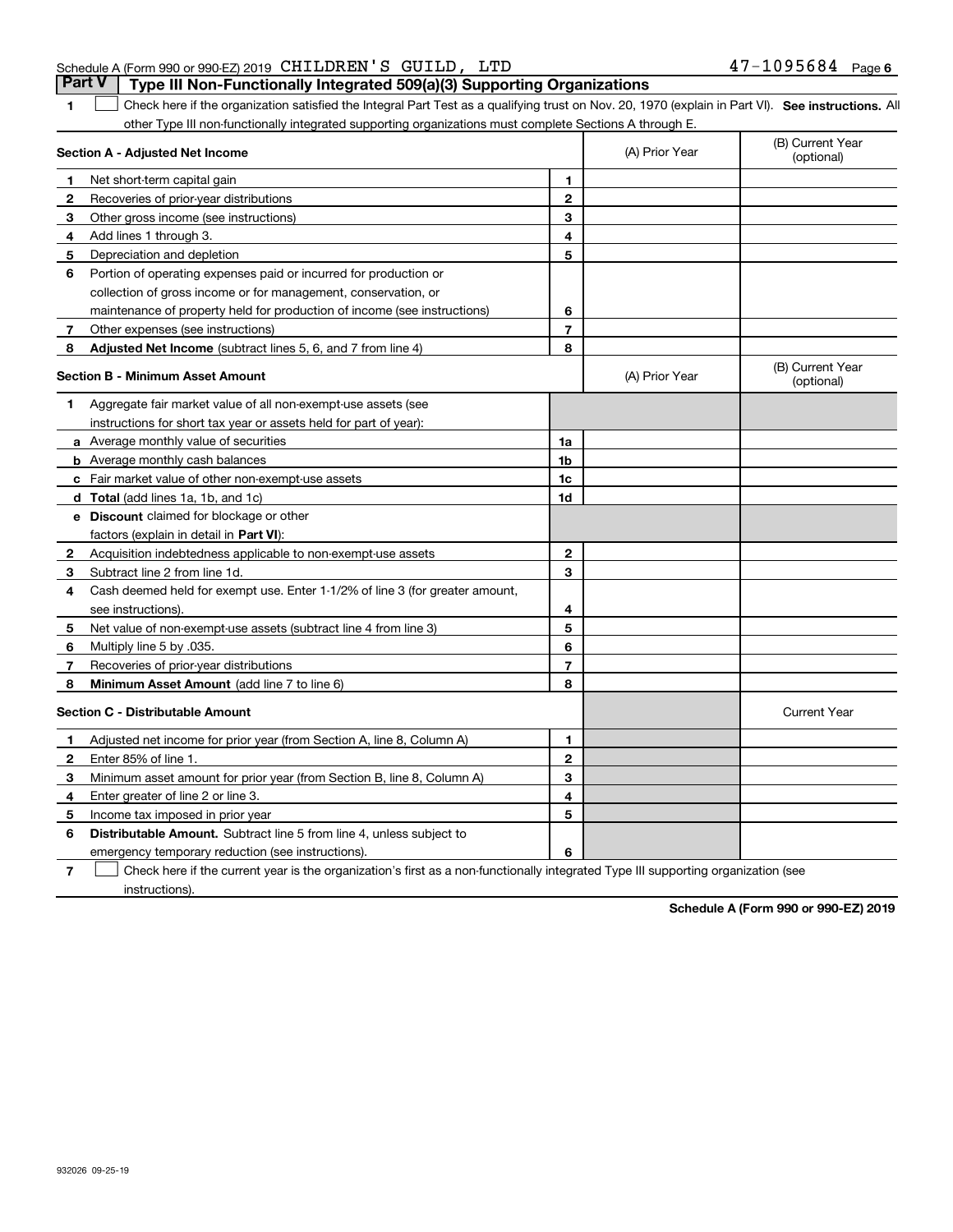#### Schedule A (Form 990 or 990-EZ) 2019 Page CHILDREN'S GUILD, LTD 47-1095684

| Part V | Type III Non-Functionally Integrated 509(a)(3) Supporting Organizations                    |                             | (continued)                           |                                         |
|--------|--------------------------------------------------------------------------------------------|-----------------------------|---------------------------------------|-----------------------------------------|
|        | Section D - Distributions                                                                  |                             |                                       | <b>Current Year</b>                     |
| 1      | Amounts paid to supported organizations to accomplish exempt purposes                      |                             |                                       |                                         |
| 2      | Amounts paid to perform activity that directly furthers exempt purposes of supported       |                             |                                       |                                         |
|        | organizations, in excess of income from activity                                           |                             |                                       |                                         |
| 3      | Administrative expenses paid to accomplish exempt purposes of supported organizations      |                             |                                       |                                         |
| 4      | Amounts paid to acquire exempt-use assets                                                  |                             |                                       |                                         |
| 5      | Qualified set-aside amounts (prior IRS approval required)                                  |                             |                                       |                                         |
| 6      | Other distributions (describe in Part VI). See instructions.                               |                             |                                       |                                         |
| 7      | Total annual distributions. Add lines 1 through 6.                                         |                             |                                       |                                         |
| 8      | Distributions to attentive supported organizations to which the organization is responsive |                             |                                       |                                         |
|        | (provide details in Part VI). See instructions.                                            |                             |                                       |                                         |
| 9      | Distributable amount for 2019 from Section C, line 6                                       |                             |                                       |                                         |
| 10     | Line 8 amount divided by line 9 amount                                                     |                             |                                       |                                         |
|        |                                                                                            | (i)                         | (ii)                                  | (iii)                                   |
|        | Section E - Distribution Allocations (see instructions)                                    | <b>Excess Distributions</b> | <b>Underdistributions</b><br>Pre-2019 | <b>Distributable</b><br>Amount for 2019 |
| 1      | Distributable amount for 2019 from Section C, line 6                                       |                             |                                       |                                         |
| 2      | Underdistributions, if any, for years prior to 2019 (reason-                               |                             |                                       |                                         |
|        | able cause required- explain in Part VI). See instructions.                                |                             |                                       |                                         |
| з      | Excess distributions carryover, if any, to 2019                                            |                             |                                       |                                         |
|        | <b>a</b> From 2014                                                                         |                             |                                       |                                         |
|        | <b>b</b> From $2015$                                                                       |                             |                                       |                                         |
|        | c From 2016                                                                                |                             |                                       |                                         |
|        | <b>d</b> From 2017                                                                         |                             |                                       |                                         |
|        | e From 2018                                                                                |                             |                                       |                                         |
|        | <b>Total</b> of lines 3a through e                                                         |                             |                                       |                                         |
|        | <b>g</b> Applied to underdistributions of prior years                                      |                             |                                       |                                         |
|        | <b>h</b> Applied to 2019 distributable amount                                              |                             |                                       |                                         |
|        | Carryover from 2014 not applied (see instructions)                                         |                             |                                       |                                         |
|        | Remainder. Subtract lines 3g, 3h, and 3i from 3f.                                          |                             |                                       |                                         |
| 4      | Distributions for 2019 from Section D,                                                     |                             |                                       |                                         |
|        | line $7:$                                                                                  |                             |                                       |                                         |
|        | <b>a</b> Applied to underdistributions of prior years                                      |                             |                                       |                                         |
|        | <b>b</b> Applied to 2019 distributable amount                                              |                             |                                       |                                         |
| c      | Remainder. Subtract lines 4a and 4b from 4.                                                |                             |                                       |                                         |
| 5      | Remaining underdistributions for years prior to 2019, if                                   |                             |                                       |                                         |
|        | any. Subtract lines 3g and 4a from line 2. For result greater                              |                             |                                       |                                         |
|        | than zero, explain in Part VI. See instructions.                                           |                             |                                       |                                         |
| 6      | Remaining underdistributions for 2019. Subtract lines 3h                                   |                             |                                       |                                         |
|        | and 4b from line 1. For result greater than zero, explain in                               |                             |                                       |                                         |
|        | <b>Part VI.</b> See instructions.                                                          |                             |                                       |                                         |
|        | Excess distributions carryover to 2020. Add lines 3j                                       |                             |                                       |                                         |
| 7      |                                                                                            |                             |                                       |                                         |
|        | and 4c.                                                                                    |                             |                                       |                                         |
| 8      | Breakdown of line 7:                                                                       |                             |                                       |                                         |
|        | a Excess from 2015                                                                         |                             |                                       |                                         |
|        | <b>b</b> Excess from 2016                                                                  |                             |                                       |                                         |
|        | c Excess from 2017                                                                         |                             |                                       |                                         |
|        | d Excess from 2018                                                                         |                             |                                       |                                         |
|        | e Excess from 2019                                                                         |                             |                                       |                                         |

**Schedule A (Form 990 or 990-EZ) 2019**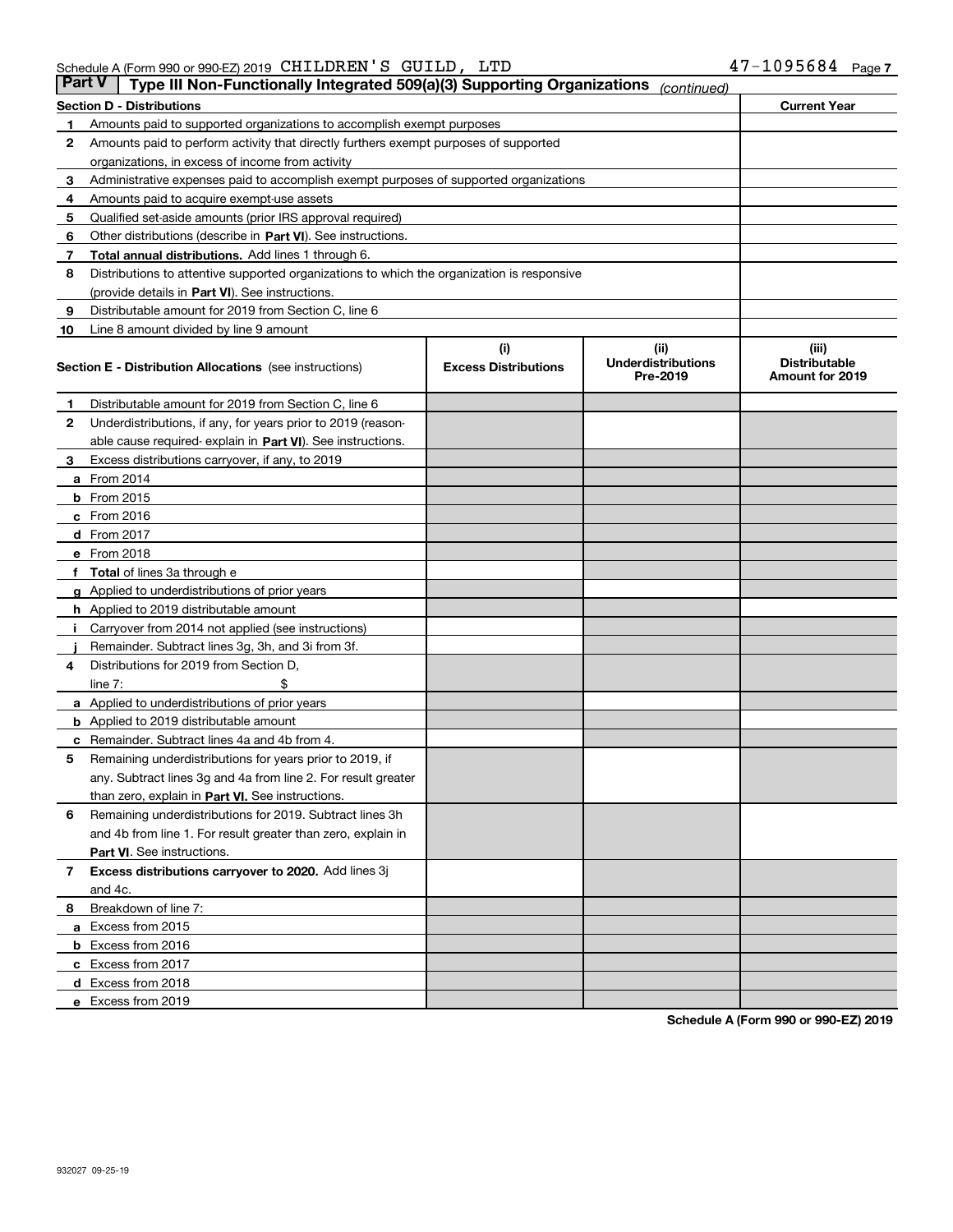#### Schedule A (Form 990 or 990-EZ) 2019 Page CHILDREN'S GUILD, LTD 47-1095684

|                | $\frac{1}{2}$ or $\frac{1}{2}$ or $\frac{1}{2}$ $\frac{1}{2}$ $\frac{1}{2}$ $\frac{1}{2}$ $\frac{1}{2}$ $\frac{1}{2}$ $\frac{1}{2}$ $\frac{1}{2}$ $\frac{1}{2}$ $\frac{1}{2}$ $\frac{1}{2}$ |
|----------------|---------------------------------------------------------------------------------------------------------------------------------------------------------------------------------------------|
| <b>Part VI</b> | Supplemental Information. Provide the explanations required by Part II, line 10; Part II, line 17a or 17b; Part III, line 12;                                                               |
|                |                                                                                                                                                                                             |
|                | Part IV, Section A, lines 1, 2, 3b, 3c, 4b, 4c, 5a, 6, 9a, 9b, 9c, 11a, 11b, and 11c; Part IV, Section B, lines 1 and 2; Part IV, Section C,                                                |
|                | line 1; Part IV, Section D, lines 2 and 3; Part IV, Section E, lines 1c, 2a, 2b, 3a, and 3b; Part V, line 1; Part V, Section B, line 1e; Part V,                                            |
|                |                                                                                                                                                                                             |
|                | Section D, lines 5, 6, and 8; and Part V, Section E, lines 2, 5, and 6. Also complete this part for any additional information.                                                             |
|                | (See instructions.)                                                                                                                                                                         |
|                |                                                                                                                                                                                             |
|                |                                                                                                                                                                                             |
|                |                                                                                                                                                                                             |
|                |                                                                                                                                                                                             |
|                |                                                                                                                                                                                             |
|                |                                                                                                                                                                                             |
|                |                                                                                                                                                                                             |
|                |                                                                                                                                                                                             |
|                |                                                                                                                                                                                             |
|                |                                                                                                                                                                                             |
|                |                                                                                                                                                                                             |
|                |                                                                                                                                                                                             |
|                |                                                                                                                                                                                             |
|                |                                                                                                                                                                                             |
|                |                                                                                                                                                                                             |
|                |                                                                                                                                                                                             |
|                |                                                                                                                                                                                             |
|                |                                                                                                                                                                                             |
|                |                                                                                                                                                                                             |
|                |                                                                                                                                                                                             |
|                |                                                                                                                                                                                             |
|                |                                                                                                                                                                                             |
|                |                                                                                                                                                                                             |
|                |                                                                                                                                                                                             |
|                |                                                                                                                                                                                             |
|                |                                                                                                                                                                                             |
|                |                                                                                                                                                                                             |
|                |                                                                                                                                                                                             |
|                |                                                                                                                                                                                             |
|                |                                                                                                                                                                                             |
|                |                                                                                                                                                                                             |
|                |                                                                                                                                                                                             |
|                |                                                                                                                                                                                             |
|                |                                                                                                                                                                                             |
|                |                                                                                                                                                                                             |
|                |                                                                                                                                                                                             |
|                |                                                                                                                                                                                             |
|                |                                                                                                                                                                                             |
|                |                                                                                                                                                                                             |
|                |                                                                                                                                                                                             |
|                |                                                                                                                                                                                             |
|                |                                                                                                                                                                                             |
|                |                                                                                                                                                                                             |
|                |                                                                                                                                                                                             |
|                |                                                                                                                                                                                             |
|                |                                                                                                                                                                                             |
|                |                                                                                                                                                                                             |
|                |                                                                                                                                                                                             |
|                |                                                                                                                                                                                             |
|                |                                                                                                                                                                                             |
|                |                                                                                                                                                                                             |
|                |                                                                                                                                                                                             |
|                |                                                                                                                                                                                             |
|                |                                                                                                                                                                                             |
|                |                                                                                                                                                                                             |
|                |                                                                                                                                                                                             |
|                |                                                                                                                                                                                             |
|                |                                                                                                                                                                                             |
|                |                                                                                                                                                                                             |
|                |                                                                                                                                                                                             |
|                |                                                                                                                                                                                             |
|                |                                                                                                                                                                                             |
|                |                                                                                                                                                                                             |
|                |                                                                                                                                                                                             |
|                |                                                                                                                                                                                             |
|                |                                                                                                                                                                                             |
|                |                                                                                                                                                                                             |
|                |                                                                                                                                                                                             |
|                |                                                                                                                                                                                             |
|                |                                                                                                                                                                                             |
|                |                                                                                                                                                                                             |
|                |                                                                                                                                                                                             |
|                |                                                                                                                                                                                             |
|                |                                                                                                                                                                                             |
|                |                                                                                                                                                                                             |
|                |                                                                                                                                                                                             |
|                |                                                                                                                                                                                             |
|                |                                                                                                                                                                                             |
|                |                                                                                                                                                                                             |
|                |                                                                                                                                                                                             |
|                |                                                                                                                                                                                             |
|                |                                                                                                                                                                                             |
|                |                                                                                                                                                                                             |
|                |                                                                                                                                                                                             |
|                |                                                                                                                                                                                             |
|                |                                                                                                                                                                                             |
|                |                                                                                                                                                                                             |
|                |                                                                                                                                                                                             |
|                |                                                                                                                                                                                             |
|                |                                                                                                                                                                                             |
|                |                                                                                                                                                                                             |
|                |                                                                                                                                                                                             |
|                |                                                                                                                                                                                             |
|                |                                                                                                                                                                                             |
|                |                                                                                                                                                                                             |
|                |                                                                                                                                                                                             |
|                |                                                                                                                                                                                             |
|                |                                                                                                                                                                                             |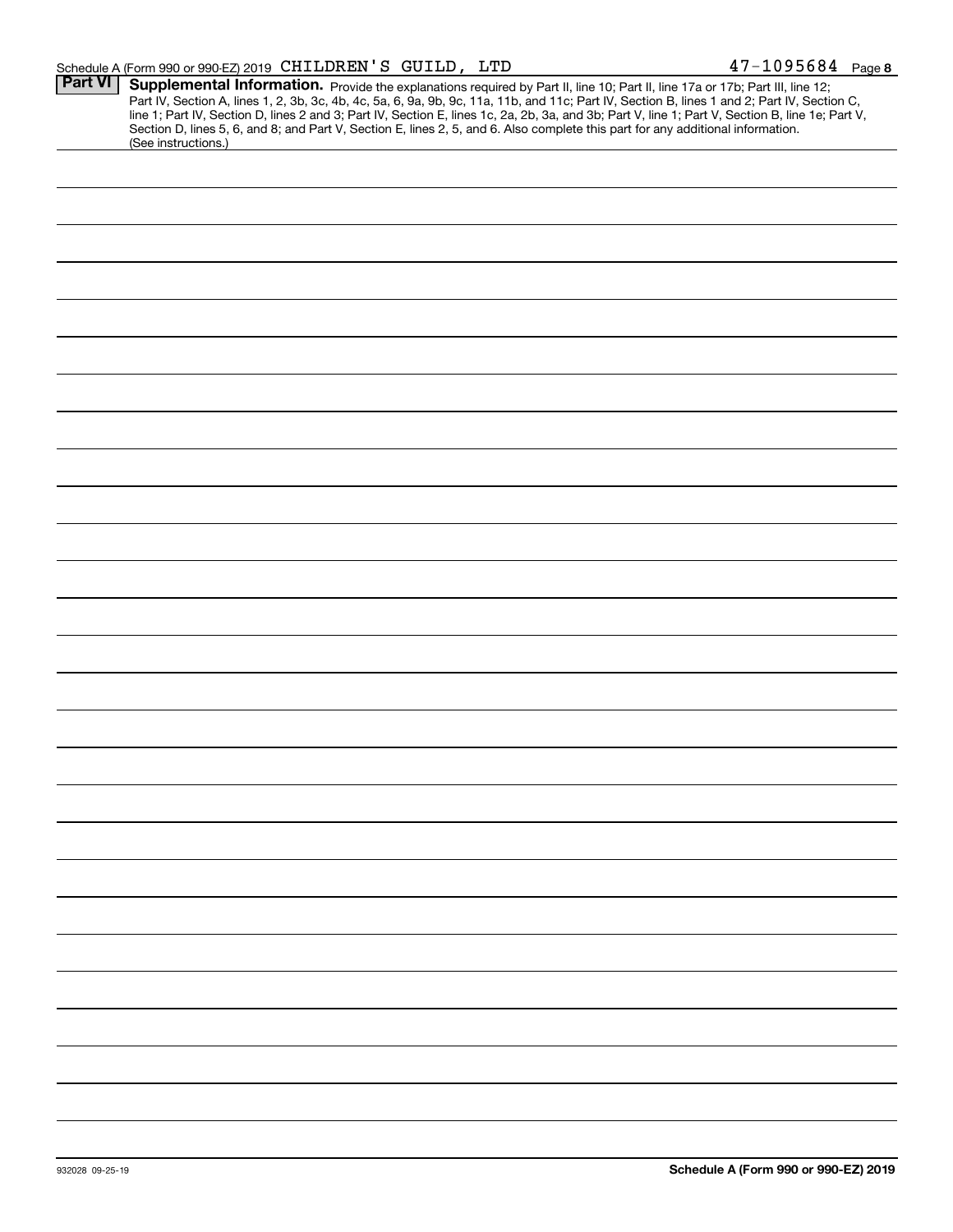Department of the Treasury Internal Revenue Service **(Form 990, 990-EZ, or 990-PF)**

Name of the organization

# **Schedule B Schedule of Contributors**

**| Attach to Form 990, Form 990-EZ, or Form 990-PF. | Go to www.irs.gov/Form990 for the latest information.** OMB No. 1545-0047

**2019**

**Employer identification number**

47-1095684

| CHILDREN'S GUILD. LTI |  |
|-----------------------|--|

| <b>Organization type (check one):</b>                                     |  |  |  |  |
|---------------------------------------------------------------------------|--|--|--|--|
| Section:                                                                  |  |  |  |  |
| $\underline{X}$ 501(c)( 3) (enter number) organization                    |  |  |  |  |
| 4947(a)(1) nonexempt charitable trust not treated as a private foundation |  |  |  |  |
| 527 political organization                                                |  |  |  |  |
| 501(c)(3) exempt private foundation                                       |  |  |  |  |
| 4947(a)(1) nonexempt charitable trust treated as a private foundation     |  |  |  |  |
| 501(c)(3) taxable private foundation                                      |  |  |  |  |
|                                                                           |  |  |  |  |

Check if your organization is covered by the **General Rule** or a **Special Rule. Note:**  Only a section 501(c)(7), (8), or (10) organization can check boxes for both the General Rule and a Special Rule. See instructions.

#### **General Rule**

 $\boxed{\textbf{X}}$  For an organization filing Form 990, 990-EZ, or 990-PF that received, during the year, contributions totaling \$5,000 or more (in money or property) from any one contributor. Complete Parts I and II. See instructions for determining a contributor's total contributions.

#### **Special Rules**

any one contributor, during the year, total contributions of the greater of  $\,$  (1) \$5,000; or **(2)** 2% of the amount on (i) Form 990, Part VIII, line 1h; For an organization described in section 501(c)(3) filing Form 990 or 990-EZ that met the 33 1/3% support test of the regulations under sections 509(a)(1) and 170(b)(1)(A)(vi), that checked Schedule A (Form 990 or 990-EZ), Part II, line 13, 16a, or 16b, and that received from or (ii) Form 990-EZ, line 1. Complete Parts I and II.  $\mathcal{L}^{\text{max}}$ 

year, total contributions of more than \$1,000 *exclusively* for religious, charitable, scientific, literary, or educational purposes, or for the For an organization described in section 501(c)(7), (8), or (10) filing Form 990 or 990-EZ that received from any one contributor, during the prevention of cruelty to children or animals. Complete Parts I, II, and III.  $\mathcal{L}^{\text{max}}$ 

purpose. Don't complete any of the parts unless the **General Rule** applies to this organization because it received *nonexclusively* year, contributions <sub>exclusively</sub> for religious, charitable, etc., purposes, but no such contributions totaled more than \$1,000. If this box is checked, enter here the total contributions that were received during the year for an  $\;$ exclusively religious, charitable, etc., For an organization described in section 501(c)(7), (8), or (10) filing Form 990 or 990-EZ that received from any one contributor, during the religious, charitable, etc., contributions totaling \$5,000 or more during the year  $\Box$ — $\Box$   $\Box$  $\mathcal{L}^{\text{max}}$ 

**Caution:**  An organization that isn't covered by the General Rule and/or the Special Rules doesn't file Schedule B (Form 990, 990-EZ, or 990-PF),  **must** but it answer "No" on Part IV, line 2, of its Form 990; or check the box on line H of its Form 990-EZ or on its Form 990-PF, Part I, line 2, to certify that it doesn't meet the filing requirements of Schedule B (Form 990, 990-EZ, or 990-PF).

**For Paperwork Reduction Act Notice, see the instructions for Form 990, 990-EZ, or 990-PF. Schedule B (Form 990, 990-EZ, or 990-PF) (2019)** LHA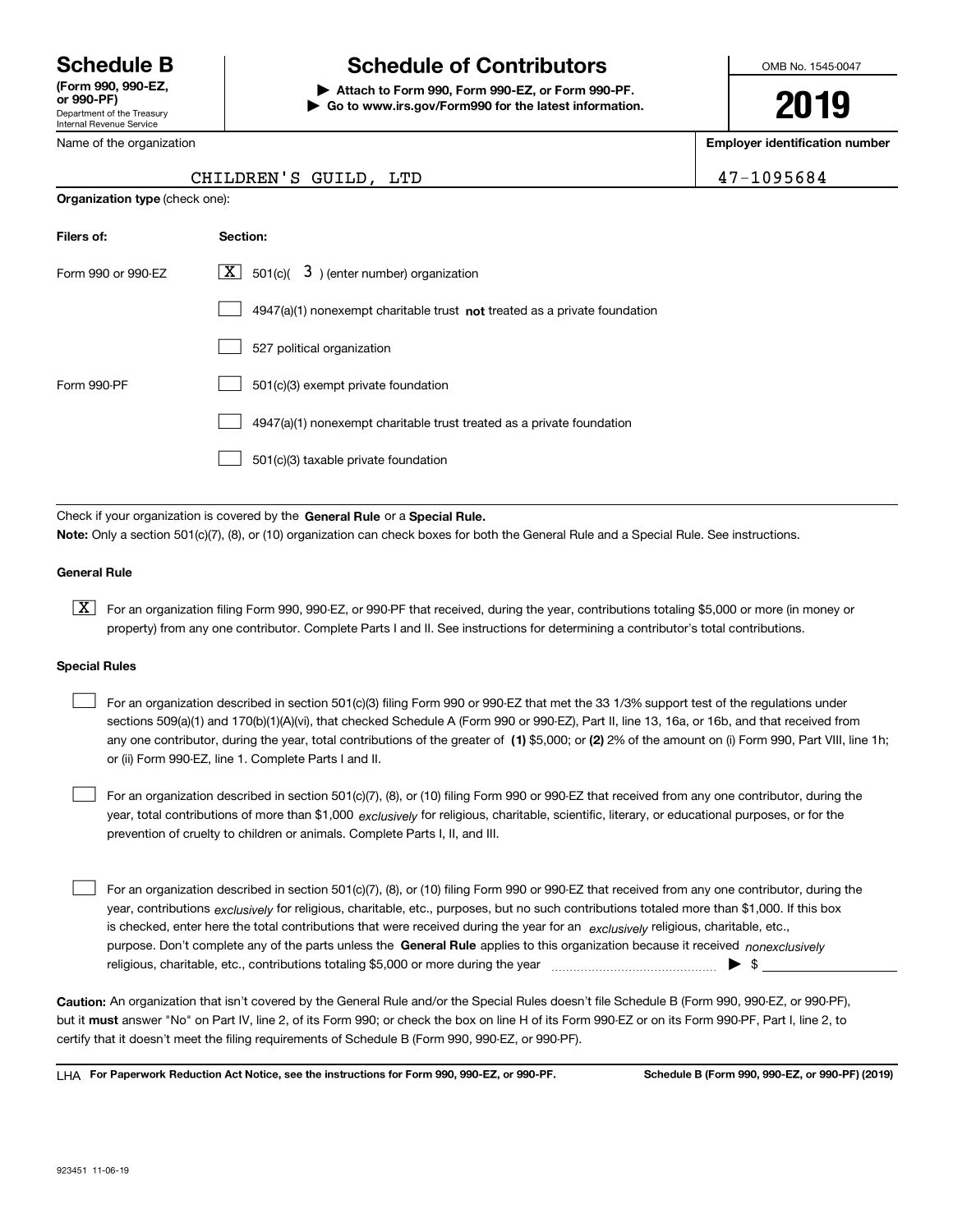# Schedule B (Form 990, 990-EZ, or 990-PF) (2019) Page 2

# CHILDREN'S GUILD, LTD 47-1095684

|            | Schedule B (Form 990, 990-EZ, or 990-PF) (2019)                                                       |                                   | Page 2                                                                                                    |
|------------|-------------------------------------------------------------------------------------------------------|-----------------------------------|-----------------------------------------------------------------------------------------------------------|
|            | Name of organization                                                                                  |                                   | <b>Employer identification number</b>                                                                     |
|            | CHILDREN'S GUILD, LTD                                                                                 |                                   | 47-1095684                                                                                                |
| Part I     | <b>Contributors</b> (see instructions). Use duplicate copies of Part I if additional space is needed. |                                   |                                                                                                           |
| (a)<br>No. | (b)<br>Name, address, and ZIP + 4                                                                     | (c)<br><b>Total contributions</b> | (d)<br>Type of contribution                                                                               |
| 1          | DC EDUCATION EQUITY FUND<br>1325 G STREET NW, STE. 480<br>WASHINGTON, DC 20005                        | 6,087.<br>\$                      | $\overline{\text{X}}$<br>Person<br>Payroll<br>Noncash<br>(Complete Part II for<br>noncash contributions.) |
| (a)<br>No. | (b)<br>Name, address, and ZIP + 4                                                                     | (c)<br><b>Total contributions</b> | (d)<br>Type of contribution                                                                               |
|            |                                                                                                       | \$                                | Person<br>Payroll<br>Noncash<br>(Complete Part II for<br>noncash contributions.)                          |
| (a)<br>No. | (b)<br>Name, address, and ZIP + 4                                                                     | (c)<br><b>Total contributions</b> | (d)<br>Type of contribution                                                                               |
|            |                                                                                                       | \$                                | Person<br>Payroll<br>Noncash<br>(Complete Part II for<br>noncash contributions.)                          |
| (a)<br>No. | (b)<br>Name, address, and ZIP + 4                                                                     | (c)<br><b>Total contributions</b> | (d)<br>Type of contribution                                                                               |
|            |                                                                                                       | \$                                | Person<br>Payroll<br>Noncash<br>(Complete Part II for<br>noncash contributions.)                          |
| (a)<br>No. | (b)<br>Name, address, and ZIP + 4                                                                     | (c)<br><b>Total contributions</b> | (d)<br>Type of contribution                                                                               |
|            |                                                                                                       | \$                                | Person<br>Payroll<br>Noncash<br>(Complete Part II for<br>noncash contributions.)                          |
| (a)<br>No. | (b)<br>Name, address, and ZIP + 4                                                                     | (c)<br><b>Total contributions</b> | (d)<br>Type of contribution                                                                               |
|            |                                                                                                       | \$                                | Person<br>Payroll<br>Noncash<br>(Complete Part II for<br>noncash contributions.)                          |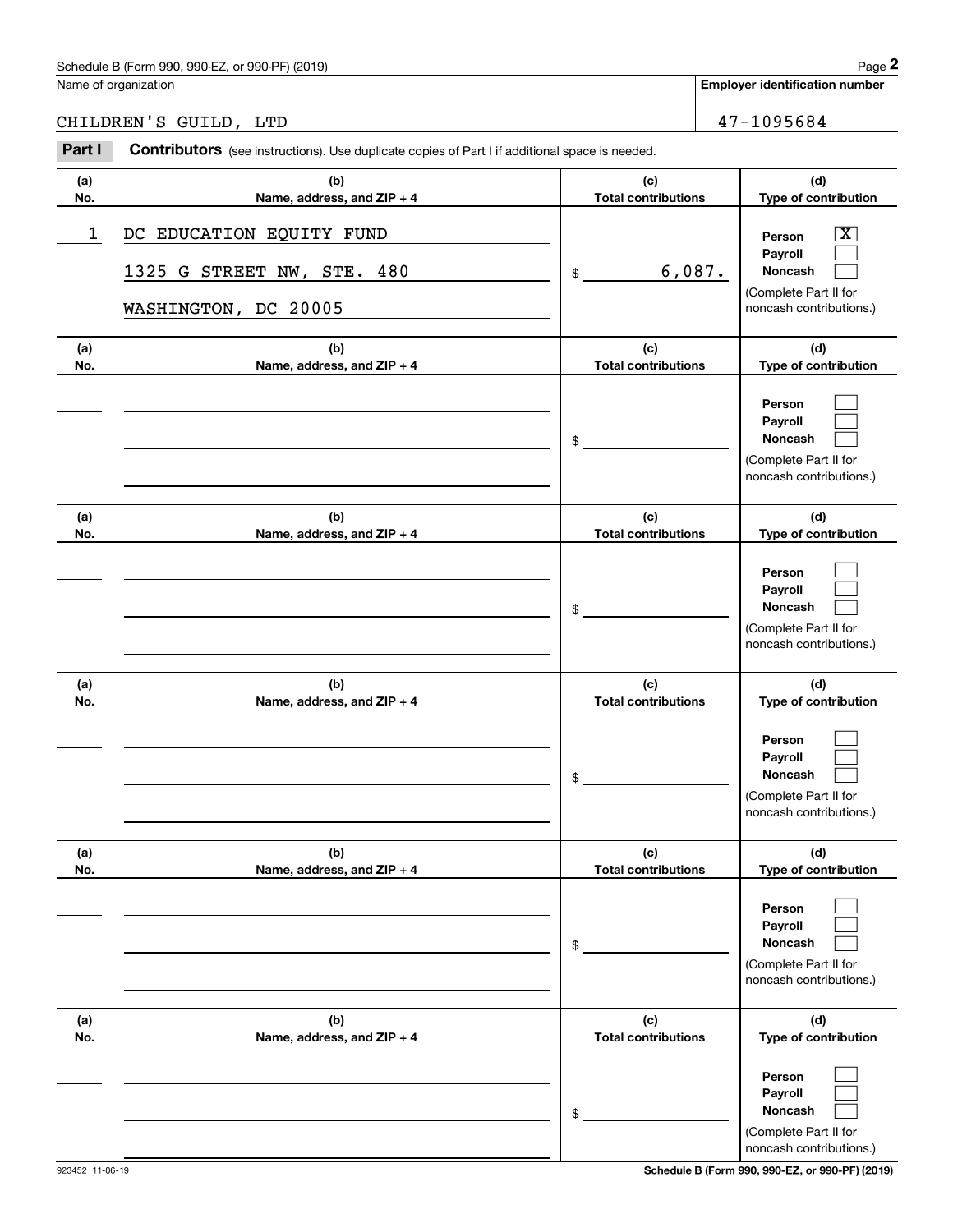**Employer identification number**

# CHILDREN'S GUILD, LTD 47-1095684

Chedule B (Form 990, 990-EZ, or 990-PF) (2019)<br>
lame of organization<br> **2PART II Noncash Property** (see instructions). Use duplicate copies of Part II if additional space is needed.<br> **2Part II Noncash Property** (see ins

| (a)<br>No.<br>from<br>Part I | (b)<br>Description of noncash property given | (c)<br>FMV (or estimate)<br>(See instructions.) | (d)<br>Date received |
|------------------------------|----------------------------------------------|-------------------------------------------------|----------------------|
|                              |                                              | $\frac{1}{2}$                                   |                      |
| (a)<br>No.<br>from<br>Part I | (b)<br>Description of noncash property given | (c)<br>FMV (or estimate)<br>(See instructions.) | (d)<br>Date received |
|                              |                                              | $\frac{1}{2}$                                   |                      |
| (a)<br>No.<br>from<br>Part I | (b)<br>Description of noncash property given | (c)<br>FMV (or estimate)<br>(See instructions.) | (d)<br>Date received |
|                              |                                              | $\frac{1}{2}$                                   |                      |
| (a)<br>No.<br>from<br>Part I | (b)<br>Description of noncash property given | (c)<br>FMV (or estimate)<br>(See instructions.) | (d)<br>Date received |
|                              |                                              | $\sim$                                          |                      |
| (a)<br>No.<br>from<br>Part I | (b)<br>Description of noncash property given | (c)<br>FMV (or estimate)<br>(See instructions.) | (d)<br>Date received |
|                              |                                              | \$                                              |                      |
| (a)<br>No.<br>from<br>Part I | (b)<br>Description of noncash property given | (c)<br>FMV (or estimate)<br>(See instructions.) | (d)<br>Date received |
|                              |                                              | \$                                              |                      |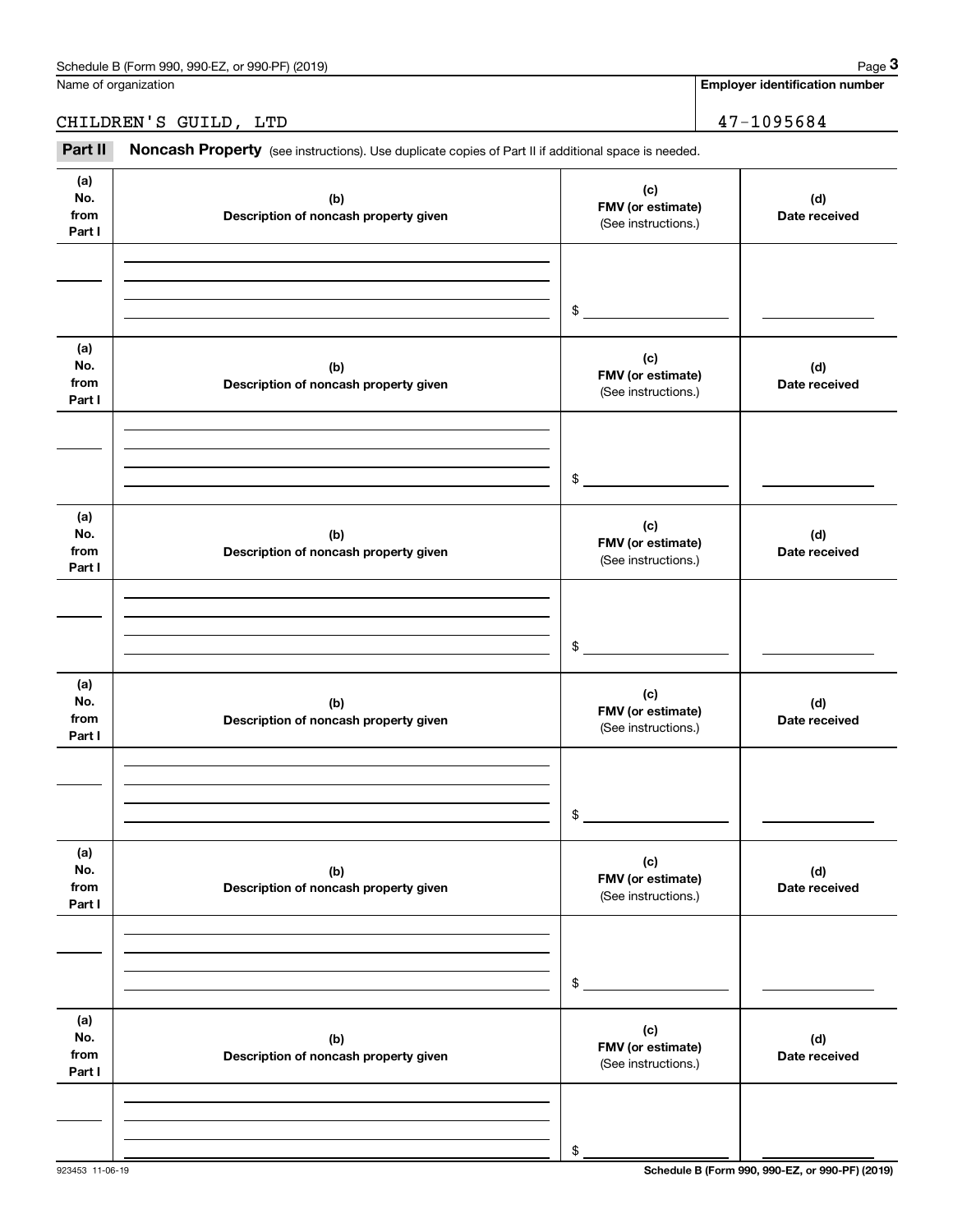|                           | Schedule B (Form 990, 990-EZ, or 990-PF) (2019)                                                                                                                                                                                                                                                 |                      | Page 4                                                                                                                                                         |  |  |  |  |
|---------------------------|-------------------------------------------------------------------------------------------------------------------------------------------------------------------------------------------------------------------------------------------------------------------------------------------------|----------------------|----------------------------------------------------------------------------------------------------------------------------------------------------------------|--|--|--|--|
|                           | Name of organization                                                                                                                                                                                                                                                                            |                      | <b>Employer identification number</b>                                                                                                                          |  |  |  |  |
|                           | CHILDREN'S GUILD, LTD                                                                                                                                                                                                                                                                           |                      | 47-1095684                                                                                                                                                     |  |  |  |  |
| Part III                  | from any one contributor. Complete columns (a) through (e) and the following line entry. For organizations<br>completing Part III, enter the total of exclusively religious, charitable, etc., contributions of \$1,000 or less for the year. (Enter this info. once.) $\blacktriangleright$ \$ |                      | Exclusively religious, charitable, etc., contributions to organizations described in section 501(c)(7), (8), or (10) that total more than \$1,000 for the year |  |  |  |  |
|                           | Use duplicate copies of Part III if additional space is needed.                                                                                                                                                                                                                                 |                      |                                                                                                                                                                |  |  |  |  |
| (a) No.<br>from<br>Part I | (b) Purpose of gift                                                                                                                                                                                                                                                                             | (c) Use of gift      | (d) Description of how gift is held                                                                                                                            |  |  |  |  |
|                           |                                                                                                                                                                                                                                                                                                 |                      |                                                                                                                                                                |  |  |  |  |
|                           |                                                                                                                                                                                                                                                                                                 | (e) Transfer of gift |                                                                                                                                                                |  |  |  |  |
|                           | Transferee's name, address, and ZIP + 4                                                                                                                                                                                                                                                         |                      | Relationship of transferor to transferee                                                                                                                       |  |  |  |  |
| (a) No.                   |                                                                                                                                                                                                                                                                                                 |                      |                                                                                                                                                                |  |  |  |  |
| from<br>Part I            | (b) Purpose of gift                                                                                                                                                                                                                                                                             | (c) Use of gift      | (d) Description of how gift is held                                                                                                                            |  |  |  |  |
|                           |                                                                                                                                                                                                                                                                                                 |                      |                                                                                                                                                                |  |  |  |  |
|                           |                                                                                                                                                                                                                                                                                                 | (e) Transfer of gift |                                                                                                                                                                |  |  |  |  |
|                           | Transferee's name, address, and ZIP + 4                                                                                                                                                                                                                                                         |                      | Relationship of transferor to transferee                                                                                                                       |  |  |  |  |
|                           |                                                                                                                                                                                                                                                                                                 |                      |                                                                                                                                                                |  |  |  |  |
| (a) No.<br>from<br>Part I | (b) Purpose of gift                                                                                                                                                                                                                                                                             | (c) Use of gift      | (d) Description of how gift is held                                                                                                                            |  |  |  |  |
|                           |                                                                                                                                                                                                                                                                                                 |                      |                                                                                                                                                                |  |  |  |  |
|                           |                                                                                                                                                                                                                                                                                                 | (e) Transfer of gift |                                                                                                                                                                |  |  |  |  |
|                           | Transferee's name, address, and $ZIP + 4$                                                                                                                                                                                                                                                       |                      | Relationship of transferor to transferee                                                                                                                       |  |  |  |  |
|                           |                                                                                                                                                                                                                                                                                                 |                      |                                                                                                                                                                |  |  |  |  |
| (a) No.<br>from<br>Part I | (b) Purpose of gift                                                                                                                                                                                                                                                                             | (c) Use of gift      | (d) Description of how gift is held                                                                                                                            |  |  |  |  |
|                           |                                                                                                                                                                                                                                                                                                 |                      |                                                                                                                                                                |  |  |  |  |
|                           | (e) Transfer of gift                                                                                                                                                                                                                                                                            |                      |                                                                                                                                                                |  |  |  |  |
|                           | Transferee's name, address, and $ZIP + 4$                                                                                                                                                                                                                                                       |                      | Relationship of transferor to transferee                                                                                                                       |  |  |  |  |
|                           |                                                                                                                                                                                                                                                                                                 |                      |                                                                                                                                                                |  |  |  |  |
|                           |                                                                                                                                                                                                                                                                                                 |                      |                                                                                                                                                                |  |  |  |  |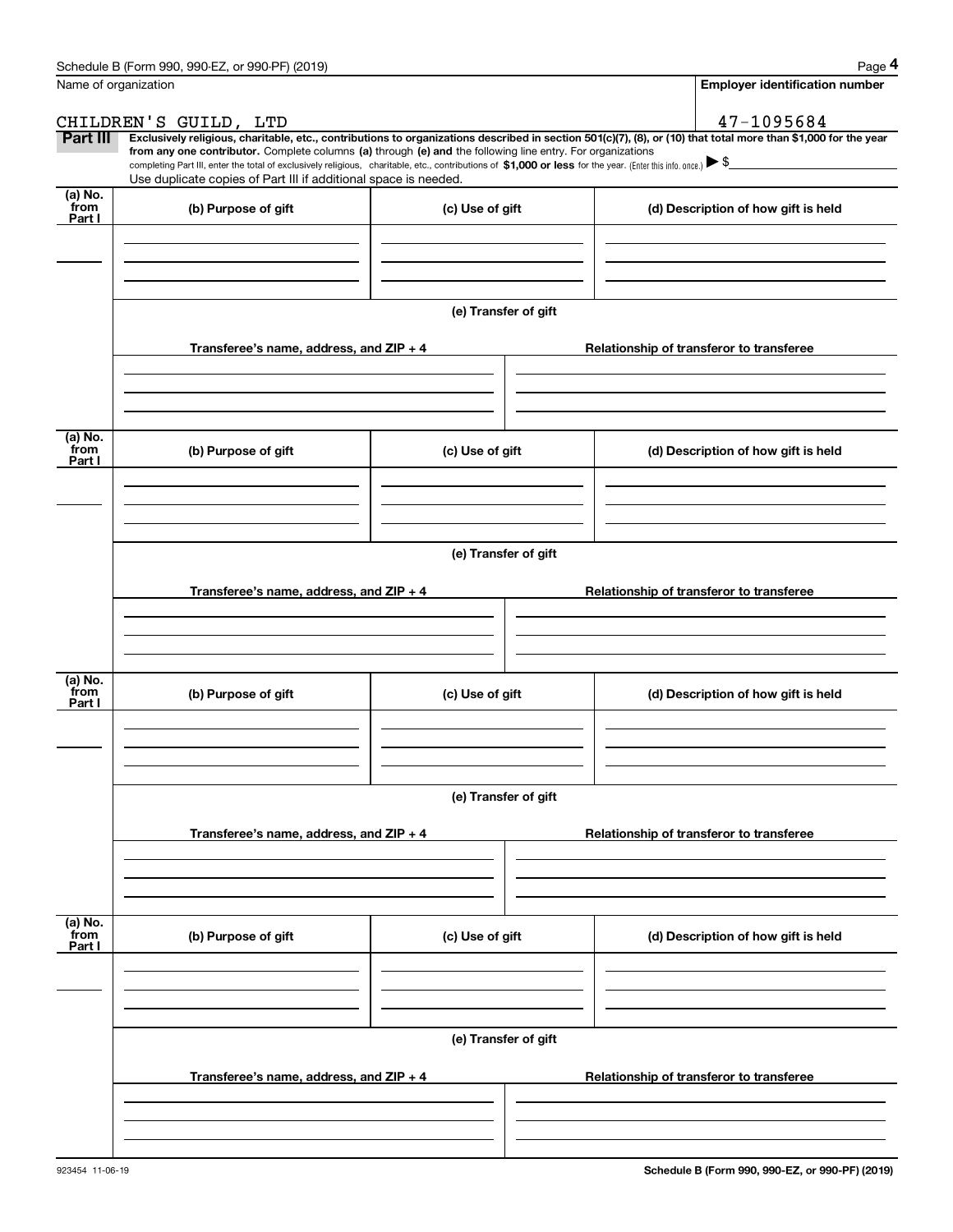|                                                                                                                                                    |                                                               |                                                                                                                                                                                                             |                                                                                                                                                                                                                                                                        |                              | OMB No. 1545-0047                     |           |  |
|----------------------------------------------------------------------------------------------------------------------------------------------------|---------------------------------------------------------------|-------------------------------------------------------------------------------------------------------------------------------------------------------------------------------------------------------------|------------------------------------------------------------------------------------------------------------------------------------------------------------------------------------------------------------------------------------------------------------------------|------------------------------|---------------------------------------|-----------|--|
|                                                                                                                                                    | <b>Supplemental Financial Statements</b><br><b>SCHEDULE D</b> |                                                                                                                                                                                                             |                                                                                                                                                                                                                                                                        |                              |                                       |           |  |
| Complete if the organization answered "Yes" on Form 990,<br>(Form 990)<br>Part IV, line 6, 7, 8, 9, 10, 11a, 11b, 11c, 11d, 11e, 11f, 12a, or 12b. |                                                               |                                                                                                                                                                                                             |                                                                                                                                                                                                                                                                        |                              |                                       |           |  |
|                                                                                                                                                    | Department of the Treasury<br>Internal Revenue Service        |                                                                                                                                                                                                             | Attach to Form 990.<br>Go to www.irs.gov/Form990 for instructions and the latest information.                                                                                                                                                                          |                              | <b>Open to Public</b><br>Inspection   |           |  |
|                                                                                                                                                    | Name of the organization                                      |                                                                                                                                                                                                             |                                                                                                                                                                                                                                                                        |                              | <b>Employer identification number</b> |           |  |
|                                                                                                                                                    |                                                               | CHILDREN'S GUILD, LTD                                                                                                                                                                                       |                                                                                                                                                                                                                                                                        |                              | 47-1095684                            |           |  |
| Part I                                                                                                                                             |                                                               |                                                                                                                                                                                                             | Organizations Maintaining Donor Advised Funds or Other Similar Funds or Accounts. Complete if the                                                                                                                                                                      |                              |                                       |           |  |
|                                                                                                                                                    |                                                               | organization answered "Yes" on Form 990, Part IV, line 6.                                                                                                                                                   |                                                                                                                                                                                                                                                                        |                              |                                       |           |  |
|                                                                                                                                                    |                                                               |                                                                                                                                                                                                             | (a) Donor advised funds                                                                                                                                                                                                                                                | (b) Funds and other accounts |                                       |           |  |
| 1                                                                                                                                                  |                                                               |                                                                                                                                                                                                             |                                                                                                                                                                                                                                                                        |                              |                                       |           |  |
| 2                                                                                                                                                  |                                                               | Aggregate value of contributions to (during year)                                                                                                                                                           |                                                                                                                                                                                                                                                                        |                              |                                       |           |  |
| З                                                                                                                                                  |                                                               |                                                                                                                                                                                                             |                                                                                                                                                                                                                                                                        |                              |                                       |           |  |
| 4                                                                                                                                                  |                                                               |                                                                                                                                                                                                             | Did the organization inform all donors and donor advisors in writing that the assets held in donor advised funds                                                                                                                                                       |                              |                                       |           |  |
| 5                                                                                                                                                  |                                                               |                                                                                                                                                                                                             |                                                                                                                                                                                                                                                                        |                              | Yes                                   | No        |  |
| 6                                                                                                                                                  |                                                               |                                                                                                                                                                                                             | Did the organization inform all grantees, donors, and donor advisors in writing that grant funds can be used only                                                                                                                                                      |                              |                                       |           |  |
|                                                                                                                                                    |                                                               |                                                                                                                                                                                                             | for charitable purposes and not for the benefit of the donor or donor advisor, or for any other purpose conferring                                                                                                                                                     |                              |                                       |           |  |
|                                                                                                                                                    | impermissible private benefit?                                |                                                                                                                                                                                                             |                                                                                                                                                                                                                                                                        |                              | Yes                                   | No        |  |
| Part II                                                                                                                                            |                                                               |                                                                                                                                                                                                             | Conservation Easements. Complete if the organization answered "Yes" on Form 990, Part IV, line 7.                                                                                                                                                                      |                              |                                       |           |  |
| 1                                                                                                                                                  |                                                               | Purpose(s) of conservation easements held by the organization (check all that apply).                                                                                                                       |                                                                                                                                                                                                                                                                        |                              |                                       |           |  |
|                                                                                                                                                    |                                                               | Preservation of land for public use (for example, recreation or education)                                                                                                                                  | Preservation of a historically important land area                                                                                                                                                                                                                     |                              |                                       |           |  |
|                                                                                                                                                    |                                                               | Protection of natural habitat                                                                                                                                                                               | Preservation of a certified historic structure                                                                                                                                                                                                                         |                              |                                       |           |  |
|                                                                                                                                                    |                                                               | Preservation of open space                                                                                                                                                                                  |                                                                                                                                                                                                                                                                        |                              |                                       |           |  |
| 2                                                                                                                                                  |                                                               |                                                                                                                                                                                                             | Complete lines 2a through 2d if the organization held a qualified conservation contribution in the form of a conservation easement on the last                                                                                                                         |                              |                                       |           |  |
|                                                                                                                                                    | day of the tax year.                                          |                                                                                                                                                                                                             |                                                                                                                                                                                                                                                                        |                              | Held at the End of the Tax Year       |           |  |
| а                                                                                                                                                  |                                                               | Total number of conservation easements                                                                                                                                                                      |                                                                                                                                                                                                                                                                        | 2a                           |                                       |           |  |
| b                                                                                                                                                  |                                                               | Total acreage restricted by conservation easements                                                                                                                                                          |                                                                                                                                                                                                                                                                        | 2b                           |                                       |           |  |
| с                                                                                                                                                  |                                                               |                                                                                                                                                                                                             | Number of conservation easements on a certified historic structure included in (a) manufacture of conservation                                                                                                                                                         | 2c                           |                                       |           |  |
| d                                                                                                                                                  |                                                               |                                                                                                                                                                                                             | Number of conservation easements included in (c) acquired after 7/25/06, and not on a historic structure                                                                                                                                                               |                              |                                       |           |  |
|                                                                                                                                                    |                                                               |                                                                                                                                                                                                             |                                                                                                                                                                                                                                                                        | 2d                           |                                       |           |  |
| 3                                                                                                                                                  |                                                               |                                                                                                                                                                                                             | Number of conservation easements modified, transferred, released, extinguished, or terminated by the organization during the tax                                                                                                                                       |                              |                                       |           |  |
|                                                                                                                                                    | $year \blacktriangleright$                                    |                                                                                                                                                                                                             |                                                                                                                                                                                                                                                                        |                              |                                       |           |  |
| 4<br>5                                                                                                                                             |                                                               | Number of states where property subject to conservation easement is located $\blacktriangleright$<br>Does the organization have a written policy regarding the periodic monitoring, inspection, handling of |                                                                                                                                                                                                                                                                        |                              |                                       |           |  |
|                                                                                                                                                    |                                                               | violations, and enforcement of the conservation easements it holds?                                                                                                                                         |                                                                                                                                                                                                                                                                        |                              | Yes                                   | <b>No</b> |  |
| 6                                                                                                                                                  |                                                               |                                                                                                                                                                                                             | Staff and volunteer hours devoted to monitoring, inspecting, handling of violations, and enforcing conservation easements during the year                                                                                                                              |                              |                                       |           |  |
|                                                                                                                                                    |                                                               |                                                                                                                                                                                                             |                                                                                                                                                                                                                                                                        |                              |                                       |           |  |
| 7                                                                                                                                                  |                                                               |                                                                                                                                                                                                             | Amount of expenses incurred in monitoring, inspecting, handling of violations, and enforcing conservation easements during the year                                                                                                                                    |                              |                                       |           |  |
|                                                                                                                                                    | $\blacktriangleright$ \$                                      |                                                                                                                                                                                                             |                                                                                                                                                                                                                                                                        |                              |                                       |           |  |
| 8                                                                                                                                                  |                                                               |                                                                                                                                                                                                             | Does each conservation easement reported on line 2(d) above satisfy the requirements of section 170(h)(4)(B)(i)                                                                                                                                                        |                              |                                       |           |  |
|                                                                                                                                                    |                                                               |                                                                                                                                                                                                             |                                                                                                                                                                                                                                                                        |                              | Yes                                   | No        |  |
| 9                                                                                                                                                  |                                                               |                                                                                                                                                                                                             | In Part XIII, describe how the organization reports conservation easements in its revenue and expense statement and                                                                                                                                                    |                              |                                       |           |  |
|                                                                                                                                                    |                                                               |                                                                                                                                                                                                             | balance sheet, and include, if applicable, the text of the footnote to the organization's financial statements that describes the                                                                                                                                      |                              |                                       |           |  |
|                                                                                                                                                    |                                                               | organization's accounting for conservation easements.                                                                                                                                                       |                                                                                                                                                                                                                                                                        |                              |                                       |           |  |
|                                                                                                                                                    | Part III                                                      |                                                                                                                                                                                                             | Organizations Maintaining Collections of Art, Historical Treasures, or Other Similar Assets.                                                                                                                                                                           |                              |                                       |           |  |
|                                                                                                                                                    |                                                               | Complete if the organization answered "Yes" on Form 990, Part IV, line 8.                                                                                                                                   |                                                                                                                                                                                                                                                                        |                              |                                       |           |  |
|                                                                                                                                                    |                                                               |                                                                                                                                                                                                             | 1a If the organization elected, as permitted under FASB ASC 958, not to report in its revenue statement and balance sheet works                                                                                                                                        |                              |                                       |           |  |
|                                                                                                                                                    |                                                               |                                                                                                                                                                                                             | of art, historical treasures, or other similar assets held for public exhibition, education, or research in furtherance of public                                                                                                                                      |                              |                                       |           |  |
|                                                                                                                                                    |                                                               |                                                                                                                                                                                                             | service, provide in Part XIII the text of the footnote to its financial statements that describes these items.                                                                                                                                                         |                              |                                       |           |  |
| b                                                                                                                                                  |                                                               |                                                                                                                                                                                                             | If the organization elected, as permitted under FASB ASC 958, to report in its revenue statement and balance sheet works of<br>art, historical treasures, or other similar assets held for public exhibition, education, or research in furtherance of public service, |                              |                                       |           |  |
|                                                                                                                                                    |                                                               | provide the following amounts relating to these items:                                                                                                                                                      |                                                                                                                                                                                                                                                                        |                              |                                       |           |  |
|                                                                                                                                                    | (i)                                                           |                                                                                                                                                                                                             |                                                                                                                                                                                                                                                                        |                              |                                       |           |  |
|                                                                                                                                                    |                                                               |                                                                                                                                                                                                             | (ii) Assets included in Form 990, Part X <i>maching and accordination of the sets included</i> in Form 990, Part X                                                                                                                                                     | $\blacktriangleright$ \$     |                                       |           |  |
| 2                                                                                                                                                  |                                                               |                                                                                                                                                                                                             | If the organization received or held works of art, historical treasures, or other similar assets for financial gain, provide                                                                                                                                           |                              |                                       |           |  |
|                                                                                                                                                    |                                                               | the following amounts required to be reported under FASB ASC 958 relating to these items:                                                                                                                   |                                                                                                                                                                                                                                                                        |                              |                                       |           |  |
| а                                                                                                                                                  |                                                               |                                                                                                                                                                                                             |                                                                                                                                                                                                                                                                        | \$                           |                                       |           |  |
| b                                                                                                                                                  |                                                               |                                                                                                                                                                                                             | Assets included in Form 990, Part X [11] Marshall Marson Marshall Marson Marson Marson Marson Marson Marson Ma                                                                                                                                                         | \$                           |                                       |           |  |

|  | LHA For Paperwork Reduction Act Notice, see the Instructions for Form 990 |  |  |  |  |  |  |  |
|--|---------------------------------------------------------------------------|--|--|--|--|--|--|--|
|--|---------------------------------------------------------------------------|--|--|--|--|--|--|--|

932051 10-02-19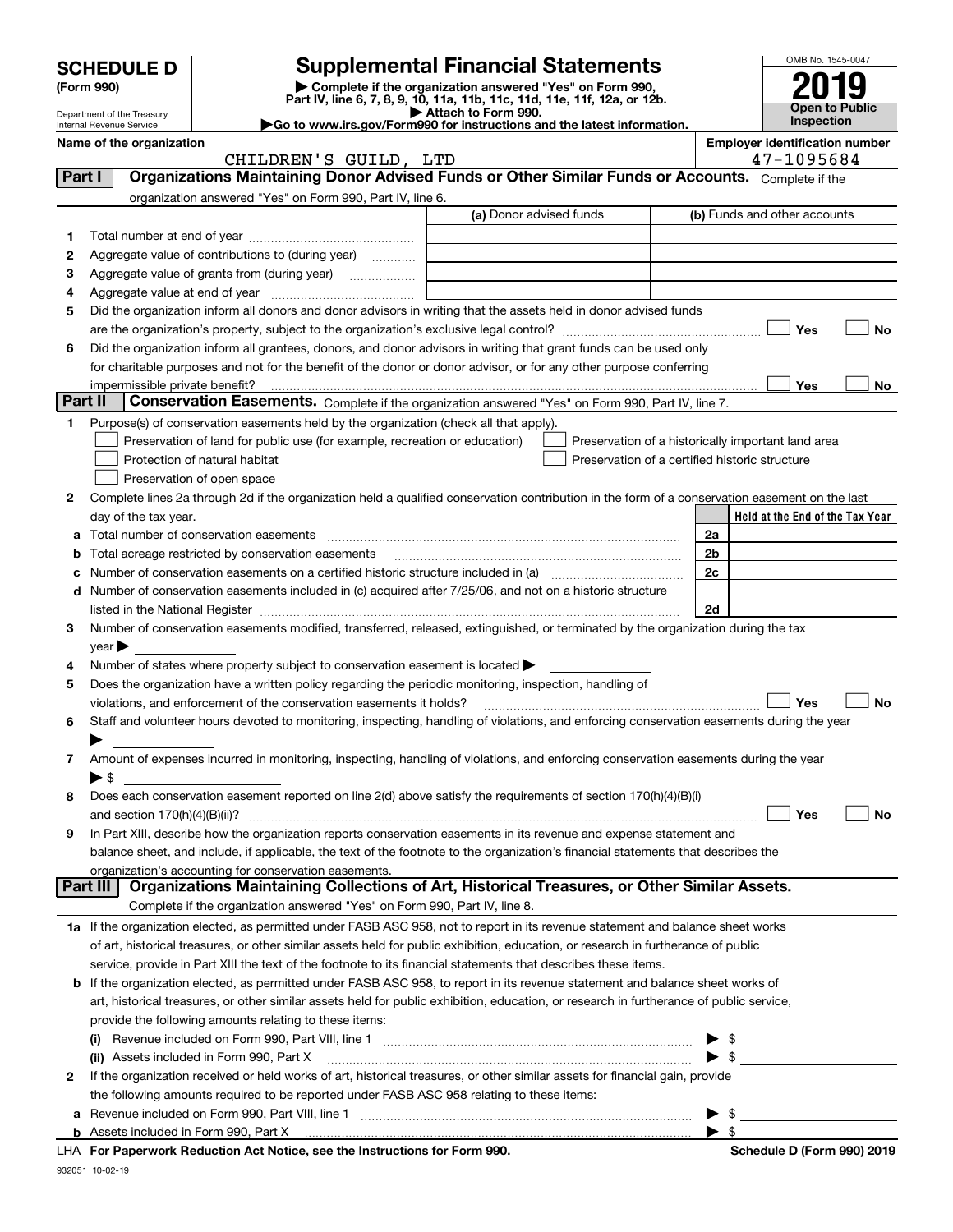|               | Schedule D (Form 990) 2019                                                                                                                                                                                                                                                                                                                                                                                                                                       | CHILDREN'S GUILD, LTD |   |                |                                                   |                 |                | $47 - 1095684$ Page 2                                    |
|---------------|------------------------------------------------------------------------------------------------------------------------------------------------------------------------------------------------------------------------------------------------------------------------------------------------------------------------------------------------------------------------------------------------------------------------------------------------------------------|-----------------------|---|----------------|---------------------------------------------------|-----------------|----------------|----------------------------------------------------------|
|               | Part III<br>Organizations Maintaining Collections of Art, Historical Treasures, or Other Similar Assets (continued)                                                                                                                                                                                                                                                                                                                                              |                       |   |                |                                                   |                 |                |                                                          |
| 3             | Using the organization's acquisition, accession, and other records, check any of the following that make significant use of its                                                                                                                                                                                                                                                                                                                                  |                       |   |                |                                                   |                 |                |                                                          |
|               | collection items (check all that apply):                                                                                                                                                                                                                                                                                                                                                                                                                         |                       |   |                |                                                   |                 |                |                                                          |
| a             | Public exhibition                                                                                                                                                                                                                                                                                                                                                                                                                                                |                       |   |                | Loan or exchange program                          |                 |                |                                                          |
| b             | Scholarly research                                                                                                                                                                                                                                                                                                                                                                                                                                               |                       |   |                | Other <u>with the contract of the contract of</u> |                 |                |                                                          |
| с             | Preservation for future generations                                                                                                                                                                                                                                                                                                                                                                                                                              |                       |   |                |                                                   |                 |                |                                                          |
| 4             | Provide a description of the organization's collections and explain how they further the organization's exempt purpose in Part XIII.                                                                                                                                                                                                                                                                                                                             |                       |   |                |                                                   |                 |                |                                                          |
| 5             | During the year, did the organization solicit or receive donations of art, historical treasures, or other similar assets                                                                                                                                                                                                                                                                                                                                         |                       |   |                |                                                   |                 |                |                                                          |
|               | to be sold to raise funds rather than to be maintained as part of the organization's collection?                                                                                                                                                                                                                                                                                                                                                                 |                       |   |                |                                                   |                 | Yes            | No                                                       |
|               | <b>Part IV</b><br>Escrow and Custodial Arrangements. Complete if the organization answered "Yes" on Form 990, Part IV, line 9, or                                                                                                                                                                                                                                                                                                                                |                       |   |                |                                                   |                 |                |                                                          |
|               | reported an amount on Form 990, Part X, line 21.                                                                                                                                                                                                                                                                                                                                                                                                                 |                       |   |                |                                                   |                 |                |                                                          |
|               | 1a Is the organization an agent, trustee, custodian or other intermediary for contributions or other assets not included                                                                                                                                                                                                                                                                                                                                         |                       |   |                |                                                   |                 |                |                                                          |
|               | on Form 990, Part X? [11] matter continuum matter contract the contract of the contract of the contract of the                                                                                                                                                                                                                                                                                                                                                   |                       |   |                |                                                   |                 | Yes            | No                                                       |
|               | b If "Yes," explain the arrangement in Part XIII and complete the following table:                                                                                                                                                                                                                                                                                                                                                                               |                       |   |                |                                                   |                 |                |                                                          |
|               |                                                                                                                                                                                                                                                                                                                                                                                                                                                                  |                       |   |                |                                                   |                 | Amount         |                                                          |
|               |                                                                                                                                                                                                                                                                                                                                                                                                                                                                  |                       |   |                |                                                   | 1c<br>1d        |                |                                                          |
|               | d Additions during the year manufactured and an account of a distribution of Additions during the year manufactured and account of Additions during the year manufactured and account of the state of Additional Additional Ad<br>e Distributions during the year manufactured and contain an account of the state of the state of the state of the state of the state of the state of the state of the state of the state of the state of the state of the stat |                       |   |                |                                                   | 1e              |                |                                                          |
| t.            |                                                                                                                                                                                                                                                                                                                                                                                                                                                                  |                       |   |                |                                                   | 1f              |                |                                                          |
|               | 2a Did the organization include an amount on Form 990, Part X, line 21, for escrow or custodial account liability?                                                                                                                                                                                                                                                                                                                                               |                       |   |                |                                                   |                 | Yes            | No                                                       |
|               | <b>b</b> If "Yes," explain the arrangement in Part XIII. Check here if the explanation has been provided on Part XIII                                                                                                                                                                                                                                                                                                                                            |                       |   |                |                                                   |                 |                |                                                          |
| <b>Part V</b> | Endowment Funds. Complete if the organization answered "Yes" on Form 990, Part IV, line 10.                                                                                                                                                                                                                                                                                                                                                                      |                       |   |                |                                                   |                 |                |                                                          |
|               |                                                                                                                                                                                                                                                                                                                                                                                                                                                                  | (a) Current year      |   | (b) Prior year | (c) Two years back                                |                 |                | $\vert$ (d) Three years back $\vert$ (e) Four years back |
|               | 1a Beginning of year balance                                                                                                                                                                                                                                                                                                                                                                                                                                     |                       |   |                |                                                   |                 |                |                                                          |
|               |                                                                                                                                                                                                                                                                                                                                                                                                                                                                  |                       |   |                |                                                   |                 |                |                                                          |
|               | Net investment earnings, gains, and losses                                                                                                                                                                                                                                                                                                                                                                                                                       |                       |   |                |                                                   |                 |                |                                                          |
|               |                                                                                                                                                                                                                                                                                                                                                                                                                                                                  |                       |   |                |                                                   |                 |                |                                                          |
|               | e Other expenditures for facilities                                                                                                                                                                                                                                                                                                                                                                                                                              |                       |   |                |                                                   |                 |                |                                                          |
|               | and programs                                                                                                                                                                                                                                                                                                                                                                                                                                                     |                       |   |                |                                                   |                 |                |                                                          |
|               |                                                                                                                                                                                                                                                                                                                                                                                                                                                                  |                       |   |                |                                                   |                 |                |                                                          |
| g             | End of year balance                                                                                                                                                                                                                                                                                                                                                                                                                                              |                       |   |                |                                                   |                 |                |                                                          |
| 2             | Provide the estimated percentage of the current year end balance (line 1g, column (a)) held as:                                                                                                                                                                                                                                                                                                                                                                  |                       |   |                |                                                   |                 |                |                                                          |
|               | Board designated or quasi-endowment                                                                                                                                                                                                                                                                                                                                                                                                                              |                       | % |                |                                                   |                 |                |                                                          |
| b             | Permanent endowment > <u>example</u>                                                                                                                                                                                                                                                                                                                                                                                                                             | %                     |   |                |                                                   |                 |                |                                                          |
|               | <b>c</b> Term endowment $\blacktriangleright$                                                                                                                                                                                                                                                                                                                                                                                                                    | %                     |   |                |                                                   |                 |                |                                                          |
|               | The percentages on lines 2a, 2b, and 2c should equal 100%.                                                                                                                                                                                                                                                                                                                                                                                                       |                       |   |                |                                                   |                 |                |                                                          |
|               | 3a Are there endowment funds not in the possession of the organization that are held and administered for the organization                                                                                                                                                                                                                                                                                                                                       |                       |   |                |                                                   |                 |                |                                                          |
|               | by:                                                                                                                                                                                                                                                                                                                                                                                                                                                              |                       |   |                |                                                   |                 |                | Yes <sub>1</sub><br>No.                                  |
|               | (i)                                                                                                                                                                                                                                                                                                                                                                                                                                                              |                       |   |                |                                                   |                 | 3a(i)          |                                                          |
|               |                                                                                                                                                                                                                                                                                                                                                                                                                                                                  |                       |   |                |                                                   |                 | 3a(ii)         |                                                          |
|               |                                                                                                                                                                                                                                                                                                                                                                                                                                                                  |                       |   |                |                                                   |                 | 3b             |                                                          |
|               | Describe in Part XIII the intended uses of the organization's endowment funds.<br>Land, Buildings, and Equipment.<br><b>Part VI</b>                                                                                                                                                                                                                                                                                                                              |                       |   |                |                                                   |                 |                |                                                          |
|               | Complete if the organization answered "Yes" on Form 990, Part IV, line 11a. See Form 990, Part X, line 10.                                                                                                                                                                                                                                                                                                                                                       |                       |   |                |                                                   |                 |                |                                                          |
|               | Description of property                                                                                                                                                                                                                                                                                                                                                                                                                                          | (a) Cost or other     |   |                | (b) Cost or other                                 | (c) Accumulated | (d) Book value |                                                          |
|               |                                                                                                                                                                                                                                                                                                                                                                                                                                                                  | basis (investment)    |   | basis (other)  |                                                   | depreciation    |                |                                                          |
|               |                                                                                                                                                                                                                                                                                                                                                                                                                                                                  |                       |   |                |                                                   |                 |                |                                                          |
|               |                                                                                                                                                                                                                                                                                                                                                                                                                                                                  |                       |   |                |                                                   |                 |                |                                                          |
|               |                                                                                                                                                                                                                                                                                                                                                                                                                                                                  |                       |   |                | 5, 197, 785.                                      | 1,601,814.      |                | 3,595,971.                                               |
|               |                                                                                                                                                                                                                                                                                                                                                                                                                                                                  |                       |   |                | 650,406.                                          | 551,401.        |                | 99,005.                                                  |
|               |                                                                                                                                                                                                                                                                                                                                                                                                                                                                  |                       |   |                | 208,057.                                          |                 |                | 208,057.                                                 |
|               |                                                                                                                                                                                                                                                                                                                                                                                                                                                                  |                       |   |                |                                                   |                 |                | 3,903,033.                                               |

**Schedule D (Form 990) 2019**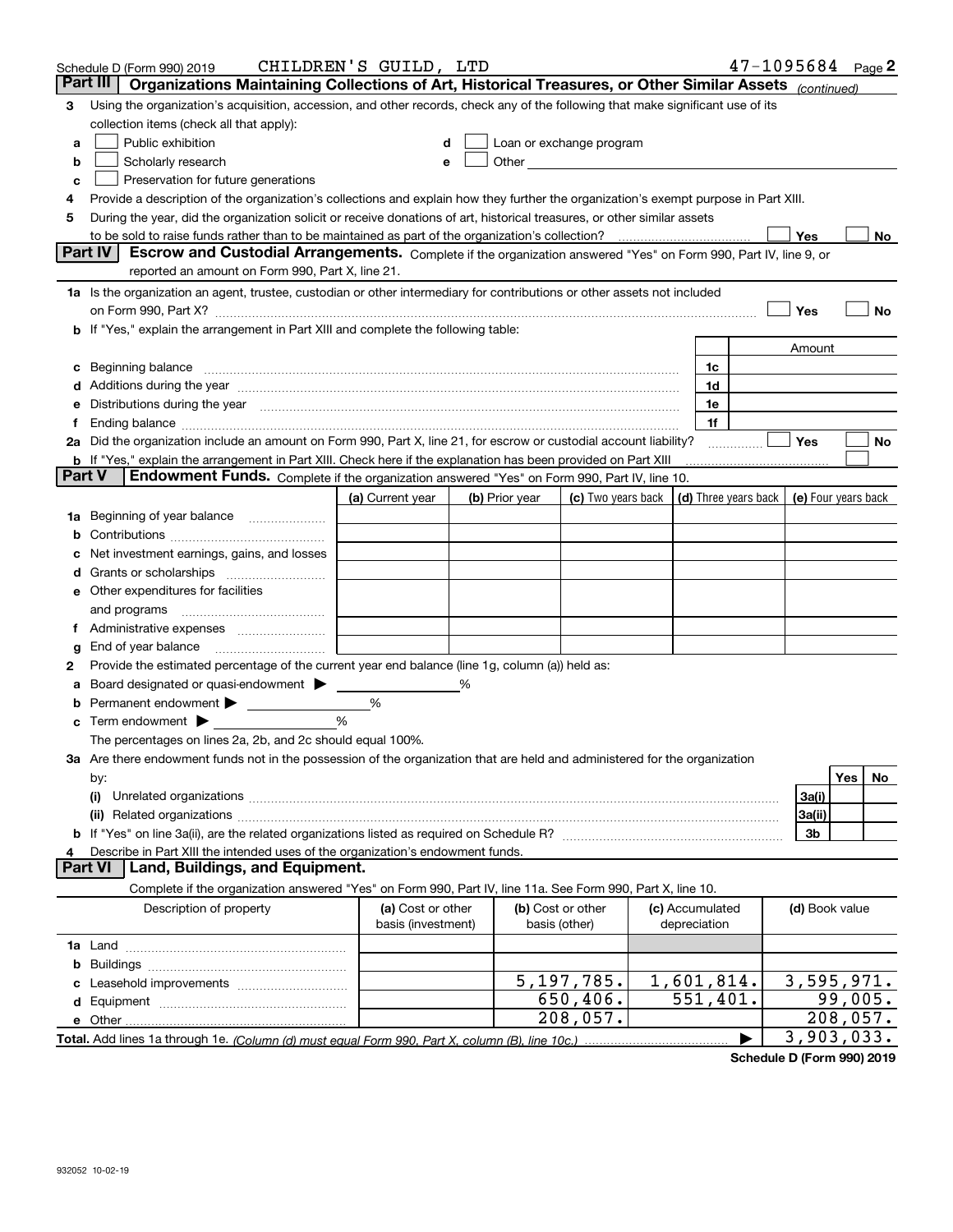Complete if the organization answered "Yes" on Form 990, Part IV, line 11b. See Form 990, Part X, line 12.

| (a) Description of security or category (including name of security)                   | (b) Book value | (c) Method of valuation: Cost or end-of-year market value |
|----------------------------------------------------------------------------------------|----------------|-----------------------------------------------------------|
| (1) Financial derivatives                                                              |                |                                                           |
| (2) Closely held equity interests                                                      |                |                                                           |
| $(3)$ Other                                                                            |                |                                                           |
| (A)                                                                                    |                |                                                           |
| (B)                                                                                    |                |                                                           |
| (C)                                                                                    |                |                                                           |
| (D)                                                                                    |                |                                                           |
| (E)                                                                                    |                |                                                           |
| (F)                                                                                    |                |                                                           |
| (G)                                                                                    |                |                                                           |
| (H)                                                                                    |                |                                                           |
| Total. (Col. (b) must equal Form 990, Part X, col. (B) line 12.) $\blacktriangleright$ |                |                                                           |

# **Part VIII Investments - Program Related.**

Complete if the organization answered "Yes" on Form 990, Part IV, line 11c. See Form 990, Part X, line 13.

| (a) Description of investment                                       | (b) Book value | (c) Method of valuation: Cost or end-of-year market value |
|---------------------------------------------------------------------|----------------|-----------------------------------------------------------|
| (1)                                                                 |                |                                                           |
| (2)                                                                 |                |                                                           |
| $\frac{1}{2}$                                                       |                |                                                           |
| (4)                                                                 |                |                                                           |
| $\frac{1}{2}$                                                       |                |                                                           |
| (6)                                                                 |                |                                                           |
| (7)                                                                 |                |                                                           |
| (8)                                                                 |                |                                                           |
| (9)                                                                 |                |                                                           |
| Total. (Col. (b) must equal Form 990, Part X, col. (B) line $13.$ ) |                |                                                           |

#### **Part IX Other Assets.**

Complete if the organization answered "Yes" on Form 990, Part IV, line 11d. See Form 990, Part X, line 15.

| (a) Description                                                                                                   | (b) Book value |
|-------------------------------------------------------------------------------------------------------------------|----------------|
| (1)                                                                                                               |                |
| (2)                                                                                                               |                |
| (3)                                                                                                               |                |
| (4)                                                                                                               |                |
| (5)                                                                                                               |                |
| (6)                                                                                                               |                |
| (7)                                                                                                               |                |
| (8)                                                                                                               |                |
| (9)                                                                                                               |                |
|                                                                                                                   |                |
| <b>Part X</b> Other Liabilities.                                                                                  |                |
| Complete if the organization answered "Yes" on Form 990, Part IV, line 11e or 11f. See Form 990, Part X, line 25. |                |

| 1.            | (a) Description of liability | (b) Book value |
|---------------|------------------------------|----------------|
| (1)           | Federal income taxes         |                |
| (2)           | DEFERRED RENT                | 3,824,755.     |
| (3)           |                              |                |
| (4)           |                              |                |
| $\frac{1}{2}$ |                              |                |
| (6)           |                              |                |
| (7)           |                              |                |
| (8)           |                              |                |
| (9)           |                              |                |
|               |                              | 3,824,755.     |

**Total.**  *(Column (b) must equal Form 990, Part X, col. (B) line 25.)* 

**2.** Liability for uncertain tax positions. In Part XIII, provide the text of the footnote to the organization's financial statements that reports the

organization's liability for uncertain tax positions under FASB ASC 740. Check here if the text of the footnote has been provided in Part XIII

 $\mathcal{L}^{\text{max}}$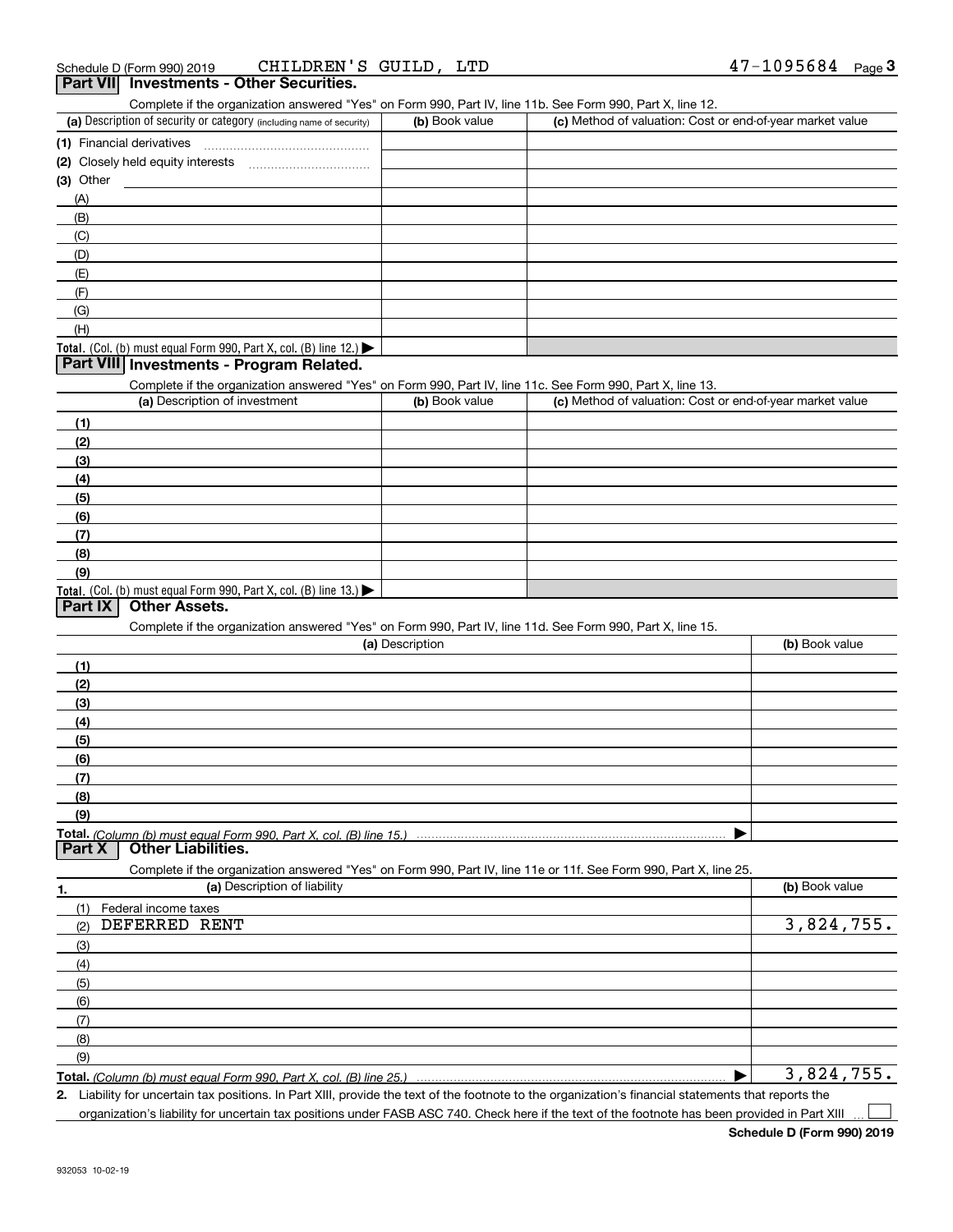|   | CHILDREN'S GUILD, LTD<br>Schedule D (Form 990) 2019                                                                                                                                                                                 |                |                | 47-1095684<br>Page $4$ |    |  |  |  |  |  |
|---|-------------------------------------------------------------------------------------------------------------------------------------------------------------------------------------------------------------------------------------|----------------|----------------|------------------------|----|--|--|--|--|--|
|   | Reconciliation of Revenue per Audited Financial Statements With Revenue per Return.<br><b>Part XI</b>                                                                                                                               |                |                |                        |    |  |  |  |  |  |
|   | Complete if the organization answered "Yes" on Form 990, Part IV, line 12a.                                                                                                                                                         |                |                |                        |    |  |  |  |  |  |
| 1 | Total revenue, gains, and other support per audited financial statements                                                                                                                                                            |                | $\blacksquare$ | 13,144,037.            |    |  |  |  |  |  |
| 2 | Amounts included on line 1 but not on Form 990, Part VIII, line 12:                                                                                                                                                                 |                |                |                        |    |  |  |  |  |  |
| a | Net unrealized gains (losses) on investments [11] matter contracts and the unrealized gains (losses) on investments                                                                                                                 | 2a             |                |                        |    |  |  |  |  |  |
| b |                                                                                                                                                                                                                                     | 2 <sub>b</sub> |                |                        |    |  |  |  |  |  |
|   |                                                                                                                                                                                                                                     | 2c             |                |                        |    |  |  |  |  |  |
| d | Other (Describe in Part XIII.) <b>2006</b> 2006 2010 2010 2010 2010 2011 2012 2013 2014 2014 2015 2016 2017 2018 2019 2016 2017 2018 2019 2016 2017 2018 2019 2016 2017 2018 2019 2018 2019 2019 2016 2017 2018 2019 2018 2019 2019 | 2d             |                |                        |    |  |  |  |  |  |
| e | Add lines 2a through 2d                                                                                                                                                                                                             |                | 2e             |                        | 0. |  |  |  |  |  |
| 3 |                                                                                                                                                                                                                                     |                | $\mathbf{3}$   | 13, 144, 037.          |    |  |  |  |  |  |
| 4 | Amounts included on Form 990, Part VIII, line 12, but not on line 1:                                                                                                                                                                |                |                |                        |    |  |  |  |  |  |
| a |                                                                                                                                                                                                                                     | 4а             |                |                        |    |  |  |  |  |  |
|   |                                                                                                                                                                                                                                     | 4b.            |                |                        |    |  |  |  |  |  |
|   | c Add lines 4a and 4b                                                                                                                                                                                                               | 4c             |                |                        |    |  |  |  |  |  |
|   |                                                                                                                                                                                                                                     | 5              | 13, 144, 037.  |                        |    |  |  |  |  |  |
|   |                                                                                                                                                                                                                                     |                |                |                        |    |  |  |  |  |  |
|   | Part XII   Reconciliation of Expenses per Audited Financial Statements With Expenses per Return.                                                                                                                                    |                |                |                        |    |  |  |  |  |  |
|   | Complete if the organization answered "Yes" on Form 990, Part IV, line 12a.                                                                                                                                                         |                |                |                        |    |  |  |  |  |  |
| 1 | Total expenses and losses per audited financial statements [11, 11] manuscription control expenses and losses per audited financial statements [11] manuscription of the statements [11] manuscription of the statements [11]       |                | $\blacksquare$ | 12,691,452.            |    |  |  |  |  |  |
| 2 | Amounts included on line 1 but not on Form 990, Part IX, line 25:                                                                                                                                                                   |                |                |                        |    |  |  |  |  |  |
| a |                                                                                                                                                                                                                                     | 2a             |                |                        |    |  |  |  |  |  |
| b | Prior year adjustments www.communication.com/www.communication.com/www.com/                                                                                                                                                         | 2 <sub>b</sub> |                |                        |    |  |  |  |  |  |
|   |                                                                                                                                                                                                                                     | 2c             |                |                        |    |  |  |  |  |  |
|   |                                                                                                                                                                                                                                     | 2d             |                |                        |    |  |  |  |  |  |
| e | Add lines 2a through 2d <b>contained a contained a contained a contained a</b> contained a contained a contained a contained a contained a contained a contained a contained a contained a contained a contained a contained a cont |                | 2e             |                        |    |  |  |  |  |  |
|   |                                                                                                                                                                                                                                     |                | 3              | 12,691,452.            |    |  |  |  |  |  |
| 4 | Amounts included on Form 990, Part IX, line 25, but not on line 1:                                                                                                                                                                  |                |                |                        |    |  |  |  |  |  |
| a | Investment expenses not included on Form 990, Part VIII, line 7b [100] [100] [100] [100] [100] [100] [100] [10                                                                                                                      | 4a             |                |                        |    |  |  |  |  |  |
|   | Other (Describe in Part XIII.)                                                                                                                                                                                                      | 4b             |                |                        |    |  |  |  |  |  |
|   | c Add lines 4a and 4b                                                                                                                                                                                                               |                | 4с             |                        |    |  |  |  |  |  |
|   | Part XIII Supplemental Information.                                                                                                                                                                                                 |                | 5              | 12,691,452.            |    |  |  |  |  |  |

Provide the descriptions required for Part II, lines 3, 5, and 9; Part III, lines 1a and 4; Part IV, lines 1b and 2b; Part V, line 4; Part X, line 2; Part XI, lines 2d and 4b; and Part XII, lines 2d and 4b. Also complete this part to provide any additional information.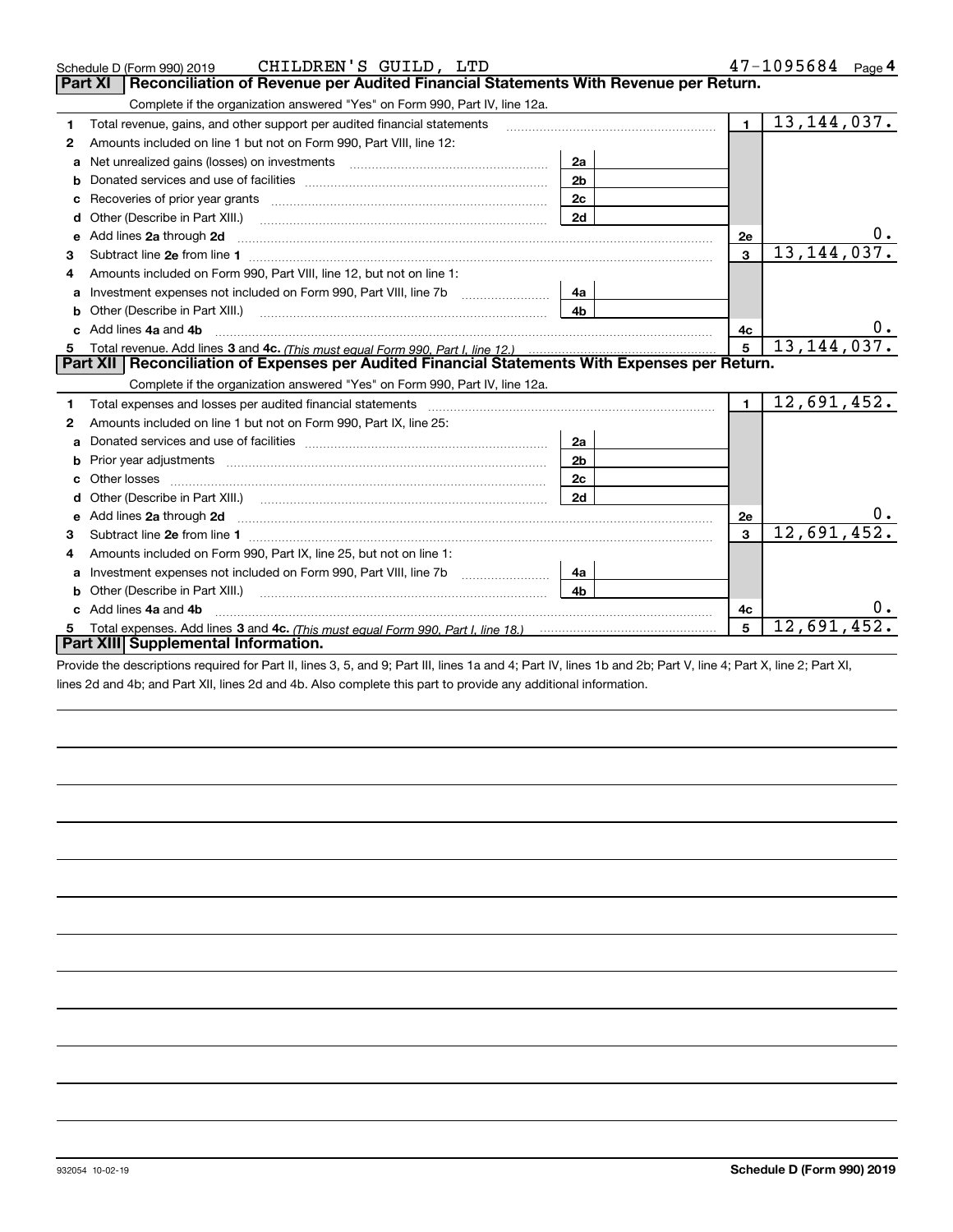|        | <b>SCHEDULE E</b>                                      | <b>Schools</b>                                                                                                                                                                                  |                                       | OMB No. 1545-0047                   |            |           |
|--------|--------------------------------------------------------|-------------------------------------------------------------------------------------------------------------------------------------------------------------------------------------------------|---------------------------------------|-------------------------------------|------------|-----------|
|        | (Form 990 or 990-EZ)                                   | Complete if the organization answered "Yes" on Form 990,                                                                                                                                        |                                       | 2019                                |            |           |
|        |                                                        | Part IV, line 13, or Form 990-EZ, Part VI, line 48.                                                                                                                                             |                                       |                                     |            |           |
|        | Department of the Treasury<br>Internal Revenue Service | Attach to Form 990 or Form 990-EZ.<br>Go to www.irs.gov/Form990 for the latest information.                                                                                                     |                                       | <b>Open to Public</b><br>Inspection |            |           |
|        | Name of the organization                               |                                                                                                                                                                                                 | <b>Employer identification number</b> |                                     |            |           |
|        |                                                        | CHILDREN'S GUILD, LTD                                                                                                                                                                           |                                       | 47-1095684                          |            |           |
| Part I |                                                        |                                                                                                                                                                                                 |                                       |                                     |            |           |
|        |                                                        |                                                                                                                                                                                                 |                                       |                                     | <b>YES</b> | <b>NO</b> |
| 1      |                                                        | Does the organization have a racially nondiscriminatory policy toward students by statement in its charter, bylaws,                                                                             |                                       |                                     | х          |           |
| 2      |                                                        | Does the organization include a statement of its racially nondiscriminatory policy toward students in all its brochures,                                                                        |                                       | 1                                   |            |           |
|        |                                                        | catalogues, and other written communications with the public dealing with student admissions, programs, and scholarships?                                                                       |                                       | $\mathbf{2}$                        | Х          |           |
| 3      |                                                        | Has the organization publicized its racially nondiscriminatory policy through newspaper or broadcast media during the                                                                           |                                       |                                     |            |           |
|        |                                                        | period of solicitation for students, or during the registration period if it has no solicitation program, in a way that makes                                                                   |                                       |                                     |            |           |
|        |                                                        | the policy known to all parts of the general community it serves? If "Yes," please describe. If "No," please explain.                                                                           |                                       |                                     |            |           |
|        | If you need more space, use Part II                    |                                                                                                                                                                                                 |                                       | 3                                   | Х          |           |
|        |                                                        | THE ORGANIZATION MAINTAINS COMPLIANCE WITH ALL POLICIES                                                                                                                                         |                                       |                                     |            |           |
|        |                                                        | REGARDING RACIAL DISCRIMINATION AS REQUIRED BY THE DISTRICT                                                                                                                                     |                                       |                                     |            |           |
|        |                                                        | OF COLUMBIA. THESE POLICIES ARE INCLUDED IN VARIOUS PRINT                                                                                                                                       |                                       |                                     |            |           |
|        |                                                        | MEDIA WHICH IS DISTRIBUTED DURING THE REGISTRATION PROCESS.                                                                                                                                     |                                       |                                     |            |           |
| 4      |                                                        | Does the organization maintain the following?                                                                                                                                                   |                                       |                                     |            |           |
| а      |                                                        |                                                                                                                                                                                                 |                                       | 4a                                  | Х          |           |
| b      |                                                        | Records documenting that scholarships and other financial assistance are awarded on a racially nondiscriminatory basis?                                                                         |                                       | 4b                                  |            | Х         |
|        |                                                        | c Copies of all catalogues, brochures, announcements, and other written communications to the public dealing with student                                                                       |                                       |                                     |            |           |
|        |                                                        |                                                                                                                                                                                                 |                                       | 4с                                  | х          |           |
|        |                                                        |                                                                                                                                                                                                 |                                       | 4d                                  | X          |           |
|        |                                                        | If you answered "No" to any of the above, please explain. If you need more space, use Part II.                                                                                                  |                                       |                                     |            |           |
|        |                                                        | THE ORGANIZATION DOES NOT PROVIDE SCHOLARSHIPS OR FINANCIAL                                                                                                                                     |                                       |                                     |            |           |
|        |                                                        | ASSISTANCE - IT IS A PUBLIC CHARTER SCHOOL.                                                                                                                                                     |                                       |                                     |            |           |
|        |                                                        |                                                                                                                                                                                                 |                                       |                                     |            |           |
|        |                                                        |                                                                                                                                                                                                 |                                       |                                     |            |           |
| 5      |                                                        | Does the organization discriminate by race in any way with respect to:                                                                                                                          |                                       |                                     |            |           |
|        |                                                        |                                                                                                                                                                                                 |                                       | 5a                                  |            | x<br>X    |
|        | <b>b</b> Admissions policies?                          |                                                                                                                                                                                                 |                                       | 5b<br>5с                            |            | X         |
|        |                                                        | <b>c</b> Employment of faculty or administrative staff?                                                                                                                                         |                                       | 5d                                  |            | х         |
|        |                                                        |                                                                                                                                                                                                 |                                       | 5e                                  |            | х         |
|        | f Use of facilities?                                   |                                                                                                                                                                                                 |                                       | 5f                                  |            | х         |
|        |                                                        |                                                                                                                                                                                                 |                                       | 5g                                  |            | х         |
|        |                                                        |                                                                                                                                                                                                 |                                       | 5h                                  |            | х         |
|        |                                                        | If you answered "Yes" to any of the above, please explain. If you need more space, use Part II.                                                                                                 |                                       |                                     |            |           |
|        |                                                        | THE ORGANIZATION RECEIVED GRANTS IN THE AMOUNT OF \$514,622                                                                                                                                     |                                       |                                     |            |           |
|        |                                                        | DURING THE FISCAL YEAR ENDED JUNE 30, 2020 THROUGH THE OFFICE                                                                                                                                   |                                       |                                     |            |           |
|        | OF.                                                    | THE STATE SUPERINTENDENT, AND \$182,496 FROM THE DEPARTMENT                                                                                                                                     |                                       |                                     |            |           |
|        | OF AGRICULTURE, OFFICE OF FOOD AND NUTRITION SERVICE.  |                                                                                                                                                                                                 |                                       |                                     |            |           |
|        |                                                        |                                                                                                                                                                                                 |                                       | 6a                                  | Х          | x         |
|        |                                                        |                                                                                                                                                                                                 |                                       | 6b                                  |            |           |
| 7      |                                                        | If you answered "Yes" on either line 6a or line 6b, explain on Part II.<br>Does the organization certify that it has complied with the applicable requirements of sections 4.01 through 4.05 of |                                       |                                     |            |           |
|        |                                                        | Rev. Proc. 75-50, 1975-2 C.B. 587, covering racial nondiscrimination? If "No," explain on Part II                                                                                               |                                       | 7                                   | X          |           |
|        |                                                        | LHA For Paperwork Reduction Act Notice, see the Instructions for Form 990 or Form 990-EZ.                                                                                                       | Schedule E (Form 990 or 990-EZ) 2019  |                                     |            |           |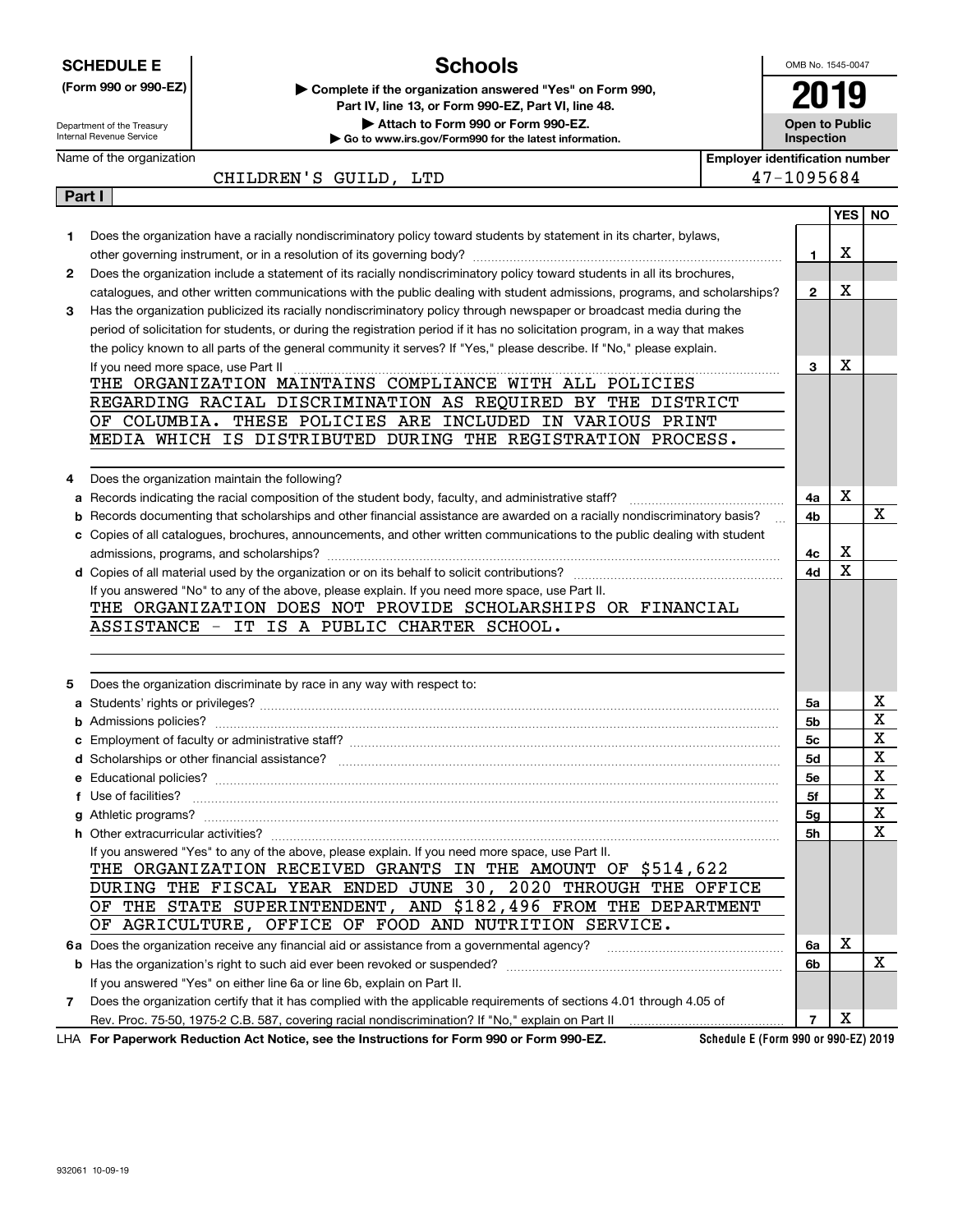Part II | Supplemental Information. Provide the explanations required by Part I, lines 3, 4d, 5h, 6b, and 7, as applicable. Also provide any other additional information.

#### LINE 6 - EXPLANATION OF GOVERNMENT FINANCIAL AID:

THE ORGANIZATION RECEIVES A STUDENT ALLOCATION FROM THE DISTRICT OF

COLUMBIA, AS WELL AS FEDERAL ENTITLEMENT FUNDING. THE STUDENT ALLOCATION

IS ON A PER-PUPIL BASIS AND INCLUDES ACADEMIC YEAR FUNDING, SPECIAL

EDUCATION FUNDING, AND A FACILITIES ALLOWANCE.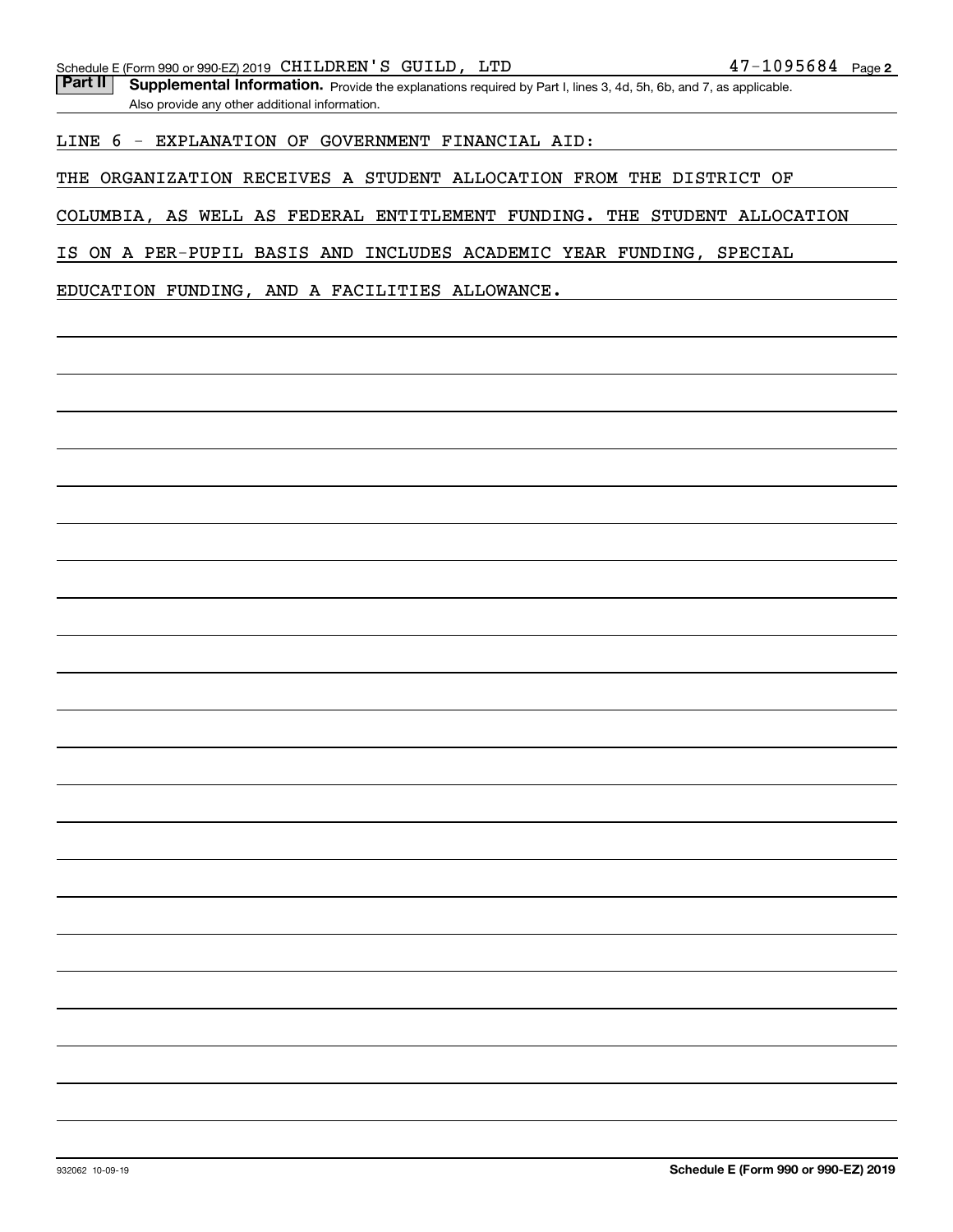| <b>SCHEDULE L</b>                                                                                                             |                                                                               | <b>Transactions With Interested Persons</b>                           |                           |                                    |                                                                                                                                    |     |          |                                                                     |                           | OMB No. 1545-0047     |             |
|-------------------------------------------------------------------------------------------------------------------------------|-------------------------------------------------------------------------------|-----------------------------------------------------------------------|---------------------------|------------------------------------|------------------------------------------------------------------------------------------------------------------------------------|-----|----------|---------------------------------------------------------------------|---------------------------|-----------------------|-------------|
| (Form 990 or 990-EZ)                                                                                                          |                                                                               | 28b, or 28c, or Form 990-EZ, Part V, line 38a or 40b.                 |                           |                                    | Complete if the organization answered "Yes" on Form 990, Part IV, line 25a, 25b, 26, 27, 28a,                                      |     |          |                                                                     |                           |                       |             |
| Department of the Treasury                                                                                                    |                                                                               |                                                                       |                           | Attach to Form 990 or Form 990-EZ. |                                                                                                                                    |     |          |                                                                     |                           | <b>Open To Public</b> |             |
| Internal Revenue Service<br>Name of the organization                                                                          |                                                                               |                                                                       |                           |                                    | Go to www.irs.gov/Form990 for instructions and the latest information.                                                             |     |          |                                                                     | Inspection                |                       |             |
|                                                                                                                               |                                                                               | CHILDREN'S GUILD, LTD                                                 |                           |                                    |                                                                                                                                    |     |          | <b>Employer identification number</b><br>47-1095684                 |                           |                       |             |
| Part I                                                                                                                        |                                                                               |                                                                       |                           |                                    | Excess Benefit Transactions (section 501(c)(3), section 501(c)(4), and section 501(c)(29) organizations only).                     |     |          |                                                                     |                           |                       |             |
|                                                                                                                               |                                                                               |                                                                       |                           |                                    | Complete if the organization answered "Yes" on Form 990, Part IV, line 25a or 25b, or Form 990-EZ, Part V, line 40b.               |     |          |                                                                     |                           |                       |             |
| 1<br>(a) Name of disqualified person                                                                                          |                                                                               | (b) Relationship between disqualified                                 |                           |                                    | (c) Description of transaction                                                                                                     |     |          |                                                                     |                           | (d) Corrected?        |             |
|                                                                                                                               |                                                                               | person and organization                                               |                           |                                    |                                                                                                                                    |     |          |                                                                     |                           | Yes                   | No          |
|                                                                                                                               |                                                                               |                                                                       |                           |                                    |                                                                                                                                    |     |          |                                                                     |                           |                       |             |
|                                                                                                                               |                                                                               |                                                                       |                           |                                    |                                                                                                                                    |     |          |                                                                     |                           |                       |             |
|                                                                                                                               |                                                                               |                                                                       |                           |                                    |                                                                                                                                    |     |          |                                                                     |                           |                       |             |
|                                                                                                                               |                                                                               |                                                                       |                           |                                    |                                                                                                                                    |     |          |                                                                     |                           |                       |             |
|                                                                                                                               |                                                                               |                                                                       |                           |                                    |                                                                                                                                    |     |          |                                                                     |                           |                       |             |
| 2 Enter the amount of tax incurred by the organization managers or disqualified persons during the year under<br>section 4958 |                                                                               |                                                                       |                           |                                    |                                                                                                                                    |     |          |                                                                     |                           |                       |             |
|                                                                                                                               |                                                                               |                                                                       |                           |                                    |                                                                                                                                    |     |          | $\begin{array}{c} \bullet \ \ \ast \\ \bullet \ \ \ast \end{array}$ |                           |                       |             |
|                                                                                                                               |                                                                               |                                                                       |                           |                                    |                                                                                                                                    |     |          |                                                                     |                           |                       |             |
| Part II                                                                                                                       | Loans to and/or From Interested Persons.                                      |                                                                       |                           |                                    |                                                                                                                                    |     |          |                                                                     |                           |                       |             |
|                                                                                                                               |                                                                               |                                                                       |                           |                                    | Complete if the organization answered "Yes" on Form 990-EZ, Part V, line 38a or Form 990, Part IV, line 26; or if the organization |     |          |                                                                     |                           |                       |             |
| (a) Name of                                                                                                                   | reported an amount on Form 990, Part X, line 5, 6, or 22.<br>(b) Relationship | (c) Purpose                                                           | (d) Loan to or            | (e) Original                       | (f) Balance due                                                                                                                    |     | $(g)$ In | (h) Approved                                                        |                           |                       | (i) Written |
| interested person                                                                                                             | with organization                                                             | of loan                                                               | from the<br>organization? | principal amount                   |                                                                                                                                    |     | default? |                                                                     | by board or<br>committee? |                       | agreement?  |
|                                                                                                                               |                                                                               |                                                                       | To From                   |                                    |                                                                                                                                    | Yes | No       | Yes                                                                 | No                        | Yes $ $               | No          |
|                                                                                                                               |                                                                               |                                                                       |                           |                                    |                                                                                                                                    |     |          |                                                                     |                           |                       |             |
|                                                                                                                               |                                                                               |                                                                       |                           |                                    |                                                                                                                                    |     |          |                                                                     |                           |                       |             |
|                                                                                                                               |                                                                               |                                                                       |                           |                                    |                                                                                                                                    |     |          |                                                                     |                           |                       |             |
|                                                                                                                               |                                                                               |                                                                       |                           |                                    |                                                                                                                                    |     |          |                                                                     |                           |                       |             |
|                                                                                                                               |                                                                               |                                                                       |                           |                                    |                                                                                                                                    |     |          |                                                                     |                           |                       |             |
|                                                                                                                               |                                                                               |                                                                       |                           |                                    |                                                                                                                                    |     |          |                                                                     |                           |                       |             |
|                                                                                                                               |                                                                               |                                                                       |                           |                                    |                                                                                                                                    |     |          |                                                                     |                           |                       |             |
|                                                                                                                               |                                                                               |                                                                       |                           |                                    |                                                                                                                                    |     |          |                                                                     |                           |                       |             |
| Total                                                                                                                         |                                                                               |                                                                       |                           | \$                                 |                                                                                                                                    |     |          |                                                                     |                           |                       |             |
| Part III                                                                                                                      | <b>Grants or Assistance Benefiting Interested Persons.</b>                    |                                                                       |                           |                                    |                                                                                                                                    |     |          |                                                                     |                           |                       |             |
|                                                                                                                               | Complete if the organization answered "Yes" on Form 990, Part IV, line 27.    |                                                                       |                           |                                    |                                                                                                                                    |     |          |                                                                     |                           |                       |             |
| (a) Name of interested person                                                                                                 |                                                                               | (b) Relationship between<br>interested person and<br>the organization |                           | (c) Amount of<br>assistance        | (d) Type of<br>assistance                                                                                                          |     |          |                                                                     | assistance                | (e) Purpose of        |             |
|                                                                                                                               |                                                                               |                                                                       |                           |                                    |                                                                                                                                    |     |          |                                                                     |                           |                       |             |
|                                                                                                                               |                                                                               |                                                                       |                           |                                    |                                                                                                                                    |     |          |                                                                     |                           |                       |             |
|                                                                                                                               |                                                                               |                                                                       |                           |                                    |                                                                                                                                    |     |          |                                                                     |                           |                       |             |
|                                                                                                                               |                                                                               |                                                                       |                           |                                    |                                                                                                                                    |     |          |                                                                     |                           |                       |             |
|                                                                                                                               |                                                                               |                                                                       |                           |                                    |                                                                                                                                    |     |          |                                                                     |                           |                       |             |
|                                                                                                                               |                                                                               |                                                                       |                           |                                    |                                                                                                                                    |     |          |                                                                     |                           |                       |             |
|                                                                                                                               |                                                                               |                                                                       |                           |                                    |                                                                                                                                    |     |          |                                                                     |                           |                       |             |
|                                                                                                                               |                                                                               |                                                                       |                           |                                    |                                                                                                                                    |     |          |                                                                     |                           |                       |             |
|                                                                                                                               |                                                                               |                                                                       |                           |                                    |                                                                                                                                    |     |          |                                                                     |                           |                       |             |

LHA For Paperwork Reduction Act Notice, see the Instructions for Form 990 or 990-EZ. Schedule L (Form 990 or 990-EZ) 2019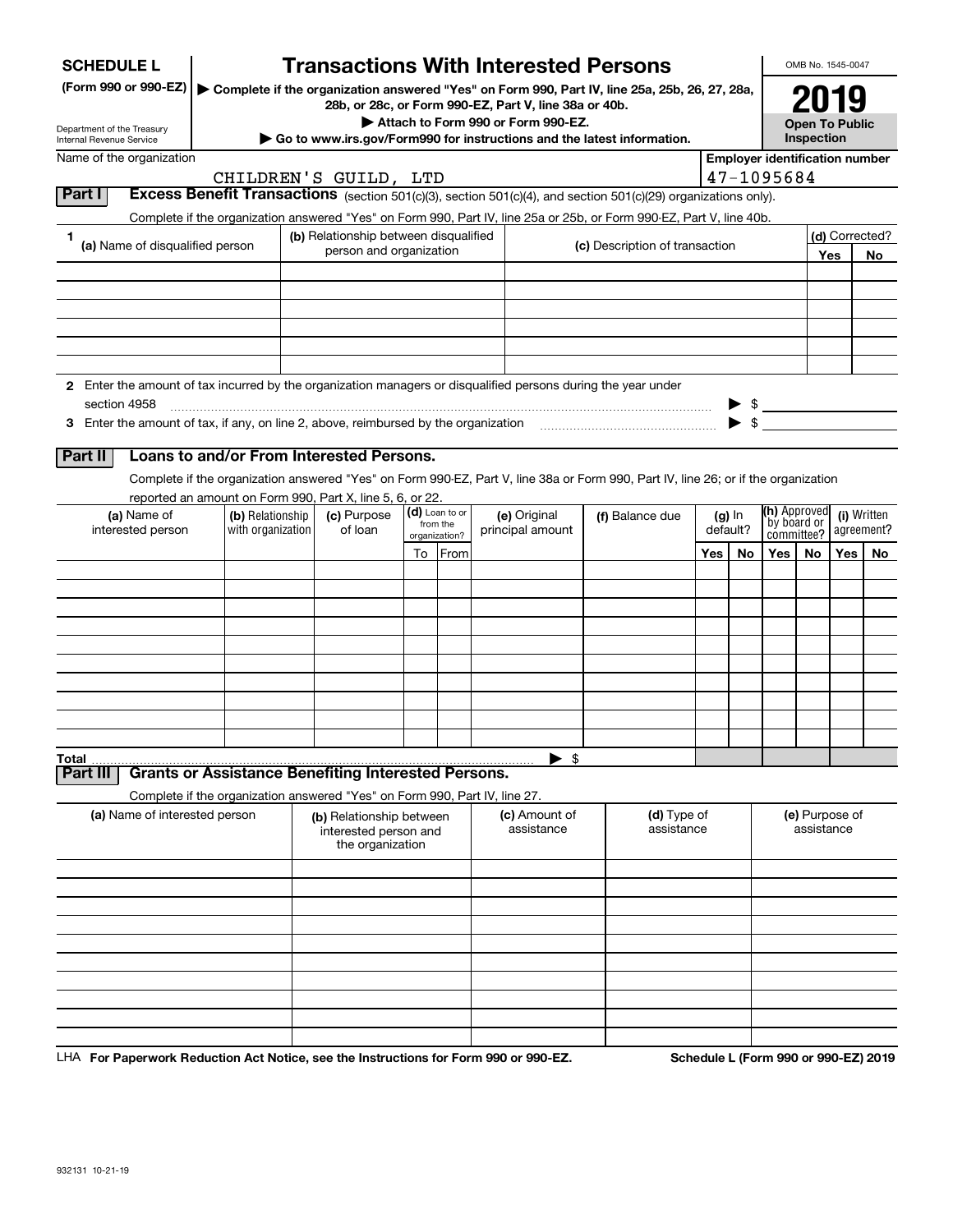| Schedule L (Form 990 or 990-EZ) 2019   CHILDREN ' S   GUILD ,    LTD |  | $47 - 1095684$ Page 2 |  |
|----------------------------------------------------------------------|--|-----------------------|--|
| <b>Part IV   Business Transactions Involving Interested Persons.</b> |  |                       |  |

Complete if the organization answered "Yes" on Form 990, Part IV, line 28a, 28b, or 28c.

| (a) Name of interested person |                           | (b) Relationship between interested<br>person and the organization |  | (c) Amount of<br>transaction | (d) Description of<br>transaction | (e) Sharing of<br>organization's<br>revenues? |     |    |
|-------------------------------|---------------------------|--------------------------------------------------------------------|--|------------------------------|-----------------------------------|-----------------------------------------------|-----|----|
|                               |                           |                                                                    |  |                              |                                   |                                               | Yes | No |
|                               | THE CHILDREN'S GUILD INC. |                                                                    |  | COMMON OFFICER               |                                   | 327,794. THE CHILDRE                          |     | X  |
|                               |                           |                                                                    |  |                              |                                   |                                               |     |    |
|                               |                           |                                                                    |  |                              |                                   |                                               |     |    |
|                               |                           |                                                                    |  |                              |                                   |                                               |     |    |
|                               |                           |                                                                    |  |                              |                                   |                                               |     |    |
|                               |                           |                                                                    |  |                              |                                   |                                               |     |    |
|                               |                           |                                                                    |  |                              |                                   |                                               |     |    |
|                               |                           |                                                                    |  |                              |                                   |                                               |     |    |
|                               |                           |                                                                    |  |                              |                                   |                                               |     |    |
|                               |                           |                                                                    |  |                              |                                   |                                               |     |    |

#### **Part V** Supplemental Information.

Provide additional information for responses to questions on Schedule L (see instructions).

SCH L, PART IV, BUSINESS TRANSACTIONS INVOLVING INTERESTED PERSONS:

(A) NAME OF PERSON: THE CHILDREN'S GUILD INC.

(D) DESCRIPTION OF TRANSACTION: THE CHILDREN'S GUILD, INC. EXTENDED A

LINE OF CREDIT TO THE ORGANIZATION DURING THE TAX YEAR. THE ORGANIZATIONS

SHARE A COMMON OFFICER, AND THIS OFFICER HAD NO VOTING RIGHTS OR

DECISIONS IN THE MATTER. AN INDEPENDENT BOARD OF DIRECTORS MAKES THE

MANAGEMENT DECISIONS OF THE ORGANIZATION.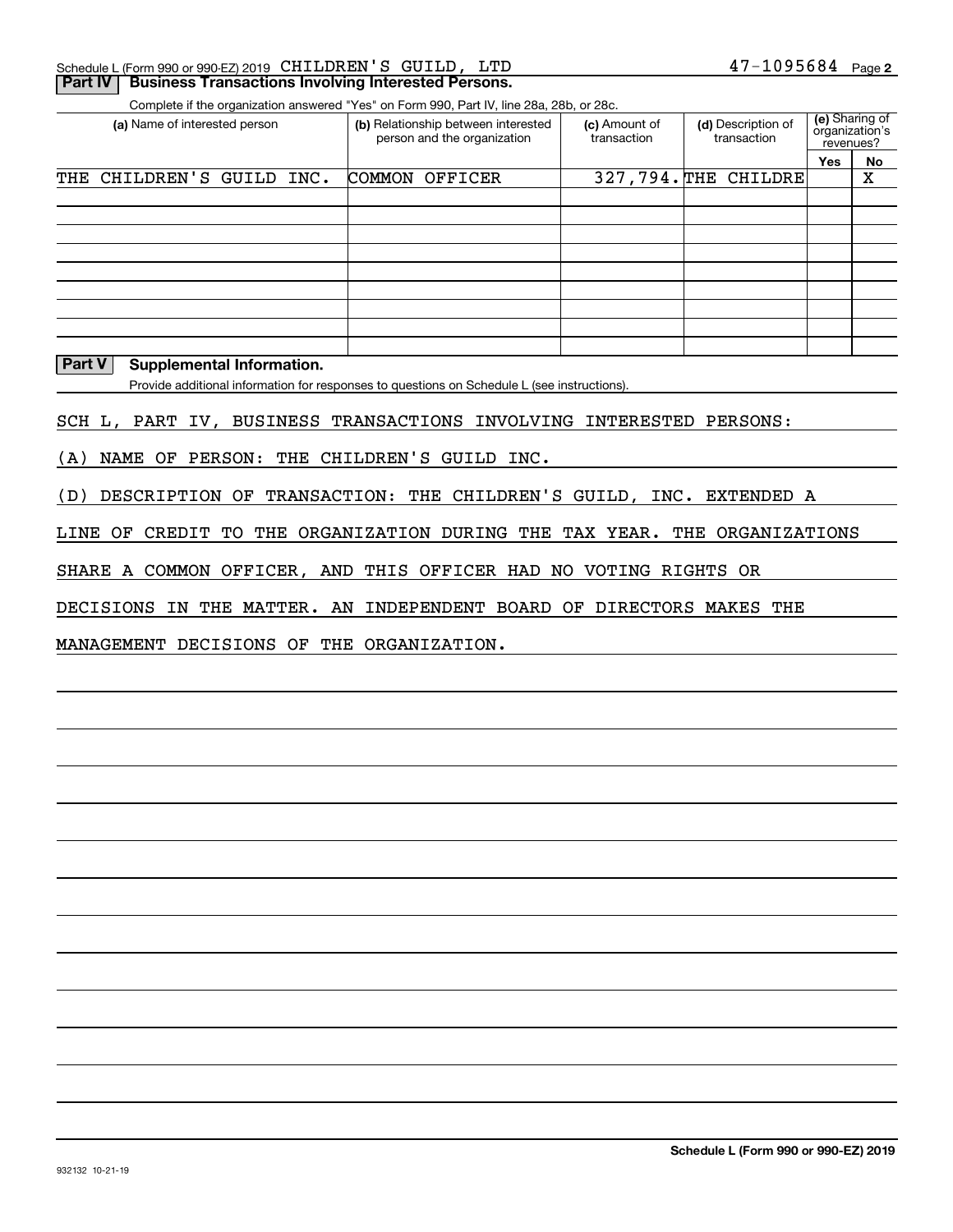**(Form 990 or 990-EZ)**

Department of the Treasury Internal Revenue Service Name of the organization

# **SCHEDULE O Supplemental Information to Form 990 or 990-EZ**

**Complete to provide information for responses to specific questions on Form 990 or 990-EZ or to provide any additional information. | Attach to Form 990 or 990-EZ. | Go to www.irs.gov/Form990 for the latest information.**



**Employer identification number**

CHILDREN'S GUILD, LTD 47-1095684

FORM 990, PART I, DOING BUSINESS AS:

THE CHILDREN'S GUILD PUBLIC CHARTER SCHOOL D.C. CAMPUS

FORM 990, PART I, LINE 1, DESCRIPTION OF ORGANIZATION MISSION:

EDUCATION STUDENTS FOR COLLEGE, CAREER READINESS, AND CITIZENSHIP IN

THEIR COMMUNITY BY DEVELOPING IN THEM CRITICAL THINKING AND CREATIVE

PROBLEM SOLVING SKILLS, SELF-DISCIPLINE, AND A COMMITMENT TO SERVE A

CAUSE LARGER THAN THEMSELVES.

FORM 990, PART III, LINE 1, DESCRIPTION OF ORGANIZATION MISSION:

THEM CRITICAL THINKING AND CREATIVE PROBLEM SOLVING SKILLS,

SELF-DISCIPLINE AND A COMMITMENT TO SERVE A CAUSE LARGER THAN

THEMSELVES.

FORM 990, PART VI, SECTION A, LINE 3:

THE CHILDREN'S GULD, INC HAS ASSISTED THE ORGANIZATION IN ESTABLISHING ITS

PROGRAM, OBTAINING FINANCING, AND PERFORMING MANAGEMENT AND GENERAL

ACTIVITIES ON THE ORGANIZATION'S BEHALF.

FORM 990, PART VI, SECTION A, LINE 7A:

DIRECTORS OF THE BOARD SHALL BE ELECTED BY EXISTING DIRECTORS FOR SUCH

TERMS AS PROVIDED BY THE BYLAWS.

FORM 990, PART VI, SECTION B, LINE 11B:

THE FORM 990 IS PREPARED BY AN INDEPENDENT CPA FIRM FROM INFORMATION

PROVIDED BY FINANCE STAFF OF THE GUILD. THE BOARD REVIEWS THE FORM 990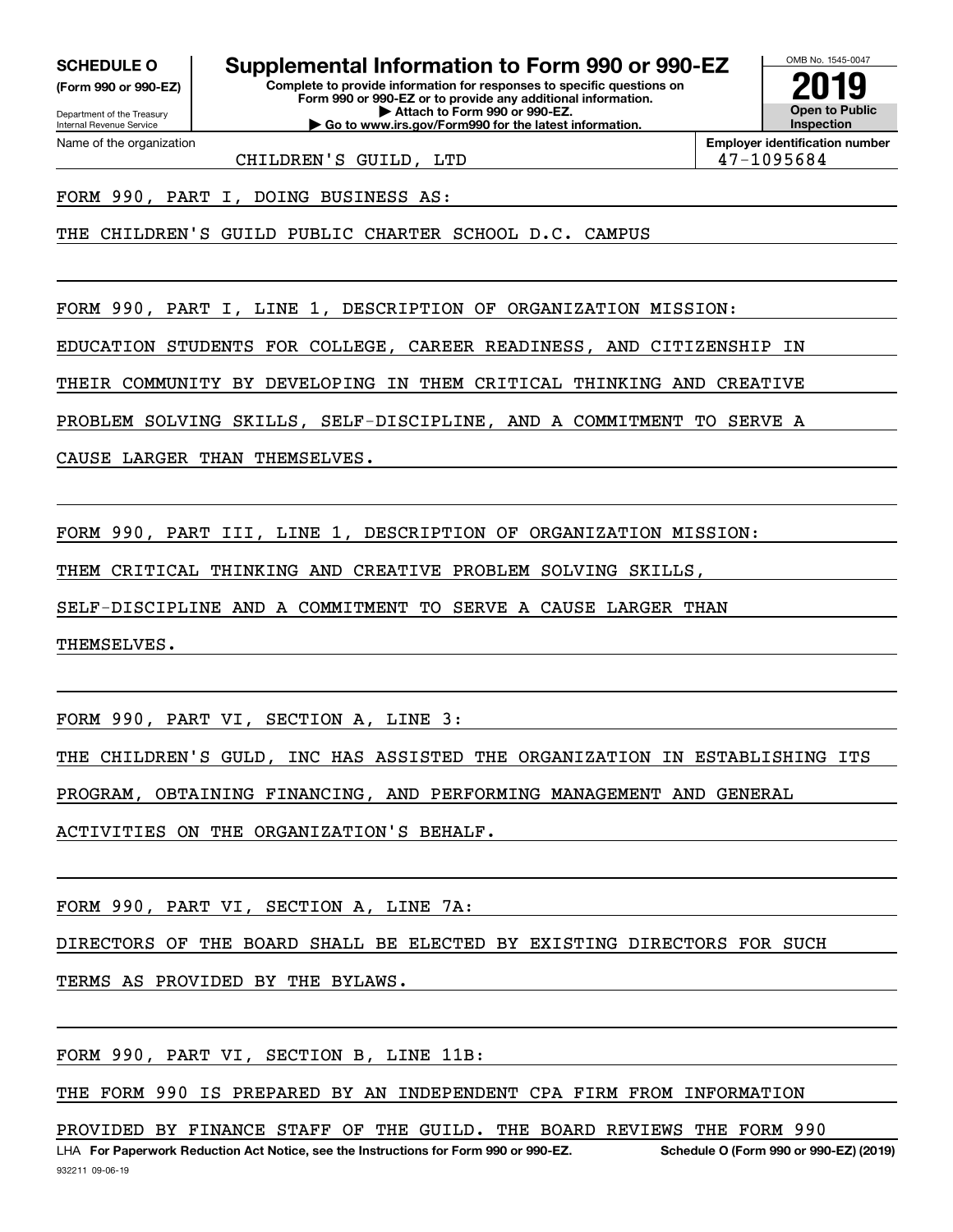| Schedule O (Form 990 or 990-EZ) (2019)                                     | Page 2                                              |
|----------------------------------------------------------------------------|-----------------------------------------------------|
| Name of the organization<br>CHILDREN'S GUILD, LTD                          | <b>Employer identification number</b><br>47-1095684 |
| BEFORE IT IS SUBMITTED FOR THE PRESIDENT'S REVIEW AND SIGNATURE.           |                                                     |
|                                                                            |                                                     |
| FORM 990, PART VI, SECTION B, LINE 12C:                                    |                                                     |
| THE BOARD OF DIRECTORS REQUIRES BOARD MEMBERS TO SUBMIT AND SIGN AN ANNUAL |                                                     |
| CONFLICT OF INTEREST DISCLOSURE STATEMENT AND THE BOARD REVIEWS AND        |                                                     |
| APPROVES ALL TRANSACTIONS WITH BOARD MEMBERS TO ENSURE ANY TRANSACTIONS    |                                                     |
| WERE REASONABLE AND APPROPRIATE BASED UPON THE BUSINESS AND FINANCIAL      |                                                     |
| OBJECTIVES INVOLVED.                                                       |                                                     |
|                                                                            |                                                     |
| FORM 990, PART VI, SECTION C, LINE 19:                                     |                                                     |
| ALL ARE AVAILABLE FOR INSPECTION AT OUR ADMINISTRATIVE OFFICES AT 6802     |                                                     |
| MCCLEAN BOULEVARD IN BALTIMORE.                                            |                                                     |
|                                                                            |                                                     |
| FORM 990, PART XII, LINE 2C                                                |                                                     |
| THIS PROCESS HAS NOT CHANGED FROM THE PRIOR YEAR.                          |                                                     |
|                                                                            |                                                     |
|                                                                            |                                                     |
|                                                                            |                                                     |
|                                                                            |                                                     |
|                                                                            |                                                     |
|                                                                            |                                                     |